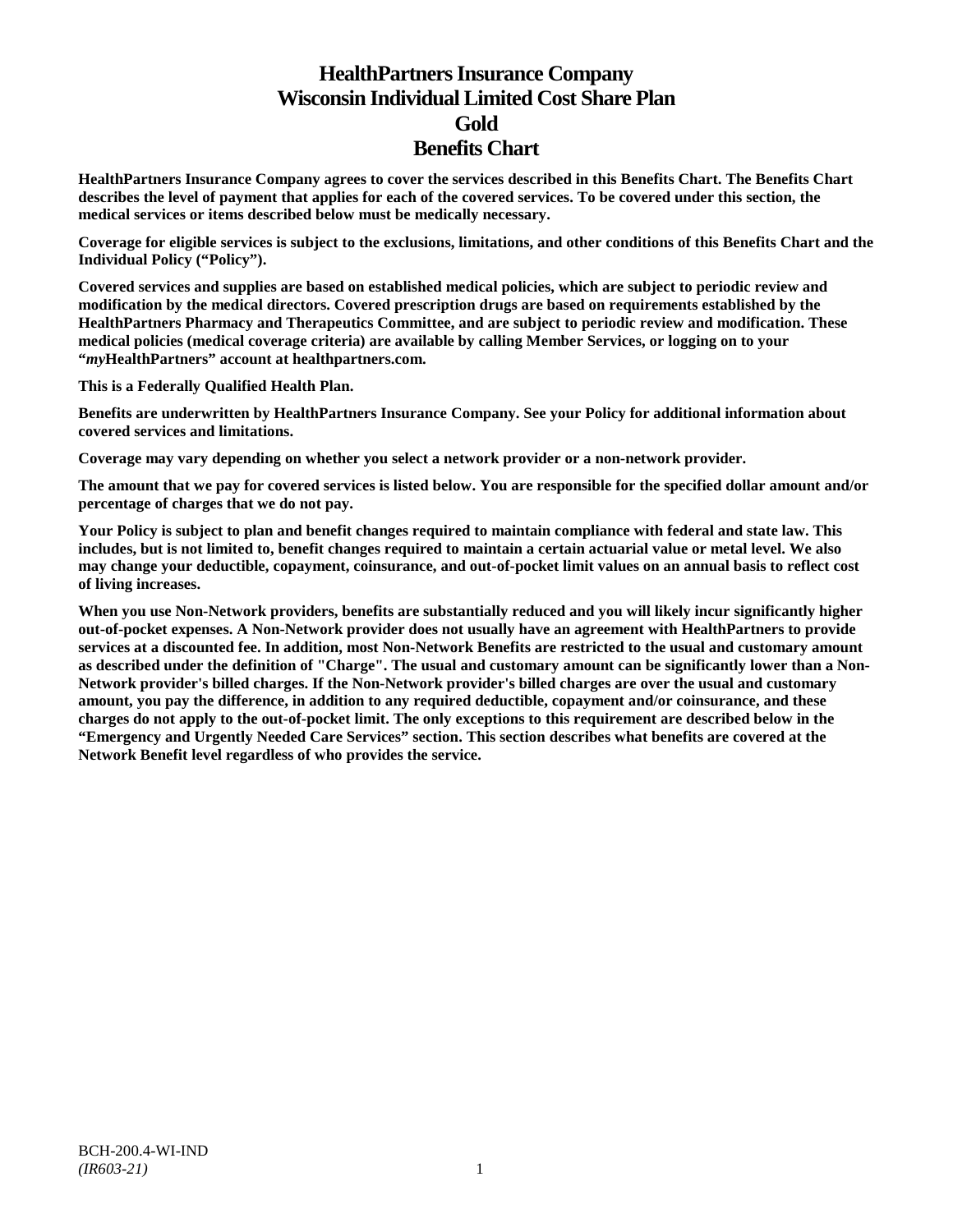# **These definitions apply to the Benefits Chart. They also apply to your Policy.**

| <b>Biosimilar Drug:</b> | A prescription drug, approved by the Food and Drug Administration (FDA), that the FDA has<br>determined is biosimilar to and interchangeable with a biological brand name drug. Biosimilar<br>drugs are not considered generic drugs and are not covered under the generic drug benefit.                                                                                                                                                                                                                                                                                                                                     |
|-------------------------|------------------------------------------------------------------------------------------------------------------------------------------------------------------------------------------------------------------------------------------------------------------------------------------------------------------------------------------------------------------------------------------------------------------------------------------------------------------------------------------------------------------------------------------------------------------------------------------------------------------------------|
| <b>Brand Name Drug:</b> | A prescription drug, approved by the Food and Drug Administration (FDA), that is manufactured,<br>sold or licensed for sale under a trademark by the pharmaceutical company that originally<br>researched and developed the drug. Brand name drugs have the same active-ingredient formula as<br>the generic version of the drug. However, generic drugs are manufactured and sold by other drug<br>manufacturers and are generally not available until after the patent on the brand name drug has<br>expired. A few brand name drugs may be covered at the generic benefit level if this is indicated on<br>the formulary. |
| <b>Calendar Year:</b>   | This is the 12-month period beginning 12:01 A.M. Central Time, on January 1, and ending 12:00<br>A.M. Central Time of the next following December 31.                                                                                                                                                                                                                                                                                                                                                                                                                                                                        |
| Charge:                 | For covered services delivered by a network provider, this is the provider's discounted fee for a<br>given medical/surgical service, procedure or item.                                                                                                                                                                                                                                                                                                                                                                                                                                                                      |
|                         | For covered services delivered by non-network providers, a contracted rate may apply if such<br>arrangement is available to HealthPartners.                                                                                                                                                                                                                                                                                                                                                                                                                                                                                  |
|                         | For the Usual and Customary Charge for covered services delivered by non-network providers,<br>our payment is calculated using one of the following options to be determined at HealthPartners'<br>discretion: 1) a percentage of the Medicare fee schedule; 2) a comparable schedule if the service is<br>not on the Medicare fee schedule; or 3) a commercially reasonable rate for such service.                                                                                                                                                                                                                          |
|                         | The Usual and Customary Charge is the maximum amount allowed that we consider in the<br>calculation of the payment of charges incurred for certain covered services. You must pay for any<br>charges above the usual and customary charge, and they do not apply to the out-of-pocket limit.                                                                                                                                                                                                                                                                                                                                 |
|                         | A charge is incurred for covered ambulatory medical and surgical services, on the date the service<br>or item is provided. A charge is incurred for covered inpatient services, on the date of admission to<br>a hospital. To be covered, a charge must be incurred on or after your effective date and on or<br>before the termination date.                                                                                                                                                                                                                                                                                |
| Copayment/Coinsurance:  | The specified dollar amount, or percentage, of charges incurred for covered services, which we do<br>not pay, but which you must pay, each time you receive certain medical services, procedures or<br>items. Our payment for those covered services or items begins after the copayment or coinsurance<br>is satisfied. Covered services or items requiring a copayment or coinsurance are specified in this<br>Benefits Chart.                                                                                                                                                                                             |
|                         | For services provided by a network provider:                                                                                                                                                                                                                                                                                                                                                                                                                                                                                                                                                                                 |
|                         | An amount which is listed as a flat dollar copayment is applied to a network provider's discounted<br>charges for a given service. However, if the network provider's discounted charges for a service or<br>item is less than the flat dollar copayment, you will pay the network provider's discounted charge.<br>An amount which is listed as a percentage of charges or coinsurance is based on the network<br>provider's discounted charges, calculated at the time the claim is processed, which may include an<br>agreed upon fee schedule rate for case rate or withhold arrangements.                               |
|                         | For services provided by a Non-Network provider:                                                                                                                                                                                                                                                                                                                                                                                                                                                                                                                                                                             |
|                         | Any copayment or coinsurance is applied to the lesser of the provider's charges or the usual and<br>customary charge for a service.                                                                                                                                                                                                                                                                                                                                                                                                                                                                                          |
|                         | A copayment or coinsurance is due at the time a service is provided, or when billed by the<br>provider. The copayment or coinsurance applicable for a scheduled visit with a network provider<br>will be collected for each visit, late cancellation and failed appointment.                                                                                                                                                                                                                                                                                                                                                 |
|                         |                                                                                                                                                                                                                                                                                                                                                                                                                                                                                                                                                                                                                              |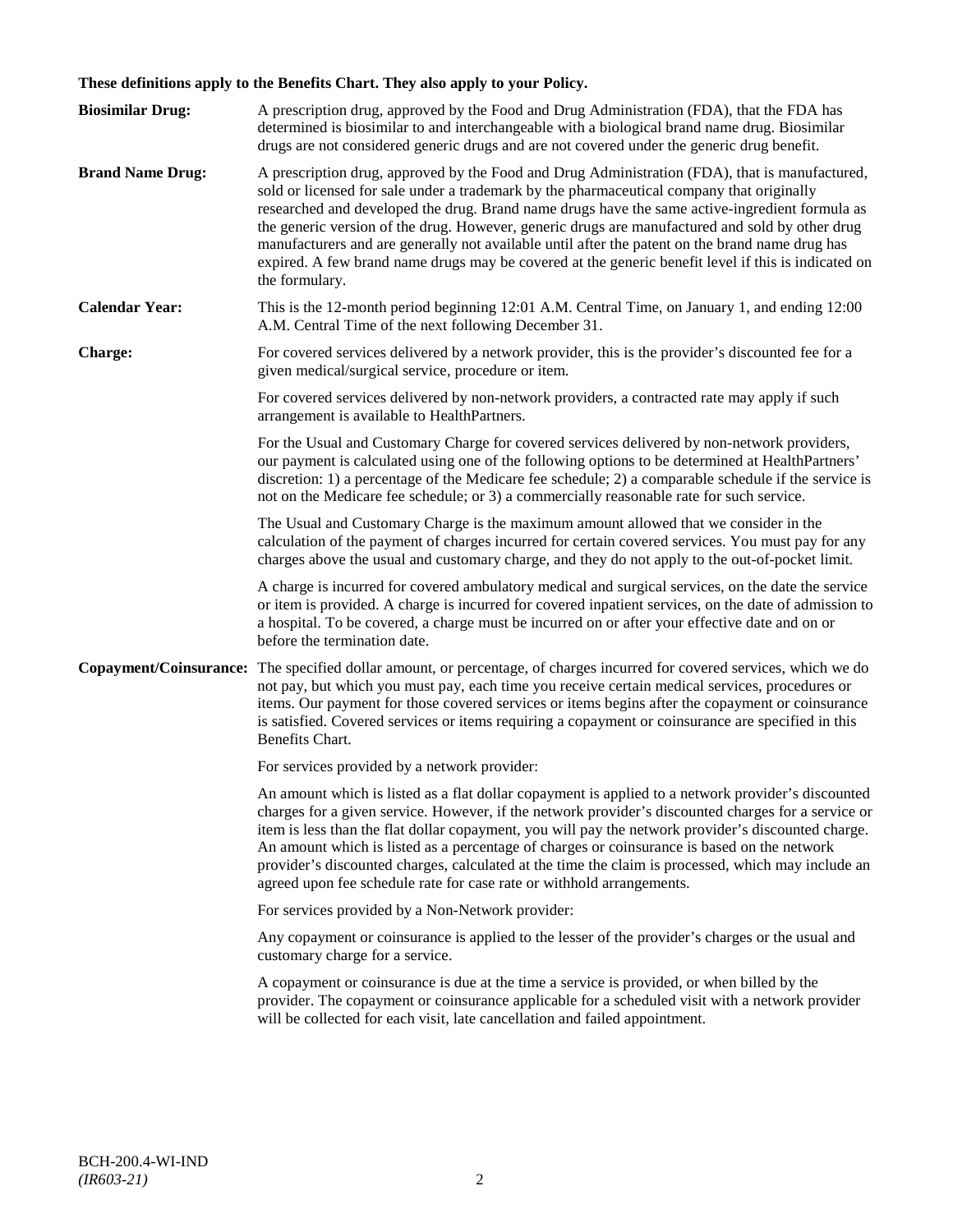| Deductible:                     | The specified dollar amount of charges incurred for covered services, which we do not pay, but an<br>enrollee or a family has to pay first in a calendar year. Our payment for those services or items<br>begins after the deductible is satisfied. For network providers, the amount of the charges that apply<br>to the deductible are based on the network provider's discounted charges, calculated at the time<br>the claim is processed, which may include an agreed upon fee schedule rate for case rate or<br>withhold arrangements. For non-network providers, the amount of charges that apply to the<br>deductible are the lesser of the provider's charges or the usual and customary charge for a service. |
|---------------------------------|-------------------------------------------------------------------------------------------------------------------------------------------------------------------------------------------------------------------------------------------------------------------------------------------------------------------------------------------------------------------------------------------------------------------------------------------------------------------------------------------------------------------------------------------------------------------------------------------------------------------------------------------------------------------------------------------------------------------------|
|                                 | Any amounts paid or reimbursed by a third party, including, but not limited to: point of service<br>rebates, manufacturer coupons, manufacturer debit cards or other forms of direct reimbursement to<br>an Insured for a product or service, will not apply toward your deductible, to the extent permitted<br>under state and federal law.                                                                                                                                                                                                                                                                                                                                                                            |
|                                 | Your plan has an embedded deductible. This means once a member meets the individual<br>deductible, the plan begins paying benefits for that person. If two or more members of the family<br>meet the family deductible, the plan begins paying benefits for all members of the family,<br>regardless of whether each member has met the individual deductible. However, a member may<br>not contribute more than the individual deductible toward the family deductible.                                                                                                                                                                                                                                                |
|                                 | All services are subject to the deductible unless otherwise indicated below in this Benefits Chart.                                                                                                                                                                                                                                                                                                                                                                                                                                                                                                                                                                                                                     |
| <b>Formulary:</b>               | This is a current list, which may be revised from time to time, of prescription drugs, medications,<br>equipment and supplies covered by us as indicated in this Benefits Chart which are covered at the<br>highest benefit level. Some drugs on the formulary may require prior authorization to be covered<br>as formulary drugs. The formulary, and information on drugs that require prior authorization, are<br>available by calling Member Services, or logging on to your "myHealthPartners" account at<br>healthpartners.com.                                                                                                                                                                                   |
| <b>Generic Drug:</b>            | A prescription drug, approved by the Food and Drug Administration (FDA), that the FDA has<br>determined is comparable to a brand name drug product in dosage form, strength, route of<br>administration, quality, intended use and documented bioequivalence. Generally, generic drugs<br>cost less than brand name drugs. Some brand name drugs may be covered at the generic drug<br>benefit level if this is indicated on the formulary.                                                                                                                                                                                                                                                                             |
| <b>Indian Health Providers:</b> | These are health care centers operated by Indian Health Service, an Indian Tribe, tribal<br>organization, or an urban Indian organization or through referral under contract health services.                                                                                                                                                                                                                                                                                                                                                                                                                                                                                                                           |
| <b>Non-Formulary Drug:</b>      | This is a prescription drug, approved by the Food and Drug Administration (FDA), that is not on<br>the formulary, is medically necessary and is not investigative or experimental or otherwise<br>excluded under your Policy.                                                                                                                                                                                                                                                                                                                                                                                                                                                                                           |
| <b>Out-of-Pocket Expenses:</b>  | You pay the specified copayments/coinsurance and deductibles applicable for particular services,<br>subject to the out-of-pocket limit described below. These amounts are in addition to the monthly<br>premium payments.                                                                                                                                                                                                                                                                                                                                                                                                                                                                                               |
| <b>Out-of-Pocket Limit:</b>     | You pay the copayments/coinsurance and deductibles for covered services, to the individual or<br>family out-of-pocket limit. Thereafter we cover 100% of charges incurred for all other covered<br>services, for the rest of the calendar year. You pay amounts greater than the out-of-pocket limit if<br>you exceed any lifetime maximum benefit or any visit or day limits.                                                                                                                                                                                                                                                                                                                                          |
|                                 | Non-Network Benefits above the usual and customary charge (see definition of charge above) do<br>not apply to the out-of-pocket limit.                                                                                                                                                                                                                                                                                                                                                                                                                                                                                                                                                                                  |
|                                 | Any amounts paid or reimbursed by a third party, including, but not limited to: point of service<br>rebates, manufacturer coupons, debit cards or other forms of direct reimbursement to an Insured<br>for a product or service, will not apply as an out-of-pocket expense, to the extent permitted under<br>state and federal law.                                                                                                                                                                                                                                                                                                                                                                                    |
|                                 | You are responsible to keep track of the out-of-pocket expenses. Contact our Member Services<br>Department for assistance in determining the amount paid by the enrollee for specific eligible<br>services received. Claims for reimbursement under the Out-of-Pocket Limit provisions are subject<br>to the same time limits and provisions described under the "Claims Provisions" section of your<br>Policy.                                                                                                                                                                                                                                                                                                         |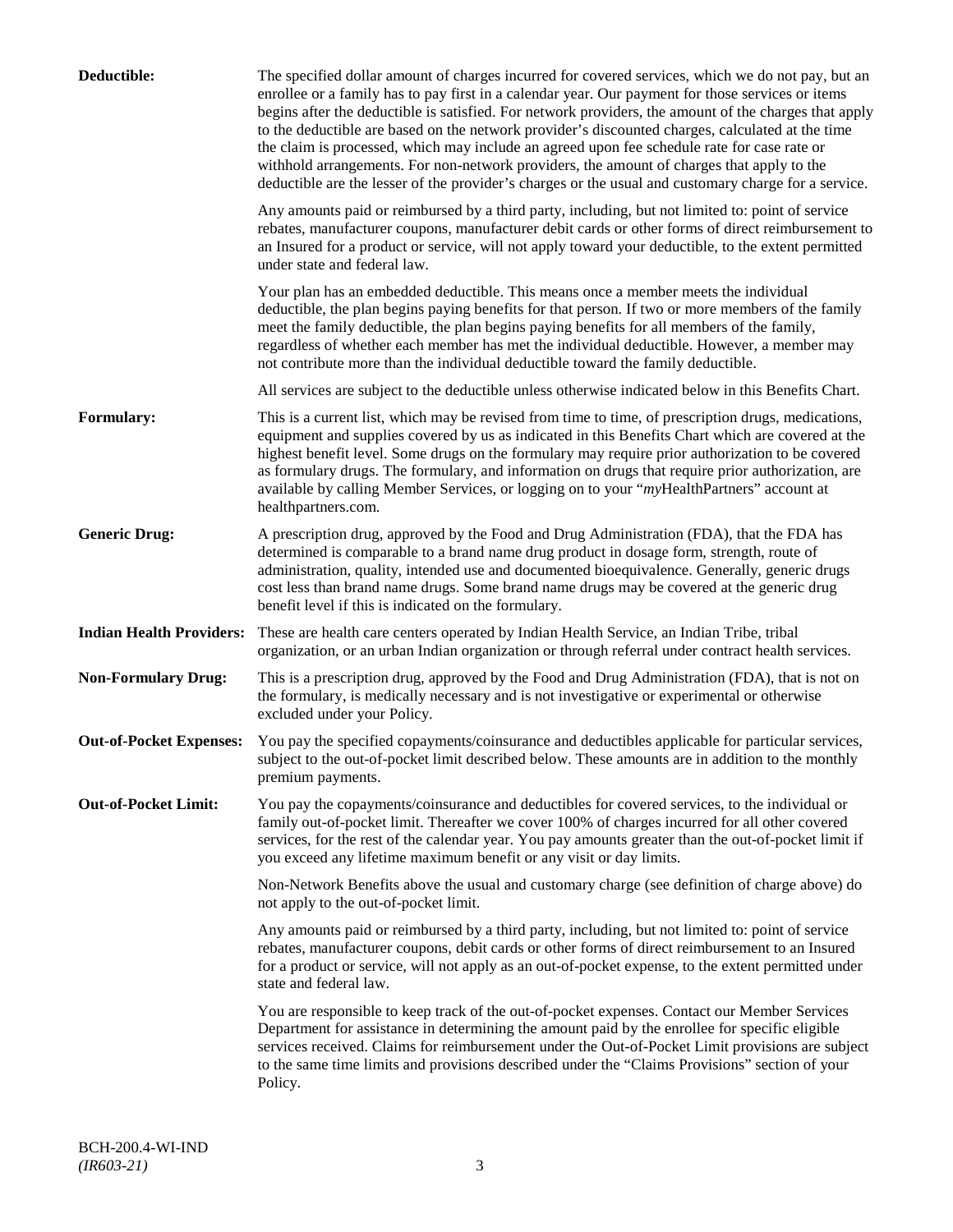**Specialty Drug List:** This is a current list, which may be revised from time to time, of prescription drugs, medications, equipment and supplies, which are typically bio-pharmaceuticals. The purpose of a specialty drug list is to facilitate enhanced monitoring of complex therapies used to treat specific conditions. Specialty drugs are covered by us as indicated in this Benefits Chart. The specialty drug list is available by calling Member Services, or logging on to your "*my*HealthPartners" account at [healthpartners.com.](http://www.healthpartners.com/) **virtuwell:** This is an online service that you may use to receive a diagnosis and treatment for certain routine conditions, such as a cold and flu, ear pain and sinus infections. You may access the virtuwell web

site a[t virtuwell.com.](http://www.virtuwell.com/)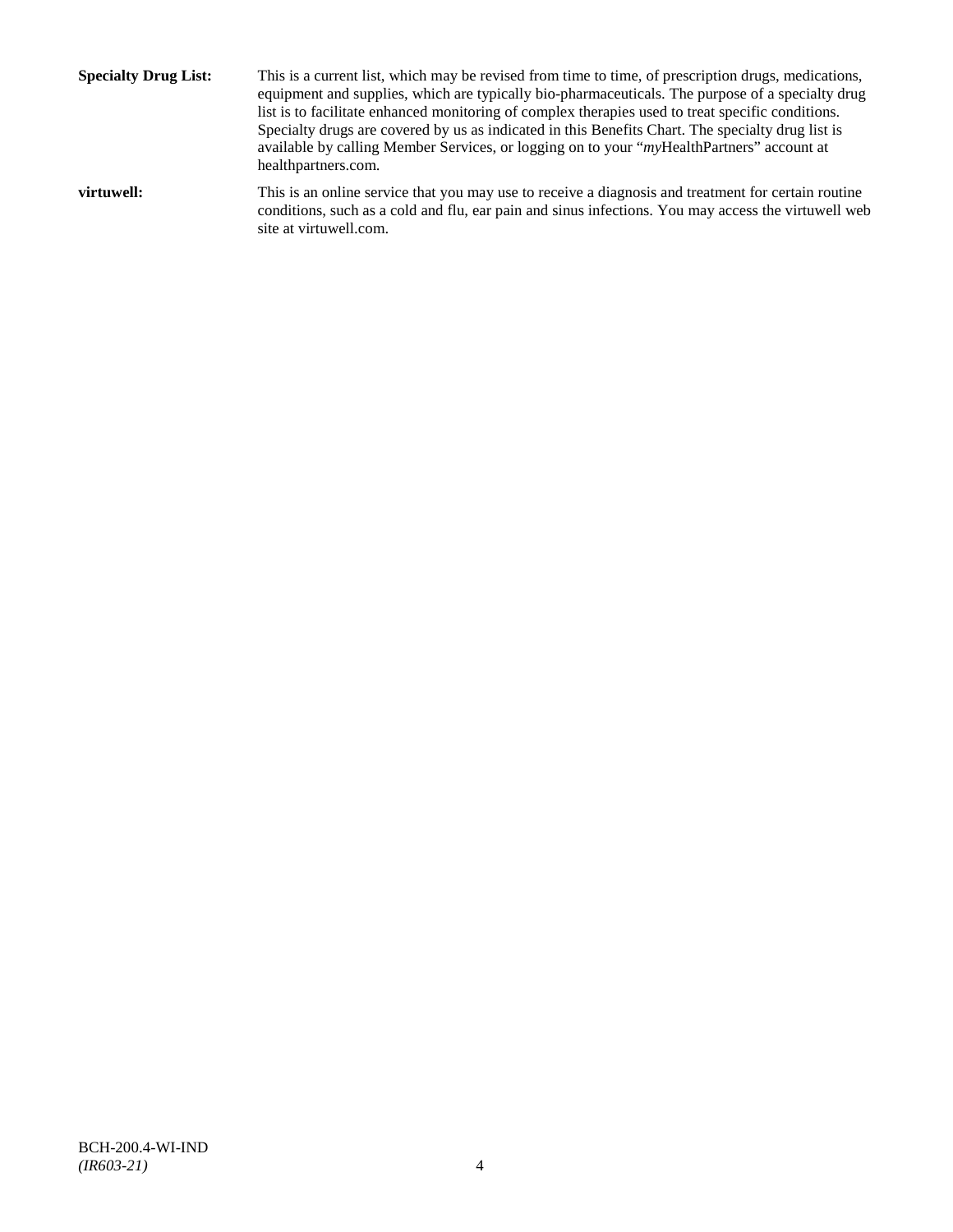# **DEDUCTIBLES AND OUT-OF-POCKET LIMITS**

#### **Individual Calendar Year Deductible**

| <b>Network Benefits</b> | <b>Non-Network Benefits</b> |
|-------------------------|-----------------------------|
| \$1,200                 | \$20,000                    |

# **Family Calendar Year Deductible**

| <b>Network Benefits</b> | <b>Non-Network Benefits</b> |
|-------------------------|-----------------------------|
| \$2,400                 | \$40,000                    |

Your individual and family deductible amounts may be indexed to allow for changes under Federal rules.

Your plan has an embedded deductible. This means once a member meets the individual deductible, the plan begins paying benefits for that person. If two or more members of the family meet the family deductible, the plan begins paying benefits for all members of the family, regardless of whether each member has met the individual deductible. However, a member may not contribute more than the individual deductible toward the family deductible.

Separate deductibles must be satisfied under the Network Benefits and Non-Network Benefits.

Any amounts paid or reimbursed by a third party, including but not limited to: point of service rebates, manufacturer coupons, manufacturer debit cards or other forms of direct reimbursement to an Insured for a product or service, will not apply toward your deductible, to the extent permitted under state and federal law.

# **Individual Calendar Year Out-of-Pocket Limit**

| Network Benefits | <b>Non-Network Benefits</b> |
|------------------|-----------------------------|
| \$7,900          | None.                       |

### **Family Calendar Year Out-of-Pocket Limit**

| <b>Network Benefits</b> | <b>Non-Network Benefits</b> |
|-------------------------|-----------------------------|
| \$15,800                | None.                       |

Your individual and family out-of-pocket amounts may be indexed to allow for changes under Federal rules.

Separate Out-of-Pocket Limits must be satisfied under Network Benefits and Non-Network Benefits.

Non-Network Benefits above the usual and customary charge will not apply to the individual or family Out-of-Pocket.

Any amounts paid or reimbursed by a third party, including but not limited to: point of service rebates, manufacturer coupons, manufacturer debit cards or other forms of direct reimbursement to an Insured for a product or service, will not apply as an outof-pocket expense, to the extent permitted under state and federal law.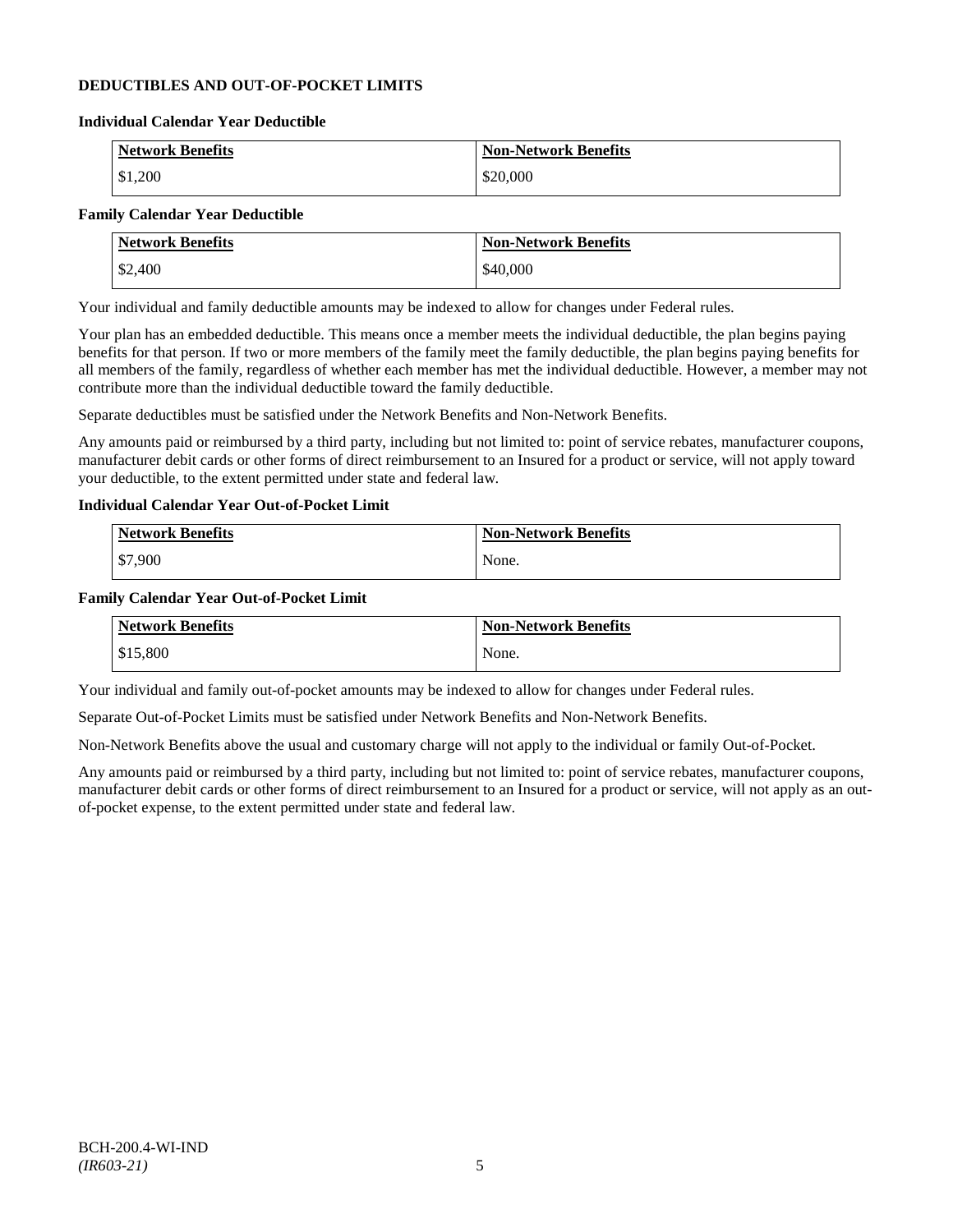# **AMBULANCE AND MEDICAL TRANSPORTATION**

# **Covered Services:**

We cover ambulance and medical transportation for medical emergencies and as shown below.

We also cover medically necessary, non-emergency transportation if it meets our medical coverage criteria.

Covered services are based on established medical policies, which are subject to periodic review and modification by the medical directors. These medical policies (medical coverage criteria) and applicable prior authorization requirements are available by calling Member Services, or logging on to your "*my*HealthPartners" account a[t healthpartners.com.](http://www.healthpartners.com/)

### **Ambulance and Medical Transportation (other than non-emergency fixed wing air ambulance transportation)**

| <b>Network Benefits</b>                                                                                                          | <b>Non-Network Benefits</b> |
|----------------------------------------------------------------------------------------------------------------------------------|-----------------------------|
| 80% of the charges incurred.                                                                                                     | See Network Benefits.       |
| Services received from Indian Health Providers will be<br>covered at 100% of the charges incurred.<br>Deductible does not apply. |                             |

# **Non-Emergency Fixed Wing Air Ambulance Transportation**

| <b>Network Benefits</b>                                                                                                          | <b>Non-Network Benefits</b>                                                                                                      |
|----------------------------------------------------------------------------------------------------------------------------------|----------------------------------------------------------------------------------------------------------------------------------|
| 80% of the charges incurred.                                                                                                     | 50% of the charges incurred.                                                                                                     |
| Services received from Indian Health Providers will be<br>covered at 100% of the charges incurred.<br>Deductible does not apply. | Services received from Indian Health Providers will be<br>covered at 100% of the charges incurred.<br>Deductible does not apply. |

### **Not Covered:**

See "Services Not Covered" in your Policy.

# **AUTISM TREATMENT**

#### **Covered Services:**

Your network provider will coordinate the prior authorization process for any autism treatment services. You may call Member Services at 952-967-7540 or toll-free at 1-888-360-0622 if you have any questions or concerns regarding the authorization process.

Please call Member Services at 952-967-7540 or toll-free at 1-888-360-0622 to request authorization for autism treatment services from a Non-Network provider.

We cover prior authorized evidence-based intensive-level and non-intensive-level treatment of autism spectrum disorders (autism disorder, Asperger's syndrome or pervasive development disorder not otherwise specified).

Covered services are based on established medical policies, which are subject to periodic review and modification by the medical directors. These medical policies (medical coverage criteria) are available by calling Member Services, or logging on to your "*my*HealthPartners" account at [healthpartners.com.](http://www.healthpartners.com/)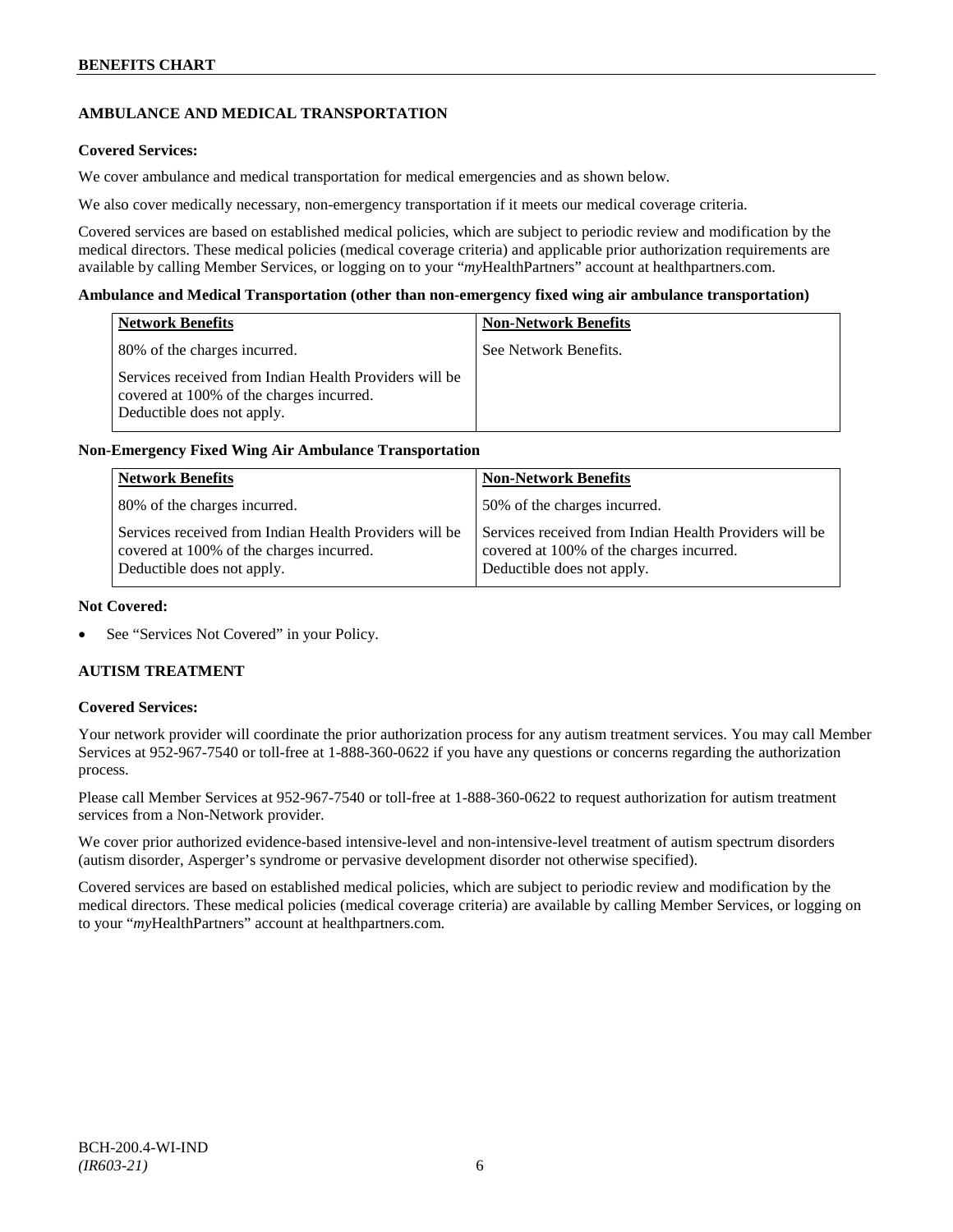**Intensive-Level Services for children diagnosed with autism spectrum disorders.** Intensive-level services must begin on or after two years of age and end before nine years of age. Intensive-level services, on average, are services provided for more than 20 hours of treatment per week. (The average number of hours a week is calculated over a 6-month period.)

| <b>Network Benefits</b>                                                                                                                                                                                                                                                                  | <b>Non-Network Benefits</b>                                                                                                                                                                                  |
|------------------------------------------------------------------------------------------------------------------------------------------------------------------------------------------------------------------------------------------------------------------------------------------|--------------------------------------------------------------------------------------------------------------------------------------------------------------------------------------------------------------|
| 100% of the charges incurred, subject to a copayment of<br>\$30 per visit.<br>Deductible does not apply.<br>Services received from Indian Health Providers will be<br>covered at 100% of the charges incurred.<br>Deductible does not apply.<br>Limited to 235 visits per calendar year. | 50% of the charges incurred.<br>Services received from Indian Health Providers will be<br>covered at 100% of the charges incurred.<br>Deductible does not apply.<br>Limited to 235 visits per calendar year. |

The maximum number of visits is combined for Network Benefits and Non-Network Benefits.

# **Intensive-Level Services Lifetime Maximum Benefit**

| <b>Network Benefits</b>                               | <b>Non-Network Benefits</b>                           |
|-------------------------------------------------------|-------------------------------------------------------|
| 4 years of cumulative services under this plan or any | 4 years of cumulative services under this plan or any |
| other plan.                                           | other plan.                                           |

### **Non-intensive-Level Services for Insureds diagnosed with autism spectrum disorders**

| <b>Network Benefits</b>                                                                                                                                                                                                                                                                  | <b>Non-Network Benefits</b>                                                                                                                                                                                  |
|------------------------------------------------------------------------------------------------------------------------------------------------------------------------------------------------------------------------------------------------------------------------------------------|--------------------------------------------------------------------------------------------------------------------------------------------------------------------------------------------------------------|
| 100% of the charges incurred, subject to a copayment of<br>\$30 per visit.<br>Deductible does not apply.<br>Services received from Indian Health Providers will be<br>covered at 100% of the charges incurred.<br>Deductible does not apply.<br>Limited to 120 visits per calendar year. | 50% of the charges incurred.<br>Services received from Indian Health Providers will be<br>covered at 100% of the charges incurred.<br>Deductible does not apply.<br>Limited to 120 visits per calendar year. |

The maximum number of visits is combined for Network Benefits and Non-Network Benefits.

# **Not Covered:**

See "Services Not Covered" in your Policy.

# **BEHAVIORAL HEALTH SERVICES**

# **Covered Services:**

Covered services are based on established medical policies, which are subject to periodic review and modification by the medical directors. These medical policies (medical coverage criteria) are available by calling Member Services, or logging on to your "*my*HealthPartners" account at [healthpartners.com.](http://www.healthpartners.com/)

**Transitional Treatment Services.** These are services for the treatment of nervous or mental disorders, alcoholism or other drug abuse problems which are provided to an Insured in a less restrictive manner than are inpatient hospital services but in a more intensive manner than are outpatient services. Transitional treatment services are services offered by a provider, and certified by the Wisconsin Department of Health Services for each of the following (except the last bulleted item):

- Mental health services for covered adults in a day treatment program.
- Mental health services for covered children in a day hospital treatment program.
- Services for persons with chronic mental illness provided through a community support program.
- Residential treatment programs for alcohol and/or drug dependent covered persons.
- Alcohol and Other Drug Abuse (AODA) services in, a day treatment program.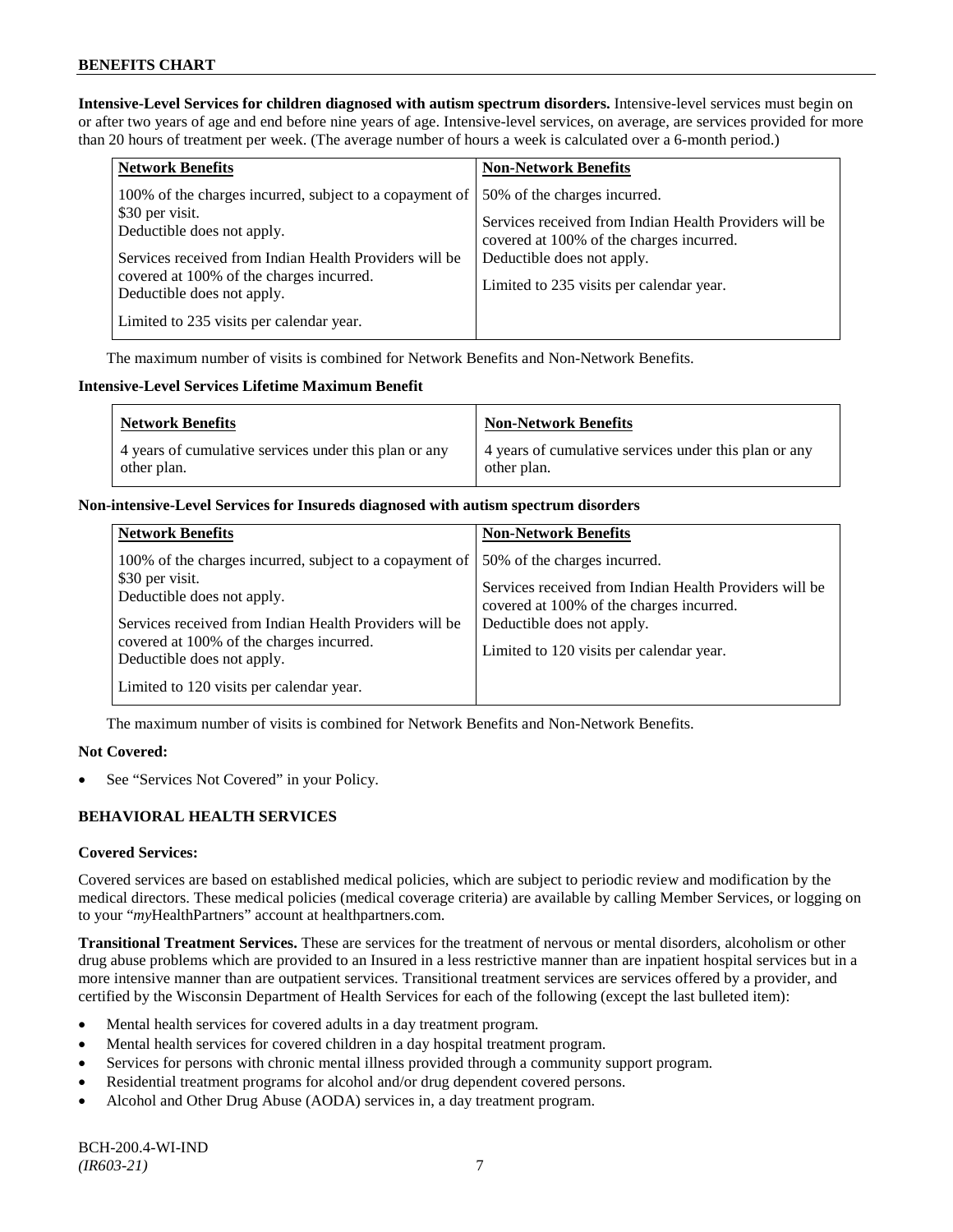# **BENEFITS CHART**

- Services for persons who are experiencing a mental health crisis or who are in a situation likely to turn into a mental health crisis if support is not provided.
- Intensive outpatient programs for the treatment of psychoactive substance use disorders provided in accordance with the patient placement criteria of the American Society of Addiction Medicine.

# **Mental Health Services**

We cover services for mental health diagnoses as described in the Diagnostic and Statistical Manual of Mental Disorders – Fifth Edition (DSM 5) (most recent edition) that lead to significant disruption of function in your life.

We provide coverage for mental health treatment ordered by a Wisconsin court under a valid court order that is issued on the basis of a behavioral care evaluation performed by a licensed psychiatrist or doctoral level licensed psychologist, which includes a diagnosis and an individual treatment plan for care in the most appropriate, least restrictive environment. We must be given a copy of the court order and the behavioral care evaluation, and the service must be a covered benefit under your Policy, and the service must be provided by a network provider, or other provider as required by law.

**Outpatient Services:** We cover medically necessary outpatient professional mental health services for evaluation, crisis intervention, and treatment of mental health disorders.

A comprehensive diagnostic assessment will be made of each patient as the basis for a determination by a mental health professional, concerning the appropriate treatment and the extent of services required.

Outpatient services we cover for a diagnosed mental health condition include the following:

- Individual, group, family and multi-family therapy;
- Medication management provided by a physician, certified nurse practitioner, or physician's assistant;
- Psychological testing services for the purposes of determining the differential diagnoses and treatment planning for patients currently receiving behavioral health services;
- Partial hospitalization services in a licensed hospital or community mental health center;
- Psychotherapy and nursing services provided in the home if authorized by us; and
- Treatment for gender dysphoria that meets medical coverage criteria.

| <b>Network Benefits</b>                                                                                                                                                                                                                                                                                                                                                               | <b>Non-Network Benefits</b>                                                                                                                                      |
|---------------------------------------------------------------------------------------------------------------------------------------------------------------------------------------------------------------------------------------------------------------------------------------------------------------------------------------------------------------------------------------|------------------------------------------------------------------------------------------------------------------------------------------------------------------|
| 100% of the charges incurred, subject to a copayment of<br>\$30 per visit.<br>Deductible does not apply.<br>For family therapy, only one copayment will be<br>charged, regardless of the number of Insureds primarily<br>involved in the therapy.<br>Services received from Indian Health Providers will be<br>covered at 100% of the charges incurred.<br>Deductible does not apply. | 50% of the charges incurred.<br>Services received from Indian Health Providers will be<br>covered at 100% of the charges incurred.<br>Deductible does not apply. |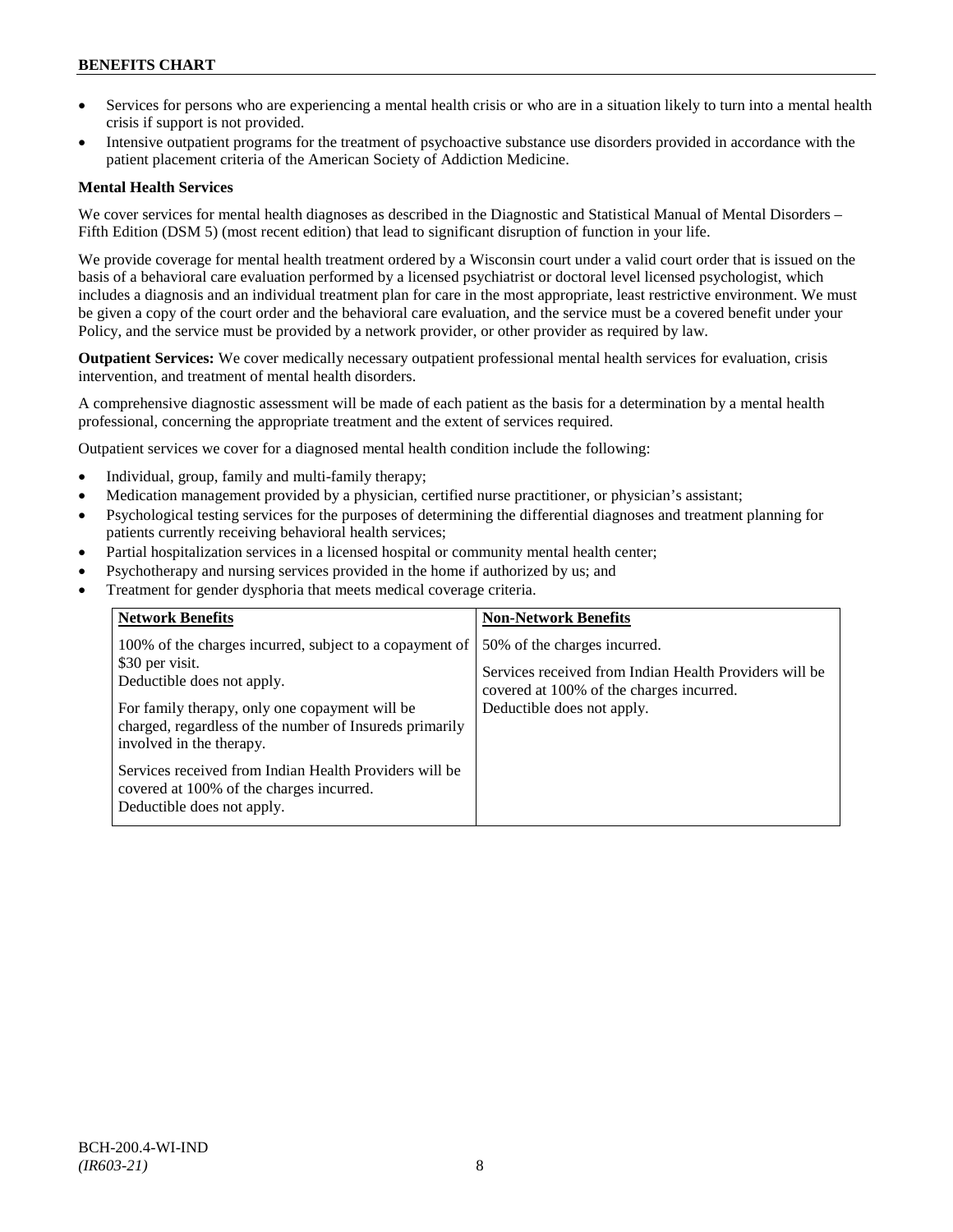# **Group Therapy**

| <b>Network Benefits</b>                                                                                                                                                                                                                                                    | <b>Non-Network Benefits</b>                                                                                                      |
|----------------------------------------------------------------------------------------------------------------------------------------------------------------------------------------------------------------------------------------------------------------------------|----------------------------------------------------------------------------------------------------------------------------------|
| 100% of the charges incurred, subject to a copayment of  50% of the charges incurred.<br>\$15 per visit.<br>Deductible does not apply.<br>Services received from Indian Health Providers will be<br>covered at 100% of the charges incurred.<br>Deductible does not apply. | Services received from Indian Health Providers will be<br>covered at 100% of the charges incurred.<br>Deductible does not apply. |

**Inpatient Services:** We cover medically necessary inpatient services in a hospital or licensed residential treatment facility and professional services for treatment of mental health disorders. Medical stabilization is covered under inpatient hospital services in the "Hospital and Skilled Nursing Facility Services" section.

We cover residential care for the treatment of eating disorders in a licensed facility, as an alternative to inpatient care, when it is medically necessary and your physician obtains authorization from us.

| <b>Network Benefits</b>                                                                                                          | <b>Non-Network Benefits</b>                                                                                                      |
|----------------------------------------------------------------------------------------------------------------------------------|----------------------------------------------------------------------------------------------------------------------------------|
| 80% of the charges incurred.                                                                                                     | 50% of the charges incurred.                                                                                                     |
| Services received from Indian Health Providers will be<br>covered at 100% of the charges incurred.<br>Deductible does not apply. | Services received from Indian Health Providers will be<br>covered at 100% of the charges incurred.<br>Deductible does not apply. |

**Transitional Treatment Services:** We cover transitional treatment services described above for treatment of mental and nervous disorders**.**

| <b>Network Benefits</b>                                                                                                                                            | <b>Non-Network Benefits</b>                                                                                                                                      |
|--------------------------------------------------------------------------------------------------------------------------------------------------------------------|------------------------------------------------------------------------------------------------------------------------------------------------------------------|
| 100% of the charges incurred, subject to a copayment of<br>\$30 per visit.<br>Deductible does not apply.<br>Services received from Indian Health Providers will be | 50% of the charges incurred.<br>Services received from Indian Health Providers will be<br>covered at 100% of the charges incurred.<br>Deductible does not apply. |
| covered at 100% of the charges incurred.<br>Deductible does not apply.                                                                                             |                                                                                                                                                                  |

# **Substance Abuse Treatment Services**

We cover medically necessary services for assessments by a licensed alcohol and drug counselor and treatment of Substance-Related Disorders as defined in the latest edition of the DSM 5.

**Outpatient Services:** We cover medically necessary outpatient professional services for diagnosis and treatment of alcoholism and other drug abuse problems. Chemical dependency treatment services must be provided by a program licensed by the local Department of Health Services.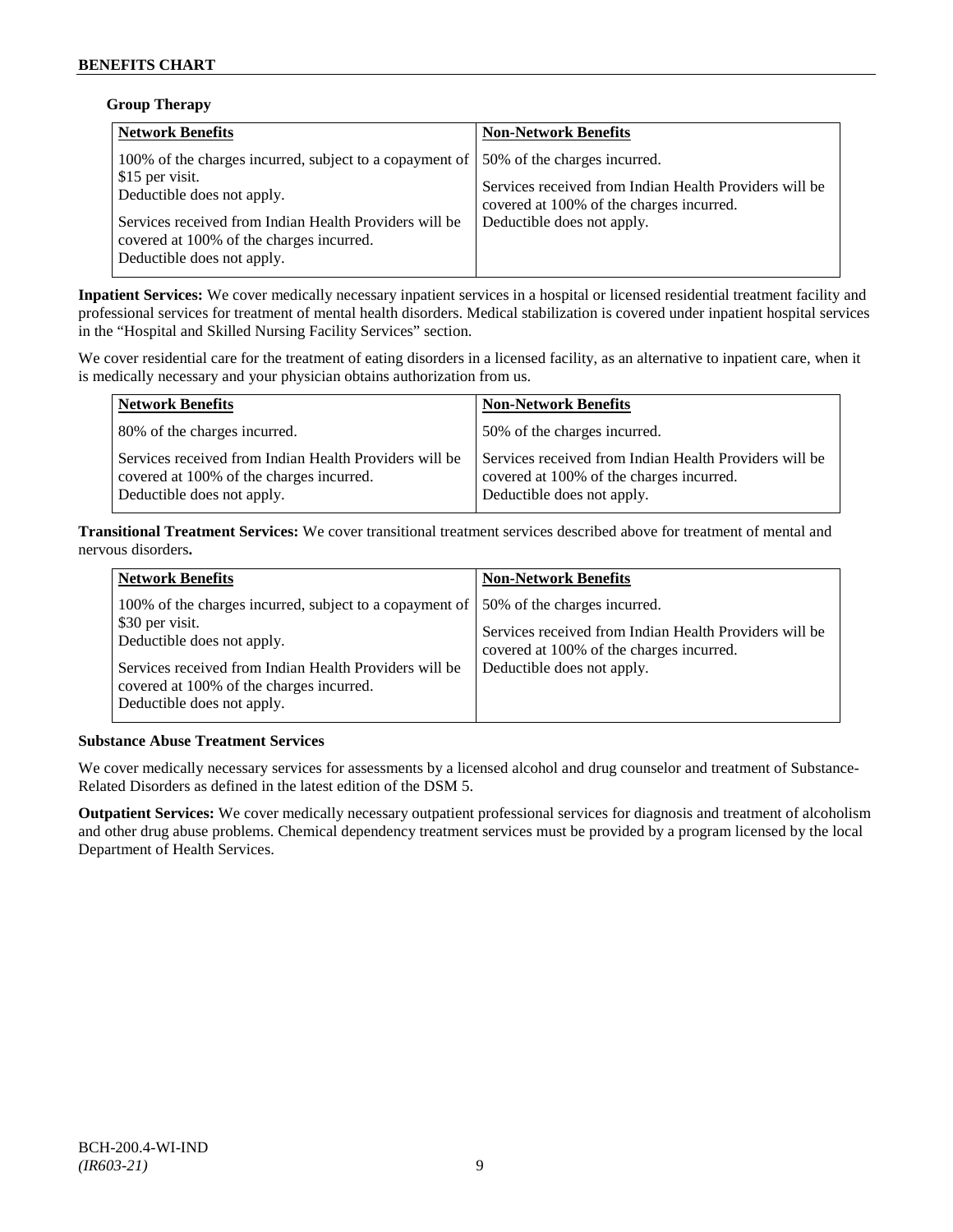# **BENEFITS CHART**

Outpatient services we cover for a diagnosed substance abuse disorder include the following:

- Individual, group, family, and multi-family therapy provided in an office setting; and
- We cover opiate replacement therapy including methadone and buprenorphine treatment.

| 50% of the charges incurred.<br>Services received from Indian Health Providers will be<br>covered at 100% of the charges incurred.<br>Deductible does not apply. |
|------------------------------------------------------------------------------------------------------------------------------------------------------------------|
|                                                                                                                                                                  |

**Inpatient Services:** We cover medically necessary inpatient services in a hospital or a licensed residential primary treatment center.

We cover services provided in a hospital that is licensed by the local state and accredited by Medicare.

Detoxification Services: We cover detoxification services in a hospital or community detoxification facility if it is licensed by the local Department of Health Services.

| <b>Network Benefits</b>                                                                                                          | <b>Non-Network Benefits</b>                                                                                                      |
|----------------------------------------------------------------------------------------------------------------------------------|----------------------------------------------------------------------------------------------------------------------------------|
| 80% of the charges incurred.                                                                                                     | 50% of the charges incurred.                                                                                                     |
| Services received from Indian Health Providers will be<br>covered at 100% of the charges incurred.<br>Deductible does not apply. | Services received from Indian Health Providers will be<br>covered at 100% of the charges incurred.<br>Deductible does not apply. |

**Transitional Treatment Services:** We cover transitional treatment services described above for treatment of alcoholism or other drug abuse problems.

| <b>Network Benefits</b>                                                                                                                                                                                                                      | <b>Non-Network Benefits</b>                                                                                                                                      |
|----------------------------------------------------------------------------------------------------------------------------------------------------------------------------------------------------------------------------------------------|------------------------------------------------------------------------------------------------------------------------------------------------------------------|
| 100% of the charges incurred, subject to a copayment of<br>\$30 per visit.<br>Deductible does not apply.<br>Services received from Indian Health Providers will be<br>covered at 100% of the charges incurred.<br>Deductible does not apply. | 50% of the charges incurred.<br>Services received from Indian Health Providers will be<br>covered at 100% of the charges incurred.<br>Deductible does not apply. |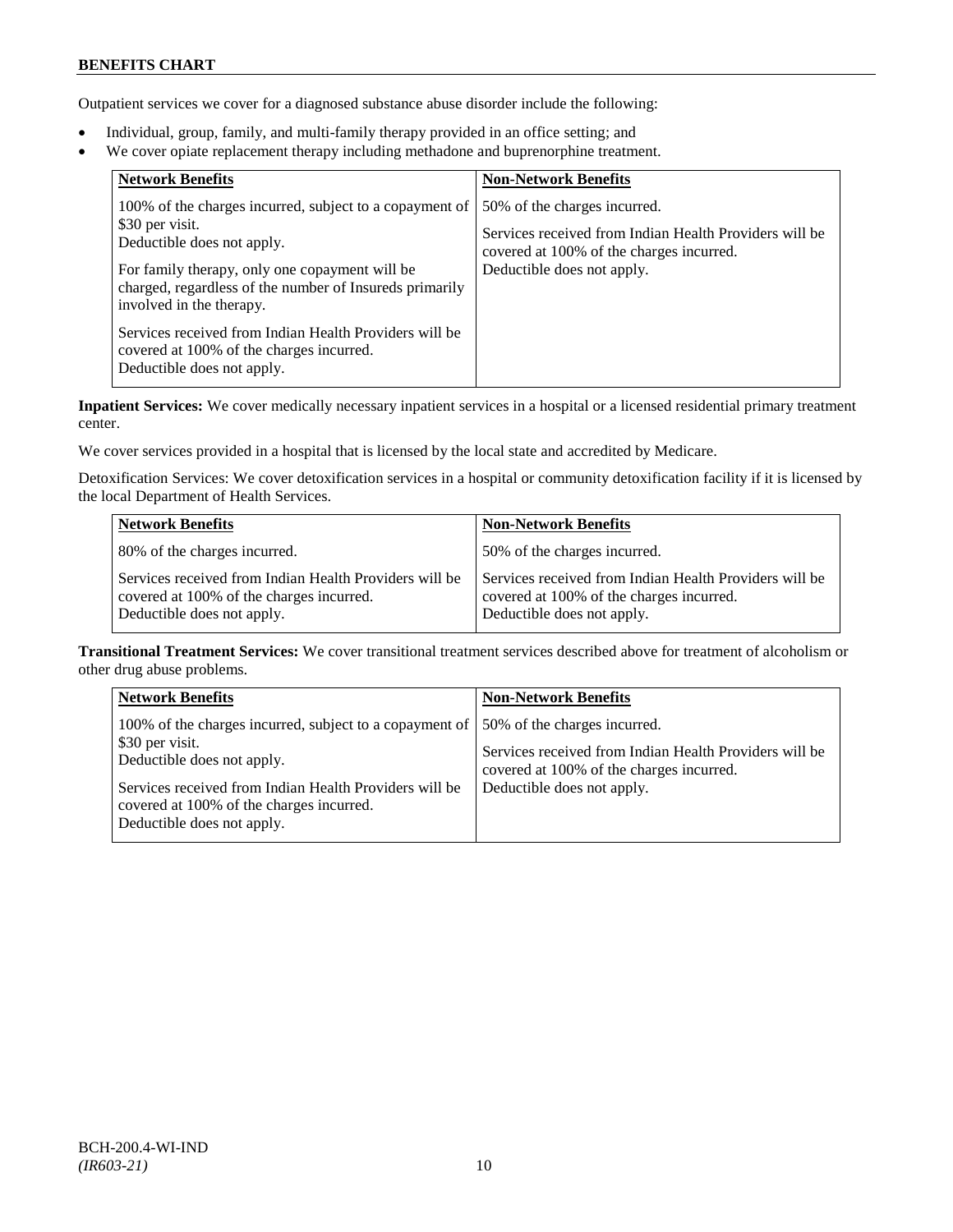# **Additional Mental Health and Substance Abuse Benefits for a Dependent Child Who is a Student**

If a dependent child is a student in a school that is located in Wisconsin, but outside of our service area, we cover services as required under Wisconsin Statute 609.655.

| <b>Network Benefits</b>                                                                                                                                                                                                                      | <b>Non-Network Benefits</b>                                                                                                                                      |
|----------------------------------------------------------------------------------------------------------------------------------------------------------------------------------------------------------------------------------------------|------------------------------------------------------------------------------------------------------------------------------------------------------------------|
| 100% of the charges incurred, subject to a copayment of<br>\$30 per visit.<br>Deductible does not apply.<br>Services received from Indian Health Providers will be<br>covered at 100% of the charges incurred.<br>Deductible does not apply. | 50% of the charges incurred.<br>Services received from Indian Health Providers will be<br>covered at 100% of the charges incurred.<br>Deductible does not apply. |

### **Not Covered:**

See "Services Not Covered" in your Policy.

# **CHIROPRACTIC SERVICES**

# **Covered Services:**

We cover chiropractic services for rehabilitative care. Chiropractic services are adjustments to any abnormal articulations of the human body, especially those of the spinal column, for the purpose of giving freedom of action to impinged nerves that may cause pain or deranged function.

Massage therapy which is performed in conjunction with other treatment/modalities by a chiropractor, is part of a prescribed treatment plan and is not billed separately is covered.

| <b>Network Benefits</b>                                                                                                                                                                                                                      | <b>Non-Network Benefits</b>                                                                                                                                      |
|----------------------------------------------------------------------------------------------------------------------------------------------------------------------------------------------------------------------------------------------|------------------------------------------------------------------------------------------------------------------------------------------------------------------|
| 100% of the charges incurred, subject to a copayment of<br>\$30 per visit.<br>Deductible does not apply.<br>Services received from Indian Health Providers will be<br>covered at 100% of the charges incurred.<br>Deductible does not apply. | 50% of the charges incurred.<br>Services received from Indian Health Providers will be<br>covered at 100% of the charges incurred.<br>Deductible does not apply. |

# **Not Covered:**

- Massage therapy for the purpose of comfort or convenience of the Insured.
- See "Services Not Covered" in your Policy.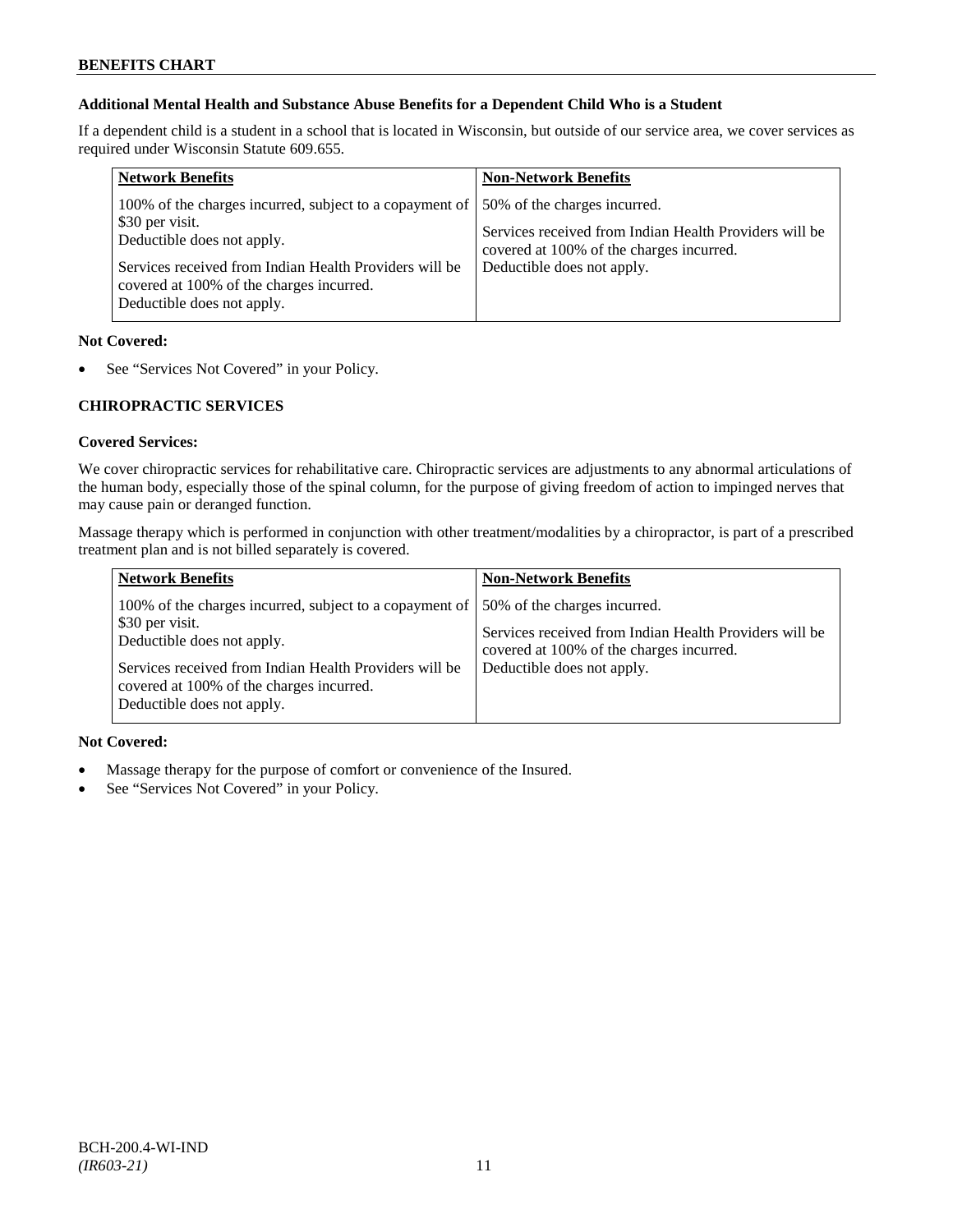# **CLINICAL TRIALS**

# **Covered Services:**

We cover certain routine services if you participate in a Phase I, Phase II, Phase III or Phase IV approved clinical trial that is conducted in relation to the prevention, detection, or treatment of cancer or other life-threatening disease or condition as defined in the Affordable Care Act. Approved clinical trials include (1) federally funded trials when the study or investigation is approved or funded by any of the federal agencies defined in the Public Health Services Act, section 2709 (d) (1) (A); (2) the study or investigation is conducted under an investigational new drug application reviewed by the Food and Drug Administration; and (3) the study or investigation is a drug trial that is exempt from having such an investigational new drug application. We cover routine patient costs for services that would be eligible under the Policy and this Benefits Chart if the service were provided outside of a clinical trial.

| <b>Network Benefits</b>                               | <b>Non-Network Benefits</b>                           |
|-------------------------------------------------------|-------------------------------------------------------|
| Coverage level is same as corresponding Network       | Coverage level is same as corresponding Non-Network   |
| Benefits, depending on type of service provided, such | Benefits, depending on type of service provided, such |
| as Office Visits for Illness or Injury, Inpatient or  | as Office Visits for Illness or Injury, Inpatient or  |
| Outpatient Hospital Services.                         | <b>Outpatient Hospital Services.</b>                  |

### **Not Covered:**

- The investigative or experimental item, device or service itself.
- Items or services that are provided solely to satisfy data collection and analysis needs and that are not used in the direct clinical management of the patient.
- A service that is clearly inconsistent with widely accepted and established standards of care for a particular diagnosis.
- See "Services Not Covered" in your Policy.

# **DENTAL SERVICES**

#### **Covered Services:**

We cover services as described below.

**Accidental Dental Services:** We cover services dentally necessary to treat and restore damage done to sound, natural, unrestored teeth as a result of an accidental injury. Coverage is for damage caused by external trauma to face and mouth only, not for cracked or broken teeth, which result from biting or chewing. We cover restorations, root canals, crowns and replacement of teeth lost that are directly related to the accident in which the Insured was involved. We cover initial exams, xrays and palliative treatment including extractions, and other oral surgical procedures directly related to the accident. Subsequent treatment must be initiated within the Policy's time-frame and must be directly related to the accident. We do not cover restoration and replacement of teeth that are not "sound and natural" at the time of the accident.

Full mouth rehabilitation to correct occlusion (bite) and malocclusion (misaligned teeth not due to the accident) are not covered.

When an implant-supported dental prosthetic treatment is pursued, benefits are limited to the amount that would be paid toward the placement of a removable dental prosthetic appliance that could be used in the absence of implant treatment.

| <b>Network Benefits</b>                                                                                                          | <b>Non-Network Benefits</b> |
|----------------------------------------------------------------------------------------------------------------------------------|-----------------------------|
| 80% of the charges incurred.                                                                                                     | No coverage.                |
| Services received from Indian Health Providers will be<br>covered at 100% of the charges incurred.<br>Deductible does not apply. |                             |

For all accidental dental services, treatment and/or restoration must be initiated within six months of the date of the injury. Coverage is limited to the initial course of treatment and/or initial restoration. Services must be provided within twentyfour months of the date of injury to be covered.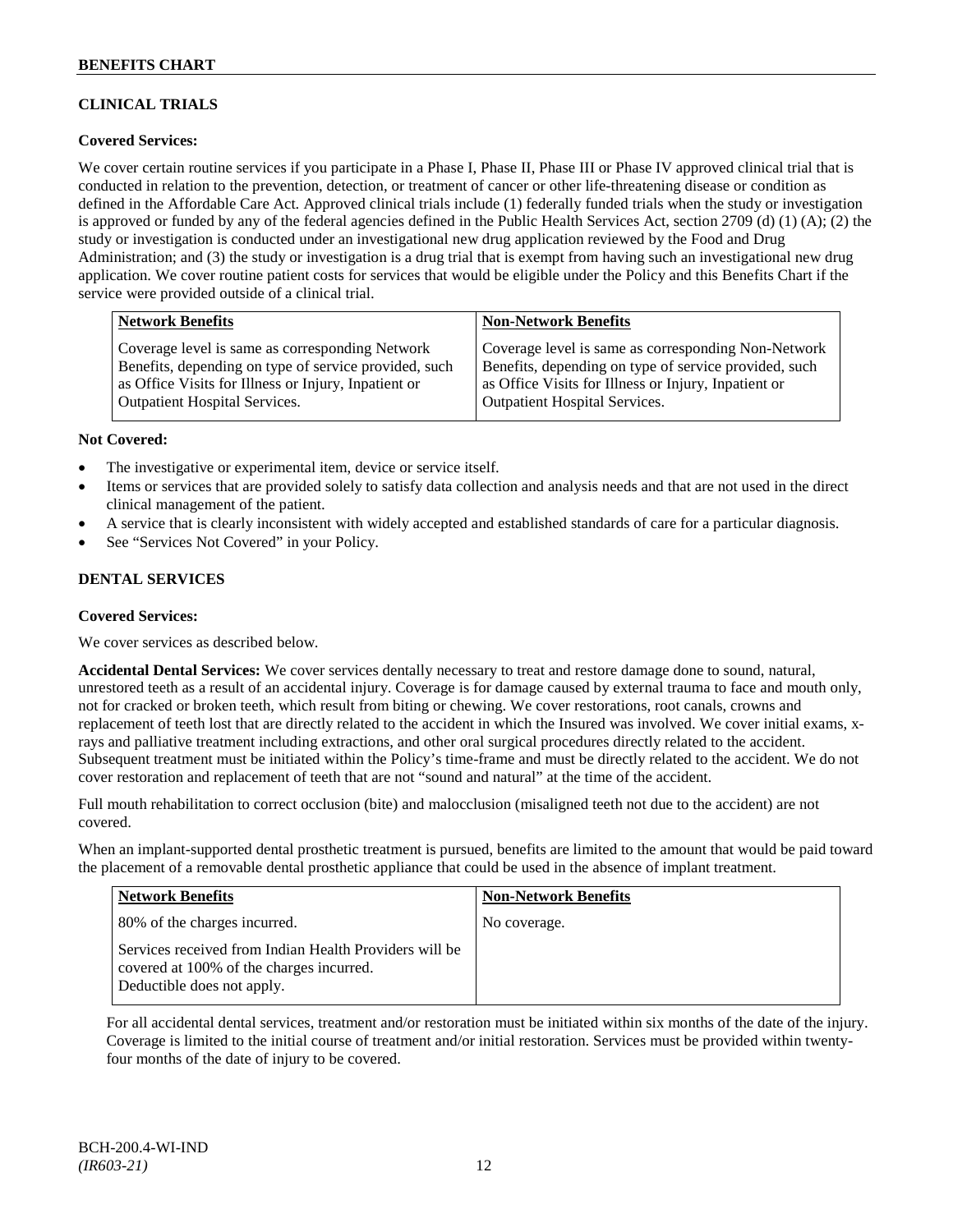# **Medical Referral Dental Services**

**Medically Necessary Outpatient Dental Services:** We cover medically necessary outpatient dental services. Coverage is limited to dental services required for treatment of an underlying medical condition, e.g., removal of teeth to complete radiation treatment for cancer of the jaw, cysts and lesions.

| <b>Network Benefits</b>                                                                                                          | <b>Non-Network Benefits</b>                                                                                                      |
|----------------------------------------------------------------------------------------------------------------------------------|----------------------------------------------------------------------------------------------------------------------------------|
| 80% of the charges incurred.                                                                                                     | 50% of the charges incurred.                                                                                                     |
| Services received from Indian Health Providers will be<br>covered at 100% of the charges incurred.<br>Deductible does not apply. | Services received from Indian Health Providers will be<br>covered at 100% of the charges incurred.<br>Deductible does not apply. |

**Medically Necessary Hospitalization and Anesthesia for Dental Care:** We cover medically necessary hospitalization and anesthesia for dental care. This is limited to charges incurred by an Insured who: (1) is a child under age 5; (2) is severely disabled; (3) has a medical condition, and requires hospitalization or general anesthesia for dental care treatment; or (4) is a child between ages 5 and 12 and care in dental offices has been attempted unsuccessfully and usual methods of behavior modification have not been successful, or when extensive amounts of restorative care, exceeding 4 appointments, are required.

Coverage is limited to facility and anesthesia charges. Oral surgeon/dentist professional fees are not covered. The following are examples, though not all-inclusive, of medical conditions which may require hospitalization for dental services: severe asthma, severe airway obstruction or hemophilia. Hospitalization required due to the behavior of the Insured or due to the extent of the dental procedure is not covered.

| <b>Network Benefits</b>                                                                                                          | <b>Non-Network Benefits</b>                                                                                                      |
|----------------------------------------------------------------------------------------------------------------------------------|----------------------------------------------------------------------------------------------------------------------------------|
| 80% of the charges incurred.                                                                                                     | 50% of the charges incurred.                                                                                                     |
| Services received from Indian Health Providers will be<br>covered at 100% of the charges incurred.<br>Deductible does not apply. | Services received from Indian Health Providers will be<br>covered at 100% of the charges incurred.<br>Deductible does not apply. |

**Medical Complications of Dental Care:** We cover medical complications of dental care. Treatment must be medically necessary care and related to medical complications of non-covered dental care, including complications of the head, neck, or substructures.

| <b>Network Benefits</b>                                                                                                          | <b>Non-Network Benefits</b>                                                                                                      |
|----------------------------------------------------------------------------------------------------------------------------------|----------------------------------------------------------------------------------------------------------------------------------|
| 80% of the charges incurred.                                                                                                     | 50% of the charges incurred.                                                                                                     |
| Services received from Indian Health Providers will be<br>covered at 100% of the charges incurred.<br>Deductible does not apply. | Services received from Indian Health Providers will be<br>covered at 100% of the charges incurred.<br>Deductible does not apply. |

**Oral Surgery:** We cover oral surgery. Coverage is limited to treatment of medical conditions requiring oral surgery, such as treatment of oral neoplasm, non-dental cysts, fracture of the jaw, trauma of the mouth and jaw, and any other oral surgery procedures provided as medically necessary dental services.

| <b>Network Benefits</b>                                                                                                          | <b>Non-Network Benefits</b>                                                                                                      |
|----------------------------------------------------------------------------------------------------------------------------------|----------------------------------------------------------------------------------------------------------------------------------|
| 80% of the charges incurred.                                                                                                     | 50% of the charges incurred.                                                                                                     |
| Services received from Indian Health Providers will be<br>covered at 100% of the charges incurred.<br>Deductible does not apply. | Services received from Indian Health Providers will be<br>covered at 100% of the charges incurred.<br>Deductible does not apply. |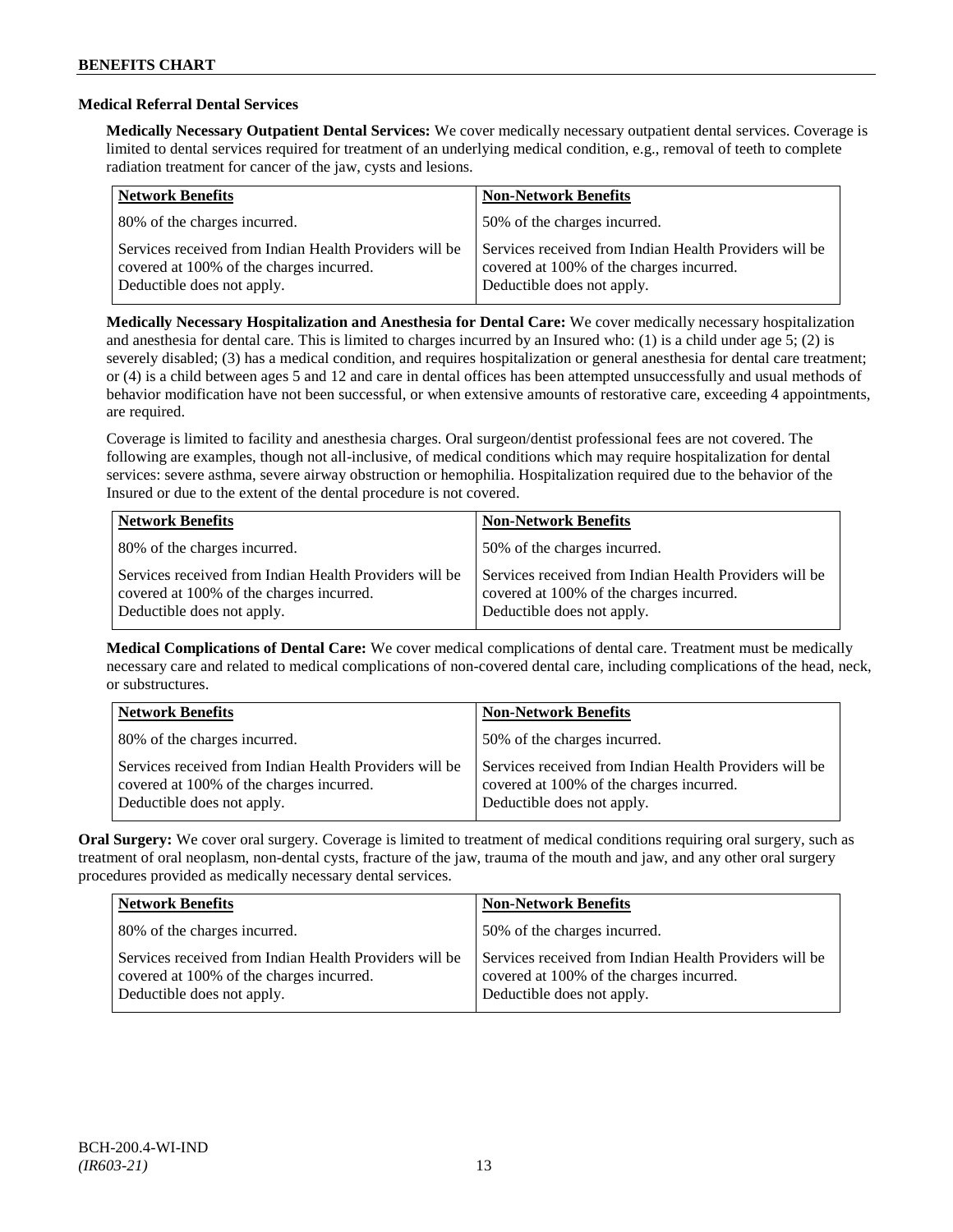**Treatment of Cleft Lip and Cleft Palate:** We cover treatment of cleft lip and cleft palate of a dependent child, including orthodontic treatment and oral surgery directly related to the cleft. Dental services which are not required for the treatment of cleft lip or cleft palate are not covered. If a dependent child covered under your Policy is also covered under a dental plan which includes orthodontic services, that dental plan shall be considered primary for the necessary orthodontic services. Oral appliances are subject to the same copayment, conditions and limitations as durable medical equipment.

| <b>Network Benefits</b>                               | <b>Non-Network Benefits</b>                           |
|-------------------------------------------------------|-------------------------------------------------------|
| Coverage level is same as corresponding Network       | Coverage level is same as corresponding Non-Network   |
| Benefits, depending on type of service provided, such | Benefits, depending on type of service provided, such |
| as Office Visits for Illness or Injury, Inpatient or  | as Office Visits for Illness or Injury, Inpatient or  |
| <b>Outpatient Hospital Services.</b>                  | <b>Outpatient Hospital Services.</b>                  |
|                                                       |                                                       |

**Treatment of Temporomandibular Disorder (TMD) and Craniomandibular Disorder (CMD):** We cover diagnostic procedures, surgical treatment and non-surgical treatment (including intraoral splint therapy devices) for temporomandibular disorder (TMD) and craniomandibular disorder (CMD), which is medically necessary care. Dental services which are not required to directly treat TMD or CMD are not covered.

| <b>Network Benefits</b>                                                                                                          | <b>Non-Network Benefits</b>                                                                                                      |
|----------------------------------------------------------------------------------------------------------------------------------|----------------------------------------------------------------------------------------------------------------------------------|
| 80% of the charges incurred.                                                                                                     | 50% of the charges incurred.                                                                                                     |
| Services received from Indian Health Providers will be<br>covered at 100% of the charges incurred.<br>Deductible does not apply. | Services received from Indian Health Providers will be<br>covered at 100% of the charges incurred.<br>Deductible does not apply. |

# **Not Covered:**

- Dental treatment, procedures or services not listed in this Benefits Chart.
- Accident-related dental services if treatment is: (1) provided to teeth which are not sound and natural; (2) to teeth which have been restored; (3) initiated beyond six months from the date of the injury; (4) received beyond the initial treatment or restoration; or (5) received beyond twenty-four months from the date of injury.
- Accident-related dental services by a Non-Network provider.
- Oral surgery to remove wisdom teeth.
- Orthognathic treatment or procedures and all related services.
- See "Services Not Covered" in your Policy.

# **DIAGNOSTIC IMAGING SERVICES**

# **Covered Services:**

We cover diagnostic imaging, when ordered by a provider and provided in a clinic or outpatient hospital facility.

For Network Benefits, non-emergent, scheduled outpatient Magnetic Resonance Imaging (MRI) and Computed Tomography (CT) must be provided at a designated facility. Your physician or facility will obtain or verify prior authorization for these services, as needed.

We cover services provided in a clinic or outpatient hospital facility. To see the benefit level for inpatient hospital or skilled nursing facility services, see benefits under Inpatient Hospital and Skilled Nursing Facility Services.

# **Outpatient Magnetic Resonance Imaging (MRI) and Computed Tomography (CT)**

| <b>Network Benefits</b>                                                                                                          | <b>Non-Network Benefits</b>                                                                                                      |
|----------------------------------------------------------------------------------------------------------------------------------|----------------------------------------------------------------------------------------------------------------------------------|
| 80% of the charges incurred.                                                                                                     | 50% of the charges incurred.                                                                                                     |
| Services received from Indian Health Providers will be<br>covered at 100% of the charges incurred.<br>Deductible does not apply. | Services received from Indian Health Providers will be<br>covered at 100% of the charges incurred.<br>Deductible does not apply. |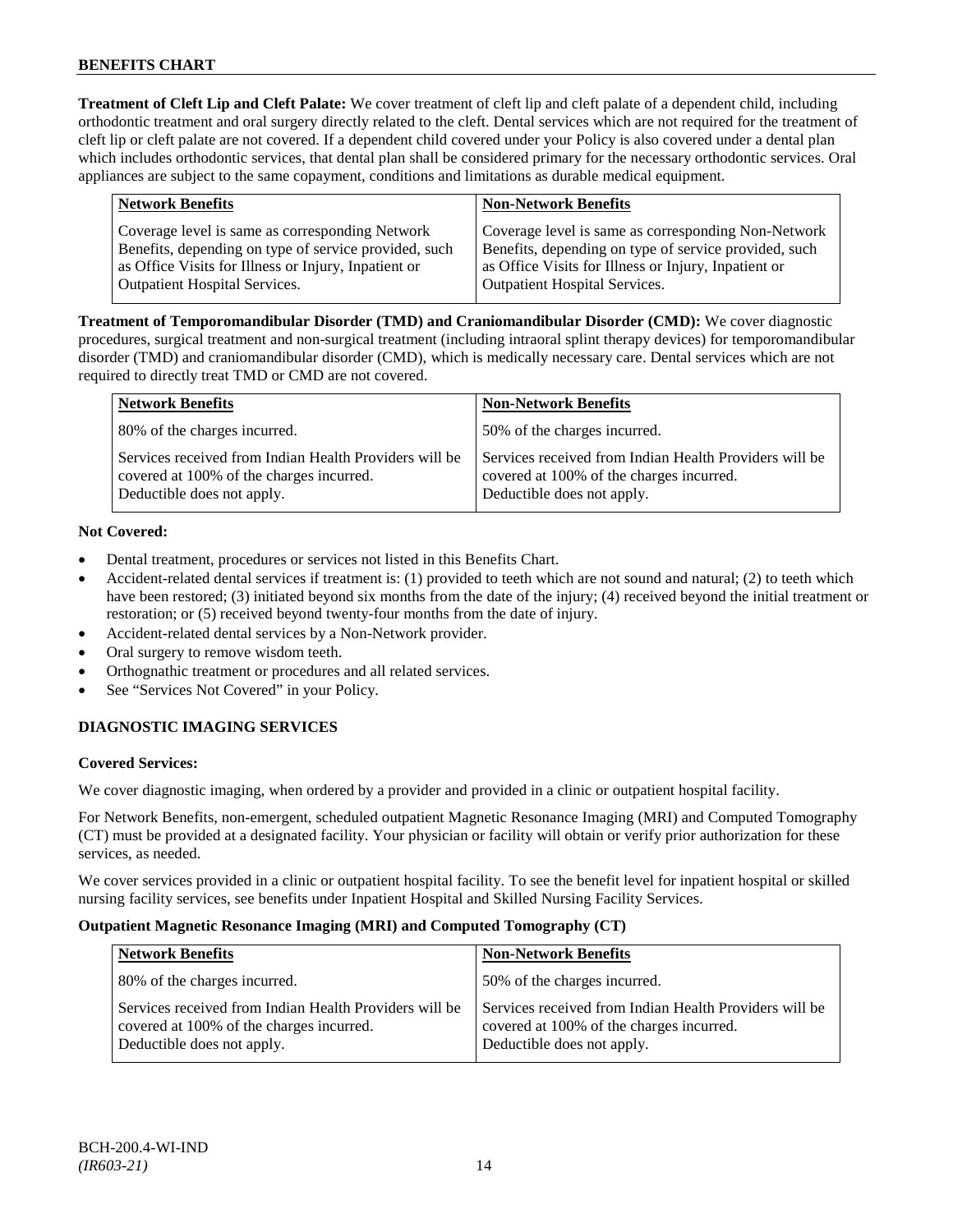# **All Other Outpatient Diagnostic Imaging Services**

# **Services for Illness or Injury**

| <b>Network Benefits</b>                                                                                                          | <b>Non-Network Benefits</b>                                                                                                      |
|----------------------------------------------------------------------------------------------------------------------------------|----------------------------------------------------------------------------------------------------------------------------------|
| 80% of the charges incurred.                                                                                                     | 50% of the charges incurred.                                                                                                     |
| Services received from Indian Health Providers will be<br>covered at 100% of the charges incurred.<br>Deductible does not apply. | Services received from Indian Health Providers will be<br>covered at 100% of the charges incurred.<br>Deductible does not apply. |

### **Preventive Services (MRI/CT procedures are not considered preventive)**

Diagnostic imaging services associated with preventive services are covered at the benefit level shown in the "Preventive Services" section of this Benefits Chart.

# **Not Covered:**

See "Services Not Covered" in your Policy.

# **DURABLE MEDICAL EQUIPMENT, PROSTHETICS, ORTHOTICS AND SUPPLIES**

### **Covered Services:**

We cover equipment and services, as described below.

We cover durable medical equipment and services, prosthetics, orthotics, and supplies, subject to the limitations below, including certain disposable supplies, enteral feedings and the following diabetic supplies and equipment: glucose monitors, insulin pumps limited to the purchase of one pump per year, syringes, blood and urine test strips and other diabetic supplies as deemed medically appropriate and necessary, for Insureds with gestational, Type I or Type II diabetes.

We cover external hearing aids, cochlear implants, and related treatment prescribed by a physician or by a licensed audiologist for Insureds under 18 years of age who have hearing loss.

We also cover basic hearing aids for Insureds age 18 or older for the correction of a hearing impairment.

Osseointegrated or bone-anchored hearing aids are only covered for Insureds who have hearing loss that is not correctable by any other procedure.

Hearing aids are limited to one basic, standard hearing aid for each ear every three years.

A basic hearing aid is defined as a hearing device that consists of a microphone, amplifier, volume control, battery and receiver. It does not include upgrades above and beyond the functionality of a basic hearing aid, including, but not limited to, hearing improvements for group settings, background noise, Bluetooth/remote control functionality, or extended warranties. Charges for upgrades above the cost of a basic, standard hearing aid are not covered.

| <b>Network Benefits</b>                                                                                                          | <b>Non-Network Benefits</b>                                                                                                      |
|----------------------------------------------------------------------------------------------------------------------------------|----------------------------------------------------------------------------------------------------------------------------------|
| 80% of the charges incurred.                                                                                                     | 50% of the charges incurred.                                                                                                     |
| Services received from Indian Health Providers will be<br>covered at 100% of the charges incurred.<br>Deductible does not apply. | Services received from Indian Health Providers will be<br>covered at 100% of the charges incurred.<br>Deductible does not apply. |

# **Special Dietary Treatment for Phenylketonuria (PKU) if it meets our medical coverage criteria**

| <b>Network Benefits</b>                                                                                                          | <b>Non-Network Benefits</b>                                                                                                      |
|----------------------------------------------------------------------------------------------------------------------------------|----------------------------------------------------------------------------------------------------------------------------------|
| 80% of the charges incurred.                                                                                                     | 50% of the charges incurred.                                                                                                     |
| Services received from Indian Health Providers will be<br>covered at 100% of the charges incurred.<br>Deductible does not apply. | Services received from Indian Health Providers will be<br>covered at 100% of the charges incurred.<br>Deductible does not apply. |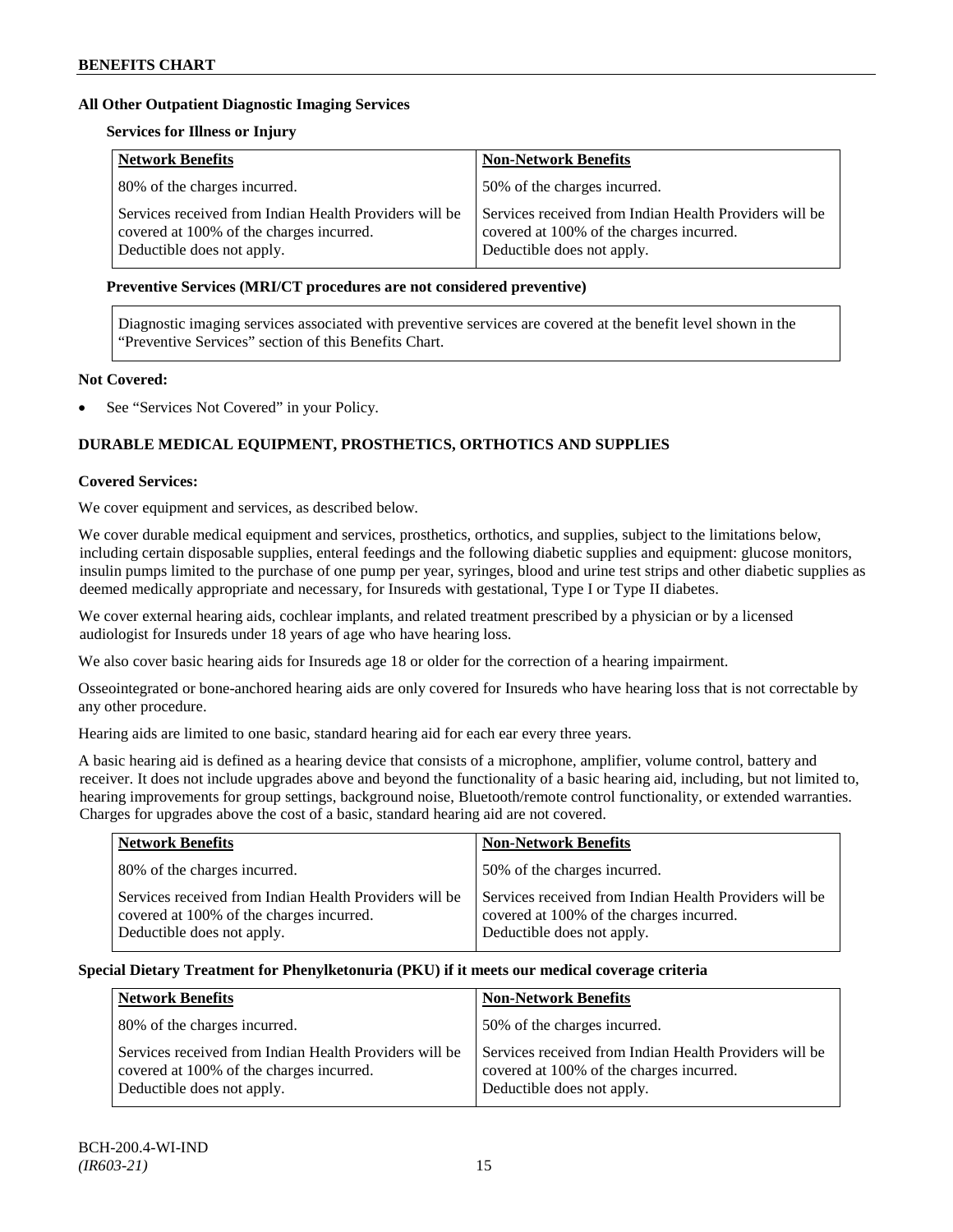# **Oral Amino Acid Based Elemental Formula if it meets our medical coverage criteria**

| <b>Network Benefits</b>                                                                                                          | <b>Non-Network Benefits</b>                                                                                                      |
|----------------------------------------------------------------------------------------------------------------------------------|----------------------------------------------------------------------------------------------------------------------------------|
| 80% of the charges incurred.                                                                                                     | 50% of the charges incurred.                                                                                                     |
| Services received from Indian Health Providers will be<br>covered at 100% of the charges incurred.<br>Deductible does not apply. | Services received from Indian Health Providers will be<br>covered at 100% of the charges incurred.<br>Deductible does not apply. |

# **Limitations:**

Coverage of durable medical equipment is limited by the following.

- No more than a 90-day supply of diabetic supplies are covered and dispensed at a time.
- Payment will not exceed the cost of an alternate piece of equipment or service that is effective and medically necessary.
- For prosthetic benefits, other than oral appliances for cleft lip and cleft palate, payment will not exceed the cost of an alternate piece of equipment or service that is effective, medically necessary and enables Insureds to conduct standard activities of daily living.
- We reserve the right to determine if an item will be approved for rental vs. purchase.
- We require that certain diabetic supplies and equipment be purchased at a pharmacy.
- Diabetic supplies and equipment are limited to certain models and brands.
- Durable medical equipment and supplies must be obtained from or repaired by approved vendors.
- Covered services and supplies are based on established medical policies which are subject to periodic review and modification by the medical directors. Our medical policy for diabetic supplies includes information on our required models and brands. These medical policies (medical coverage criteria) are available by calling Member Services, or logging on to your "*my*HealthPartners" account at [healthpartners.com.](http://www.healthpartners.com/)

# **Not Covered:**

Items which are not eligible for coverage include, but are not limited to:

- Replacement or repair of any covered items, if the items are (i) damaged or destroyed by misuse, abuse or carelessness, (ii) lost; or (iii) stolen.
- Duplicate or similar items.
- Labor and related charges for repair of any covered items which are more than the cost of replacement by an approved vendor.
- Sales tax, mailing, delivery charges, service call charges.
- Items which are primarily educational in nature or for hygiene, vocation, comfort, convenience or recreation.
- Communication aids or devices: equipment to create, replace or augment communication abilities including, but not limited to, speech processors, receivers, communication boards, or computer or electronic assisted communication.
- Implantable and osseointegrated or bone-anchored hearing aids and their fitting, except as specifically described in this Benefits Chart. This exclusion does not apply to cochlear implants.
- Eyeglasses, contact lenses and their fitting, measurement and adjustment, except as specifically described in this Benefits Chart.
- Hair prostheses (wigs).
- Household equipment which primarily has customary uses other than medical, such as, but not limited to, exercise cycles, air purifiers, central or unit air conditioners, water purifiers, non-allergenic pillows, mattresses or waterbeds.
- Household fixtures including, but not limited to, escalators or elevators, ramps, swimming pools and saunas.
- Modifications to the structure of the home including, but not limited to, wiring, plumbing or charges for installation of equipment.
- Vehicle, car or van modifications including, but not limited to, hand brakes, hydraulic lifts and car carrier.
- Rental equipment while owned equipment is being repaired by non-contracted vendors, beyond one month rental of medically necessary equipment.
- Other equipment and supplies, including, but not limited to assistive devices, that we determine are not eligible for coverage.
- See "Services Not Covered" in your Policy.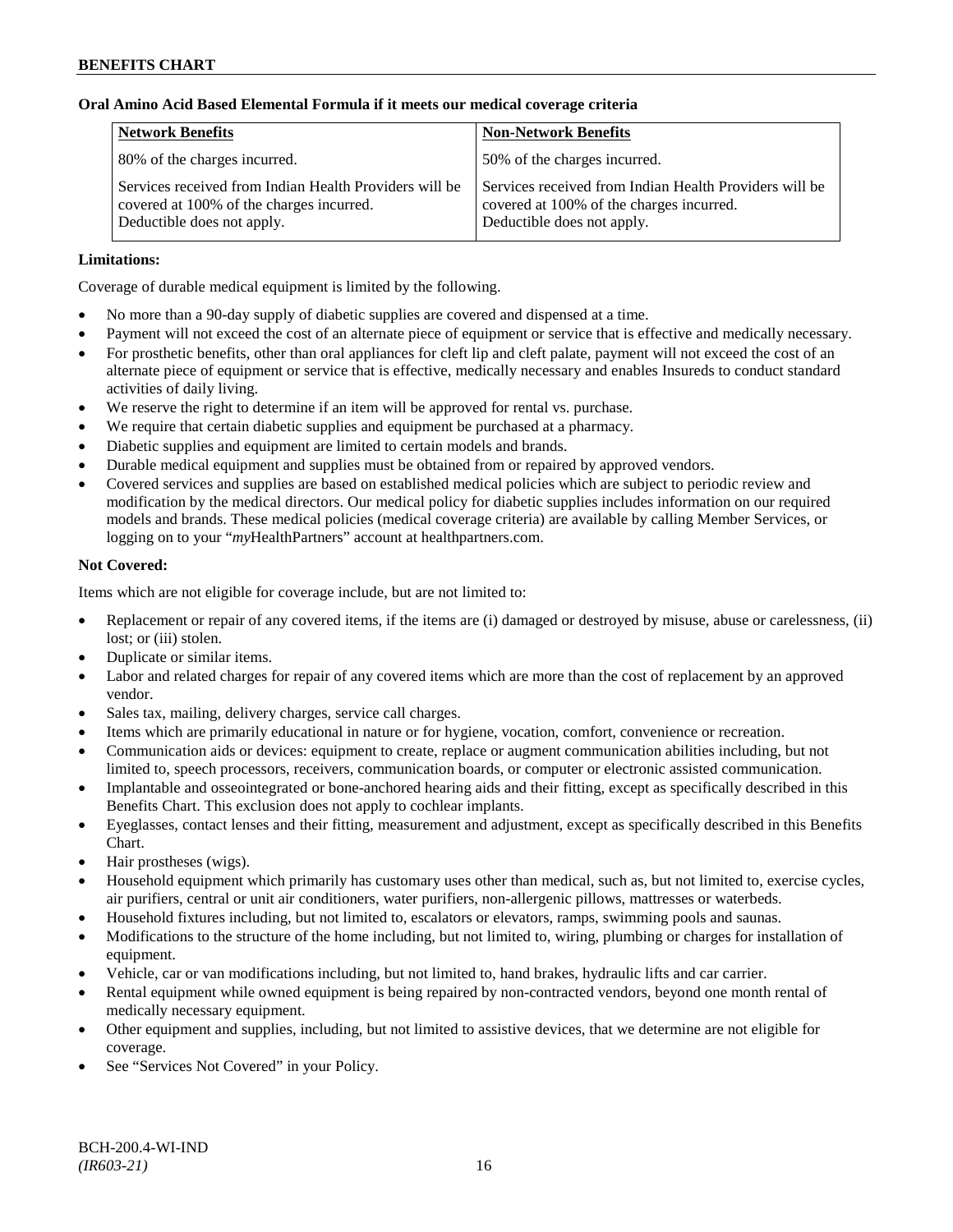# **BENEFITS CHART**

# **EMERGENCY AND URGENTLY NEEDED CARE SERVICES**

# **Covered Services:**

We cover services for emergency care and urgently needed care if the services are otherwise eligible for coverage under your Policy.

**Urgently Needed Care.** These are services to treat an unforeseen illness or injury that:

- are required in order to prevent a serious deterioration in your health, and
- cannot be delayed until the next available clinic or office hours.

| <b>Network Benefits</b>                                                                                                                                                                                                                      | <b>Non-Network Benefits</b>                                                                                                                                      |
|----------------------------------------------------------------------------------------------------------------------------------------------------------------------------------------------------------------------------------------------|------------------------------------------------------------------------------------------------------------------------------------------------------------------|
| 100% of the charges incurred, subject to a copayment of<br>\$30 per visit.<br>Deductible does not apply.<br>Services received from Indian Health Providers will be<br>covered at 100% of the charges incurred.<br>Deductible does not apply. | 50% of the charges incurred.<br>Services received from Indian Health Providers will be<br>covered at 100% of the charges incurred.<br>Deductible does not apply. |

**Emergency Care.** These are services to treat:

- the sudden, unexpected onset of illness or injury which, if left untreated or unattended until the next available clinic or office hours, would result in hospitalization, or
- a condition requiring professional health services immediately necessary to preserve life or stabilize health.

When reviewing claims for coverage of emergency services, our medical director will take into consideration a reasonable layperson's belief that the circumstances required immediate medical care that could not wait until the next working day or next available clinic appointment.

### **Emergency Care in a Hospital Emergency Room, including Professional Services of a Physician**

| <b>Network Benefits</b>                                                                                                          | <b>Non-Network Benefits</b> |
|----------------------------------------------------------------------------------------------------------------------------------|-----------------------------|
| 80% of the charges incurred.                                                                                                     | See Network Benefits.       |
| Services received from Indian Health Providers will be<br>covered at 100% of the charges incurred.<br>Deductible does not apply. |                             |

# **Inpatient Emergency Care in a Hospital**

| <b>Network Benefits</b>                                                                                                          | <b>Non-Network Benefits</b> |
|----------------------------------------------------------------------------------------------------------------------------------|-----------------------------|
| 80% of the charges incurred.                                                                                                     | See Network Benefits.       |
| Services received from Indian Health Providers will be<br>covered at 100% of the charges incurred.<br>Deductible does not apply. |                             |

# **Not Covered:**

• See "Services Not Covered" in your Policy.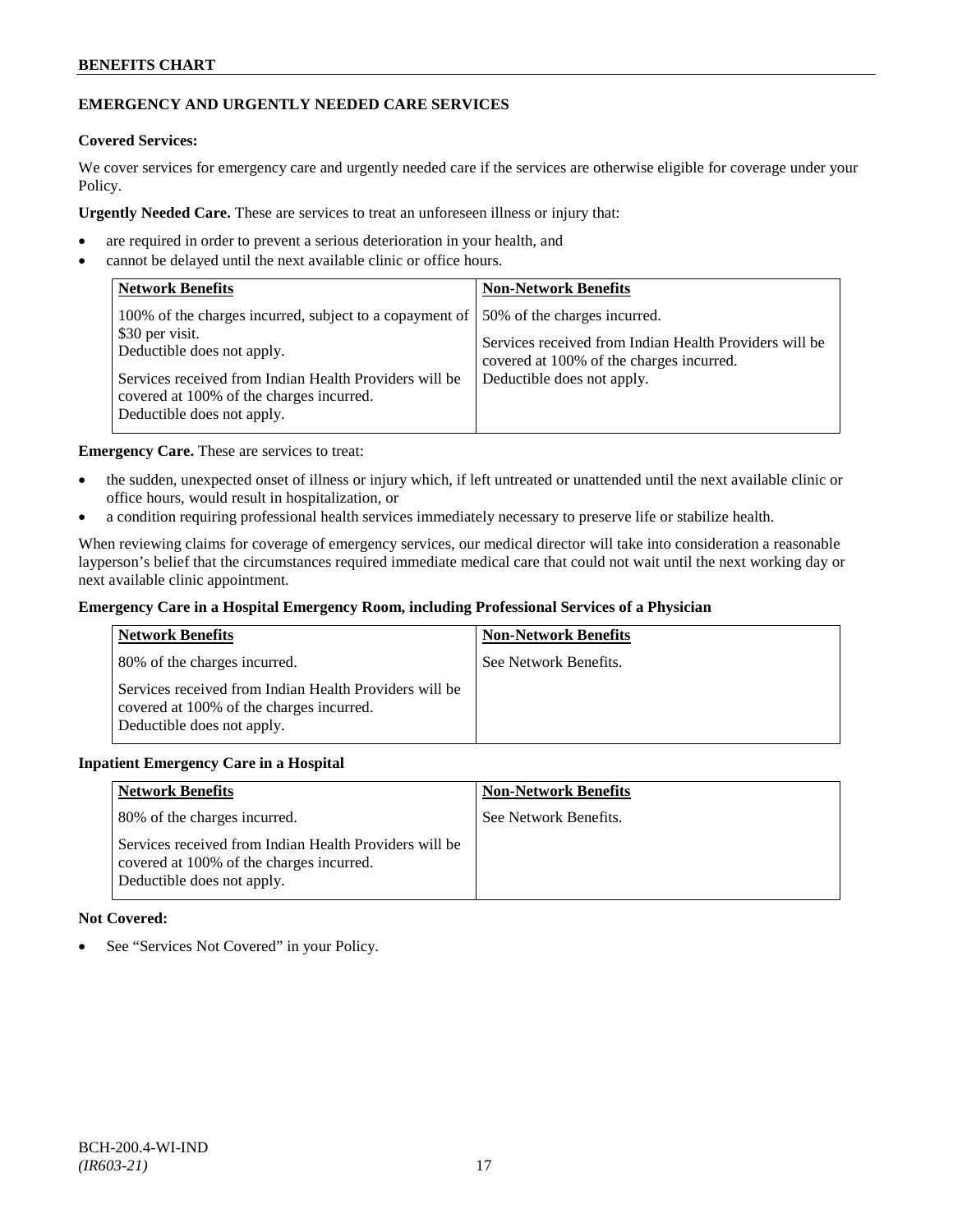# **GENE THERAPY**

# **Covered Services:**

We cover gene therapy treatment that meets our current medical coverage criteria.

| <b>Network Benefits</b>                                                                                                                                                                                 | <b>Non-Network Benefits</b> |
|---------------------------------------------------------------------------------------------------------------------------------------------------------------------------------------------------------|-----------------------------|
| Coverage level is same as corresponding Network<br>Benefit, depending on type of service provided, such as<br>Office Visits for Illness or Injury, Inpatient or<br><b>Outpatient Hospital Services.</b> | No coverage.                |

# **Limitations:**

- Gene therapy must be provided by a designated provider.
- Specific types of gene therapy are limited to therapies and conditions specified in our medical coverage criteria.

# **Not Covered:**

• See "Services Not Covered" in your Policy.

# **HEALTH EDUCATION**

# **Covered Services:**

We cover education for preventive services and education for the management of chronic health problems (such as diabetes).

| <b>Network Benefits</b>                                     | <b>Non-Network Benefits</b>                                                                                                      |
|-------------------------------------------------------------|----------------------------------------------------------------------------------------------------------------------------------|
| 100% of the charges incurred.<br>Deductible does not apply. | 50% of the charges incurred.                                                                                                     |
|                                                             | Services received from Indian Health Providers will be<br>covered at 100% of the charges incurred.<br>Deductible does not apply. |

# **Not Covered:**

See "Services Not Covered" in your Policy.

# **HOME-BASED HEALTH ASSESSMENT PROGRAM**

# **Covered Services:**

If you meet our criteria for coverage, you may qualify for our home-based comprehensive health risk assessment program. The program covers a health assessment with a designated nurse practitioner.

| <b>Network Benefits</b>                                     | <b>Non-Network Benefits</b> |
|-------------------------------------------------------------|-----------------------------|
| 100% of the charges incurred.<br>Deductible does not apply. | No coverage.                |

# **Not Covered:**

See "Services Not Covered" in your Policy.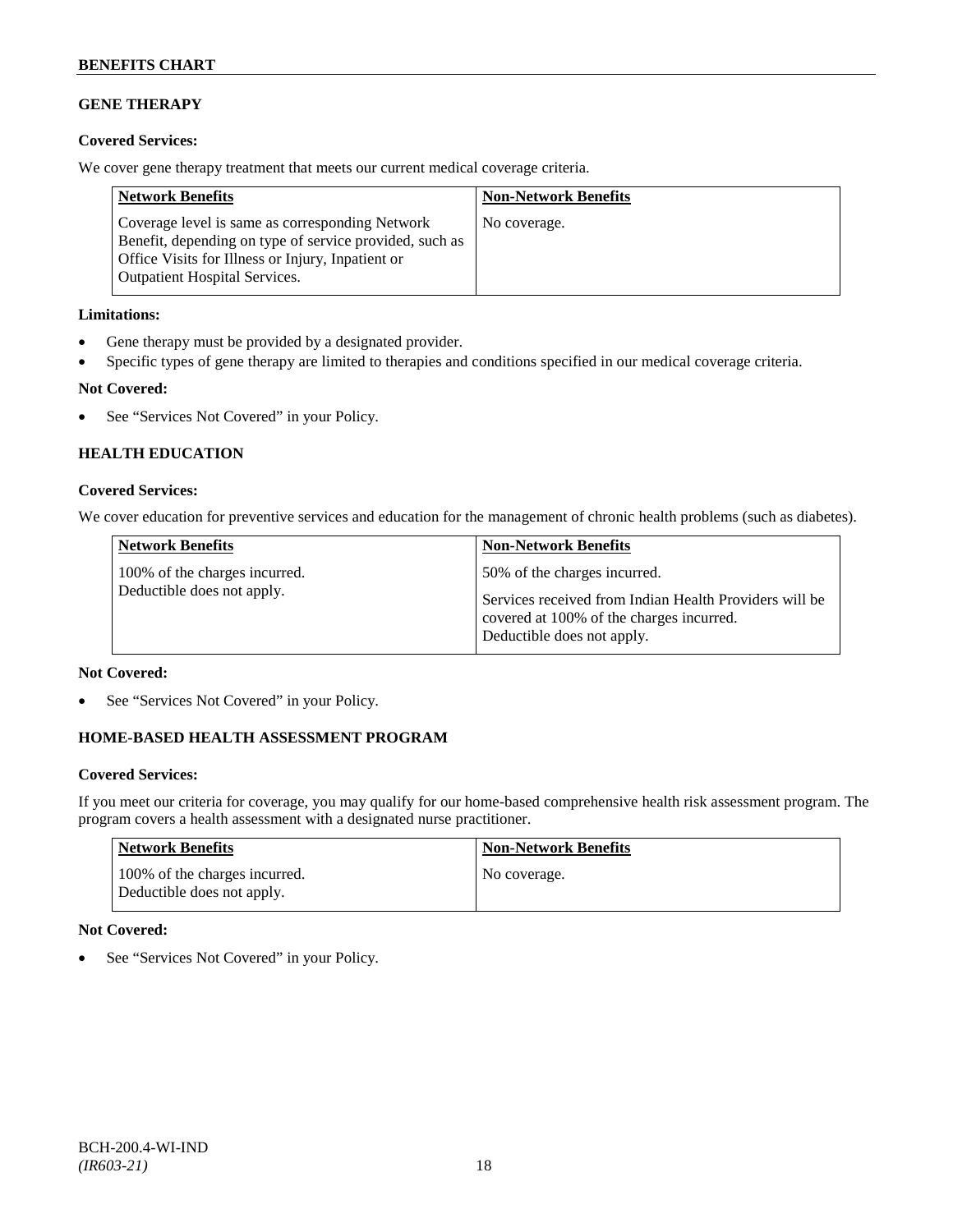# **HOME HEALTH SERVICES**

# **Covered Services:**

We cover skilled nursing services, physical therapy, occupational therapy, speech therapy, respiratory therapy and other therapeutic services, non-routine prenatal and routine postnatal well child visits (as described in our medical coverage criteria), phototherapy services for newborns, home health aide services and other eligible home health services when provided in your home, if you are homebound (i.e., unable to leave home without considerable effort due to a medical condition). Lack of transportation does not constitute homebound status. For phototherapy services for newborns and high risk prenatal services, supplies and equipment are included.

We cover total parenteral nutrition/intravenous ("TPN/IV") therapy, equipment, supplies and drugs in connection with IV therapy. IV line care kits are covered under Durable Medical Equipment.

We cover palliative care benefits. Palliative care includes symptom management, education and establishing goals of care. We waive the requirement that you be homebound for a limited number of home visits for palliative care (as shown in this Benefits Chart), if you have a life-threatening, non-curable condition which has a prognosis of survival of two years or less. Additional palliative care visits are eligible under the home health services benefit if you are homebound and meet all other requirements defined in this section.

You do not need to be homebound to receive total parenteral nutrition/intravenous ("TPN/IV") therapy.

Home health services are eligible and covered only when:

- medically necessary; and
- provided as rehabilitative care, terminal care or maternity care; and
- ordered by a physician, and included in the written home care plan.

### **Physical therapy, occupational therapy, speech therapy, respiratory therapy, home health aide services and palliative Care**

| <b>Network Benefits</b>                                                                                                          | <b>Non-Network Benefits</b> |
|----------------------------------------------------------------------------------------------------------------------------------|-----------------------------|
| 100% of the charges incurred, subject to your<br>copayment of \$30 per visit.<br>Deductible does not apply.                      | No coverage.                |
| Services received from Indian Health Providers will be<br>covered at 100% of the charges incurred.<br>Deductible does not apply. |                             |

If more than one home health visit occurs in a day, a separate copayment applies to each. For example, if an occupational therapist and a physical therapist visit a member in the same day, a separate copayment will be charged for each visit.

#### **TPN/IV Therapy, Skilled Nursing Services, Non-Routine Prenatal/Postnatal Services and Phototherapy**

| Network Benefits                                            | <b>Non-Network Benefits</b> |
|-------------------------------------------------------------|-----------------------------|
| 100% of the charges incurred.<br>Deductible does not apply. | No coverage.                |

Each 24-hour visit (or shifts up to 24-hour visits) equals one visit and counts toward the Maximum visits for all other services shown below. Any visit that lasts less than 24 hours regardless of the length of the visit, will count as one visit toward the Maximum visits for all other services shown below. All visits must be medically necessary and benefit eligible.

#### **Routine Prenatal/Postnatal Services and Child Health Supervision Services**

| <b>Network Benefits</b>                                     | <b>Non-Network Benefits</b>                                                                                                        |
|-------------------------------------------------------------|------------------------------------------------------------------------------------------------------------------------------------|
| 100% of the charges incurred.<br>Deductible does not apply. | 50% of the charges incurred.<br>Services received from Indian Health Providers will be<br>covered at 100% of the charges incurred. |
|                                                             | Deductible does not apply.                                                                                                         |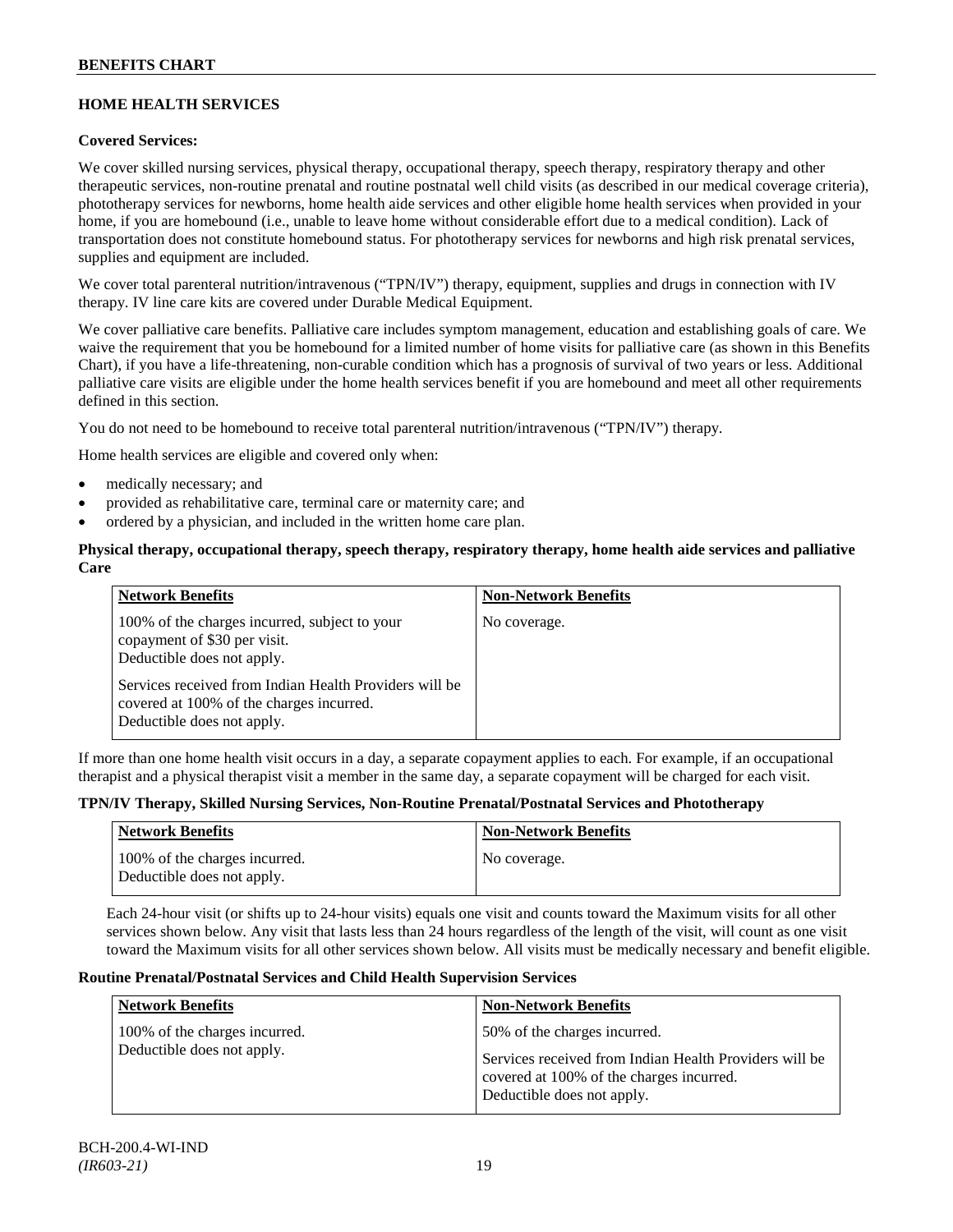# **Maximum Visits for Palliative Care:**

| <b>Network Benefits</b>                                                                                                                        | <b>Non-Network Benefits</b> |
|------------------------------------------------------------------------------------------------------------------------------------------------|-----------------------------|
| If you are eligible to receive palliative care in the home<br>and you are not homebound, there is a maximum of 12<br>visits per calendar year. | I No coverage.              |

### **Maximum Visits for All Services Other Than Palliative Care:**

| <b>Network Benefits</b>      | <b>Non-Network Benefits</b> |
|------------------------------|-----------------------------|
| 60 visits per calendar year. | No coverage.                |

The routine postnatal well child visits do not count toward the visit limit.

### **Limitations:**

- Home health services are not provided as a substitute for a primary caregiver in the home or as relief (respite) for a primary caregiver in the home. We will not reimburse family members or residents in your home for the above services.
- A service shall not be considered a skilled nursing service merely because it is performed by, or under the direct supervision of, a licensed nurse. Where a service (such as tracheotomy suctioning or ventilator monitoring) or like services, can be safely and effectively performed by a non-medical person (or self-administered), without the direct supervision of, a licensed nurse, the service shall not be regarded as a skilled nursing service, whether or not a skilled nurse actually provides the service. The unavailability of a competent person to provide a non-skilled service shall not make it a skilled service when a skilled nurse provides it. Only the skilled nursing component of so-called "blended" services (i.e. services which include skilled and non-skilled components) are covered under this Benefits Chart.

# **Not Covered:**

- Home Health Services by a Non-Network provider.
- Financial or legal counseling services.
- Housekeeping or meal services in your home.
- Private duty nursing services.
- Services provided by a family member or enrollee, or a resident in the enrollee's home.
- Vocational rehabilitation and recreational or educational therapy. Recreation therapy is therapy provided solely for the purpose of recreation, including, but not limited to: (a) requests for physical therapy or occupational therapy to improve athletic ability, and (b) braces or guards to prevent sports injuries.
- See "Services Not Covered" in your Policy.

# **HOME HOSPICE SERVICES**

# **Applicable Definitions:**

**Part-time.** This is up to two hours of service per day, more than two hours is considered continuous care.

**Continuous Care.** This is from two to twelve hours of service per day provided by a registered nurse, licensed practical nurse, or home health aide, during a period of crisis in order to maintain a terminally ill patient at home.

**Appropriate Facility.** This is a nursing home, hospice residence, or other inpatient facility.

**Custodial Care Related to Hospice Services.** This means providing assistance in the activities of daily living and the care needed by a terminally ill patient which can be provided by primary caregiver (i.e., family member or friend) who is responsible for the patient's home care.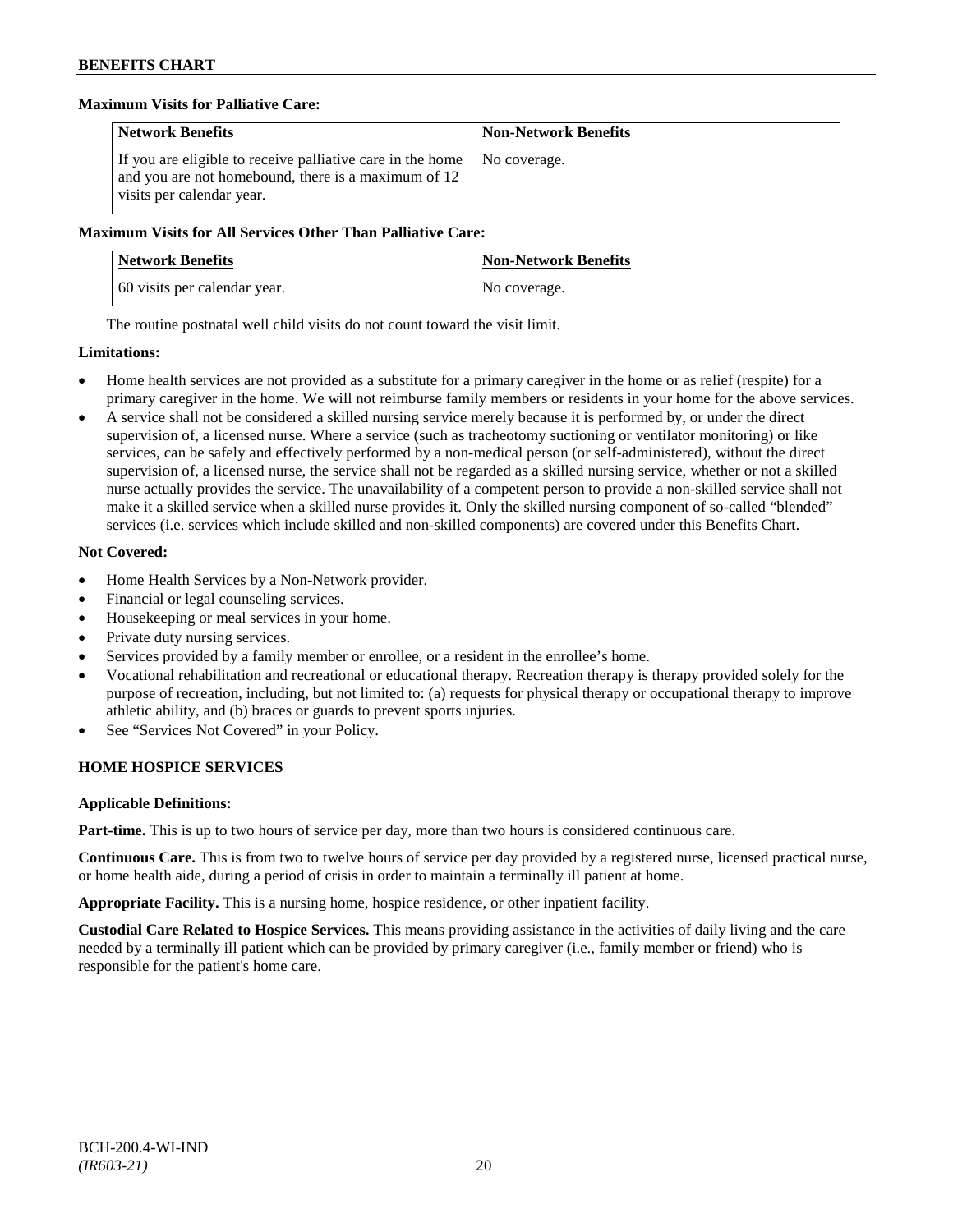# **BENEFITS CHART**

### **Covered Services:**

**Home Hospice Program:** We cover the services described below if you are terminally ill and accepted as a home hospice program participant. You must meet the eligibility requirements of the program, and elect to receive services through the home hospice program. The services will be provided in your home, with inpatient care available when medically necessary as described below. If you elect to receive hospice services, you do so in lieu of curative treatment for your terminal illness for the period you are enrolled in the home hospice program.

**Eligibility:** In order to be eligible to be enrolled in the home hospice program, you must: (1) be a terminally ill patient (prognosis of six months or less); (2) have chosen a palliative treatment focus (i.e., emphasizing comfort and supportive services rather than treatment attempting to cure the disease or condition); and (3) continue to meet the terminally ill prognosis as reviewed by our medical director or his or her designee over the course of care. You may withdraw from the home hospice program at any time.

**Eligible Services:** Hospice services include the following services provided in accordance with an approved hospice treatment plan:

- Home Health Services:
	- o Part-time care provided in your home by an interdisciplinary hospice team (which may include a physician, nurse, social worker, and spiritual counselor) and medically necessary home health services are covered.
	- o One or more periods of continuous care in your home or in a setting which provides day care for pain or symptom management, when medically necessary, will be covered.
- Inpatient Services: We cover medically necessary inpatient services.
- Other Services:
	- o Respite care is covered for care in your home or in an appropriate facility, to give your primary caregivers (i.e., family members or friends) rest and/or relief when necessary in order to maintain a terminally ill patient at home*.*
	- o Medically necessary medications for pain and symptom management.
	- o Semi-electric hospital beds and other durable medical equipment are covered.
	- o Emergency and non-emergency care is covered.

| <b>Network Benefits</b>                                                                                                          | <b>Non-Network Benefits</b> |
|----------------------------------------------------------------------------------------------------------------------------------|-----------------------------|
| 80% of the charges incurred.                                                                                                     | No coverage.                |
| Services received from Indian Health Providers will be<br>covered at 100% of the charges incurred.<br>Deductible does not apply. |                             |

Respite care is limited to 5 days per episode, and respite care and continuous care combined are limited to 30 days.

#### **Not Covered:**

- Home Hospice Services by a Non-Network provider.
- Financial or legal counseling services.
- Housekeeping or meal services in your home.
- Custodial or maintenance care related to hospice services, whether provided in the home or in a nursing home.
- Any service not specifically described as covered services under this home hospice services benefits.
- Any services provided by members of your family or residents in your home.
- See "Services Not Covered" in your Policy.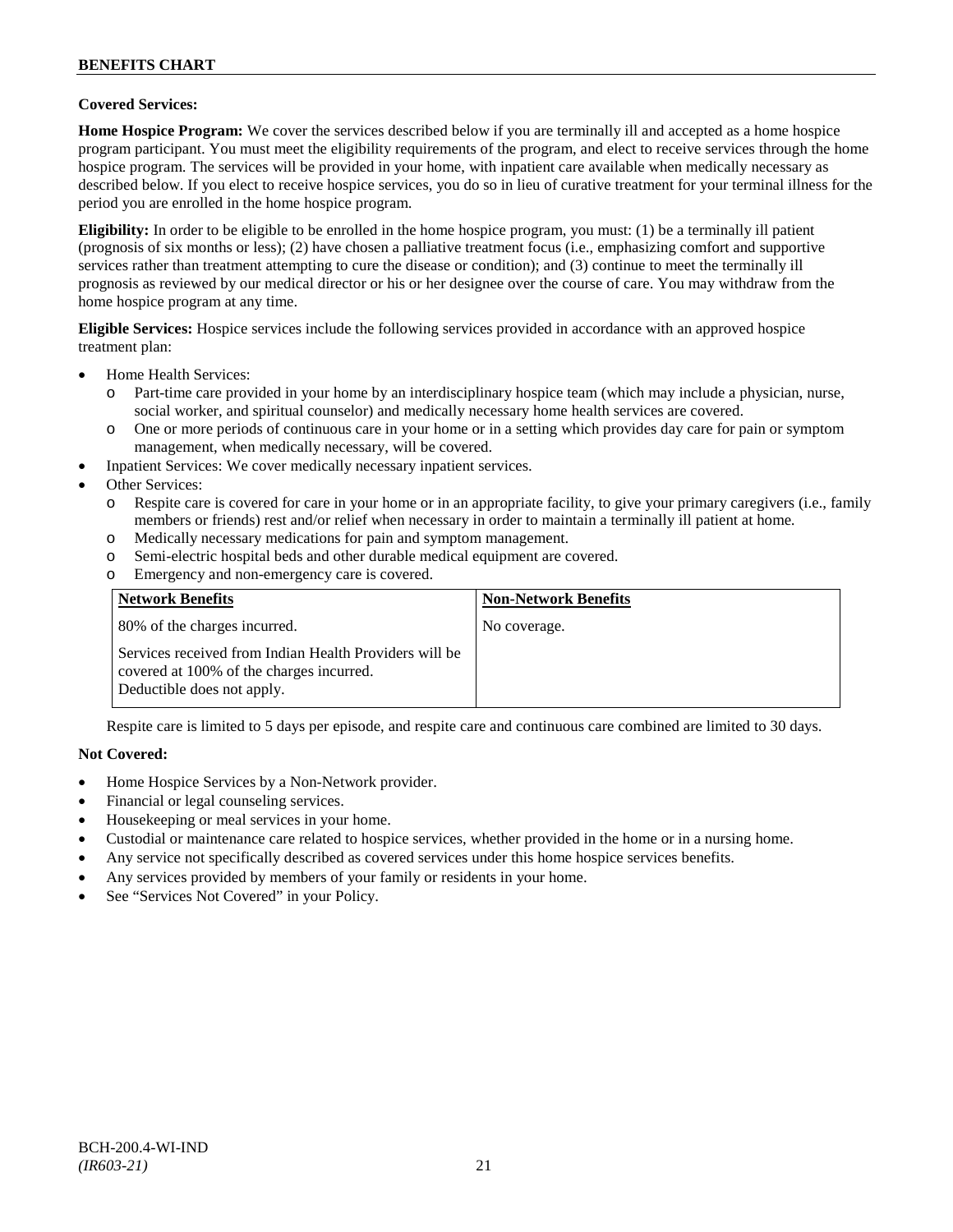# **HOSPITAL AND SKILLED NURSING FACILITY SERVICES**

# **Covered Services:**

We cover services as described below.

### **Medical or Surgical Hospital Services**

**Inpatient Hospital Services:** We cover the following medical or surgical services, for the treatment of acute illness or injury, which require the level of care only provided in an acute care facility. These services must be authorized by a physician.

Inpatient hospital services include: room and board; the use of operating or maternity delivery rooms; intensive care facilities; newborn nursery facilities; general nursing care, anesthesia, laboratory and diagnostic imaging services, radiation therapy, physical therapy, prescription drugs or other medications administered during treatment, blood and blood products (unless replaced), and blood derivatives, and other diagnostic or treatment related hospital services; physician and other professional medical and surgical services provided while in the hospital, including gender reassignment surgery that meets medical coverage criteria.

We cover, following a vaginal delivery, a minimum of 48 hours of inpatient care for the mother and newborn child. We cover, following a caesarean section delivery, a minimum of 96 hours of inpatient care for the mother and newborn child.

Health insurance issuers generally may not, under Federal law, restrict benefits for any hospital length of stay in connection with childbirth for the mother of newborn child to less than 48 hours following a vaginal delivery, or less than 96 hours following a caesarean section. However, Federal law generally does not prohibit the mother's or newborn's attending provider, after consulting with the mother, from discharging the mother or her newborn earlier than 48 hours (or 96 hours as applicable). In any case plans and issuers may not, under Federal law, require that a provider obtain authorization from the plan or the insurance issuer for prescribing a length of stay not in excess of 48 hours (or 96 hours).

| <b>Network Benefits</b>                                                                                                          | <b>Non-Network Benefits</b>                                                                                                      |
|----------------------------------------------------------------------------------------------------------------------------------|----------------------------------------------------------------------------------------------------------------------------------|
| 80% of the charges incurred.                                                                                                     | 50% of the charges incurred.                                                                                                     |
| Services received from Indian Health Providers will be<br>covered at 100% of the charges incurred.<br>Deductible does not apply. | Services received from Indian Health Providers will be<br>covered at 100% of the charges incurred.<br>Deductible does not apply. |

Each Insured's admission or confinement, including that of a newborn child, is separate and distinct from the admission or confinement of any other Insured.

**Outpatient Hospital, Ambulatory Care or Surgical Facility Services:** We cover the following medical and surgical services, for diagnosis or treatment of illness or injury on an outpatient basis. These services must be authorized by a physician.

Outpatient services include: use of operating rooms, maternity delivery rooms or other outpatient departments, rooms or facilities; and the following outpatient services: general nursing care, anesthesia, laboratory and diagnostic imaging services, radiation therapy, physical therapy, drugs administered during treatment, blood and blood products (unless replaced), and blood derivatives, and other diagnostic or treatment related outpatient services; physician and other professional medical and surgical services provided while an outpatient, including colonoscopies (starting at age 50, or under age 50 for people at high risk of colorectal cancer), and gender reassignment surgery that meets medical coverage criteria.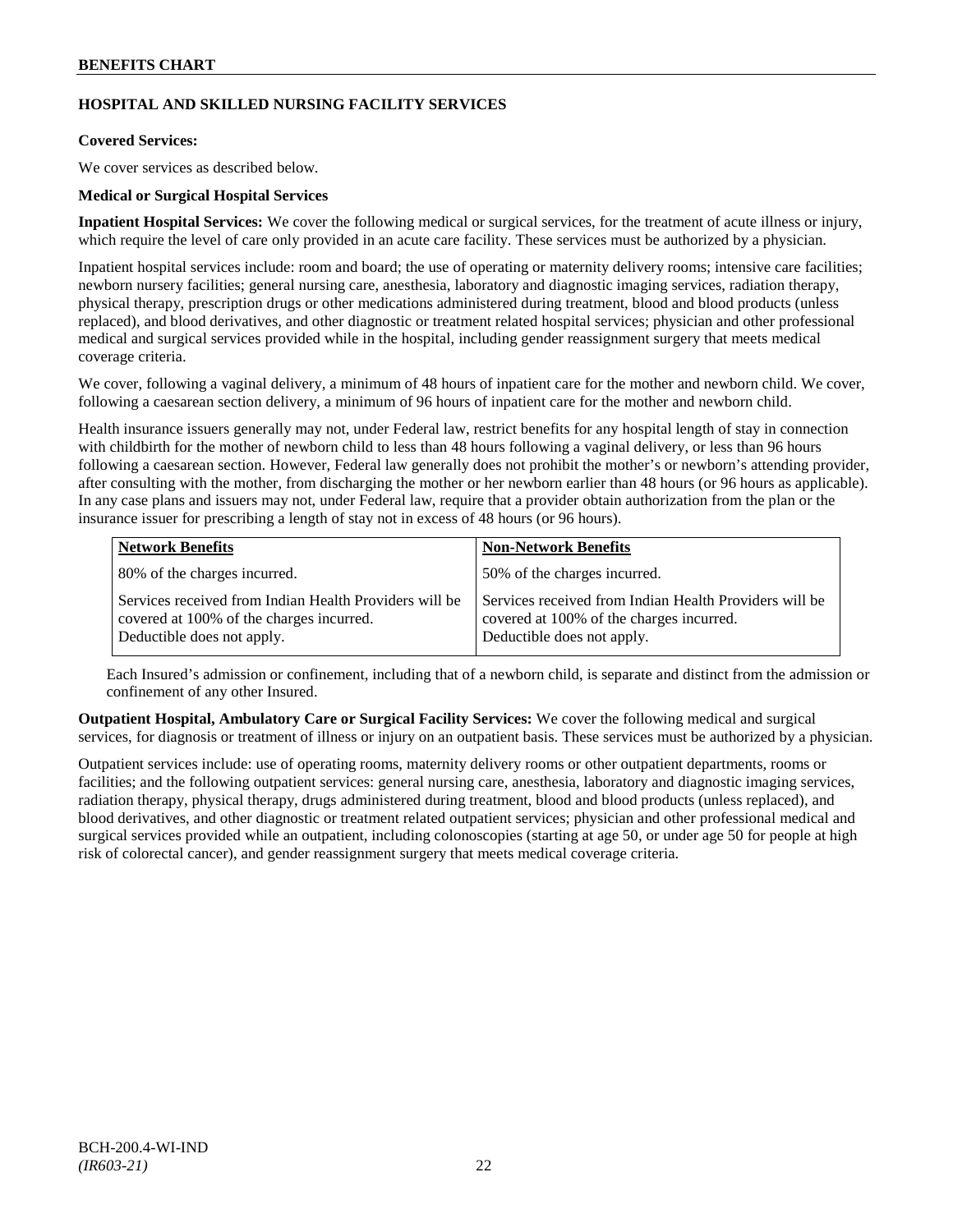For Network Benefits, non-emergent, scheduled outpatient Magnetic Resonance Imaging (MRI) and Computed Tomography (CT) must be provided at a designated facility. Your physician or facility will obtain or verify prior authorization for these services, as needed.

To see the benefit level for diagnostic imaging services, laboratory services and physical therapy, see benefits under Diagnostic Imaging Services, Laboratory Services and Physical Therapy in this Benefits Chart.

| <b>Network Benefits</b>                                                                                                          | <b>Non-Network Benefits</b>                                                                                                      |
|----------------------------------------------------------------------------------------------------------------------------------|----------------------------------------------------------------------------------------------------------------------------------|
| 80% of the charges incurred.                                                                                                     | 50% of the charges incurred.                                                                                                     |
| Services received from Indian Health Providers will be<br>covered at 100% of the charges incurred.<br>Deductible does not apply. | Services received from Indian Health Providers will be<br>covered at 100% of the charges incurred.<br>Deductible does not apply. |

**Skilled Nursing Facility Care:** We cover room and board, daily skilled nursing and related ancillary services for post-acute treatment and rehabilitative care of illness or injury that meets medical coverage criteria.

| <b>Network Benefits</b>                                                                                                          | <b>Non-Network Benefits</b>                                                                                                      |
|----------------------------------------------------------------------------------------------------------------------------------|----------------------------------------------------------------------------------------------------------------------------------|
| 80% of the charges incurred.                                                                                                     | 50% of the charges incurred.                                                                                                     |
| Services received from Indian Health Providers will be<br>covered at 100% of the charges incurred.<br>Deductible does not apply. | Services received from Indian Health Providers will be<br>covered at 100% of the charges incurred.<br>Deductible does not apply. |
| Limited to a 30 day maximum per confinement.                                                                                     | Limited to a 30 day maximum per confinement.                                                                                     |

Each day of services provided under the Network Benefits and Non-Network Benefits, combined, applies toward the maximum shown above.

# **Not Covered:**

- Services for items for personal convenience, such as television rental, are not covered.
- See "Services Not Covered" in your Policy.

# **INFERTILITY SERVICES**

# **Covered Services:**

We cover the diagnosis of infertility. These services include diagnostic procedures and tests provided in connection with an infertility evaluation, office visits and consultations to diagnose infertility.

| <b>Network Benefits</b>                                                                                                                                                                                        | <b>Non-Network Benefits</b>                                                                                                                                      |
|----------------------------------------------------------------------------------------------------------------------------------------------------------------------------------------------------------------|------------------------------------------------------------------------------------------------------------------------------------------------------------------|
| 100% of the charges incurred, subject to a copayment of<br>\$30 per visit.<br>Deductible does not apply.<br>Services received from Indian Health Providers will be<br>covered at 100% of the charges incurred. | 50% of the charges incurred.<br>Services received from Indian Health Providers will be<br>covered at 100% of the charges incurred.<br>Deductible does not apply. |
| Deductible does not apply.                                                                                                                                                                                     |                                                                                                                                                                  |

Coverage is limited to office visits and consultations to diagnose infertility. Treatment is not covered.

# **Not Covered:**

- Treatment of infertility, including, but not limited to, office visits, laboratory, diagnostic imaging services, and drugs for the treatment of infertility; assisted reproduction, including, but not limited to gamete intrafallopian tube transfer (GIFT), zygote intrafallopian tube transfer (ZIFT), intracytoplasmic sperm injection (ICSI), and/or in-vitro fertilization (IVF), and all charges associated with such procedures; reversal of sterilization; artificial insemination; and sperm, ova or embryo acquisition, retrieval or storage; however, we do cover office visits and consultations to diagnose infertility.
- Services related to the establishment of surrogate pregnancy and fees for a surrogate.
- See "Services Not Covered" in your Policy.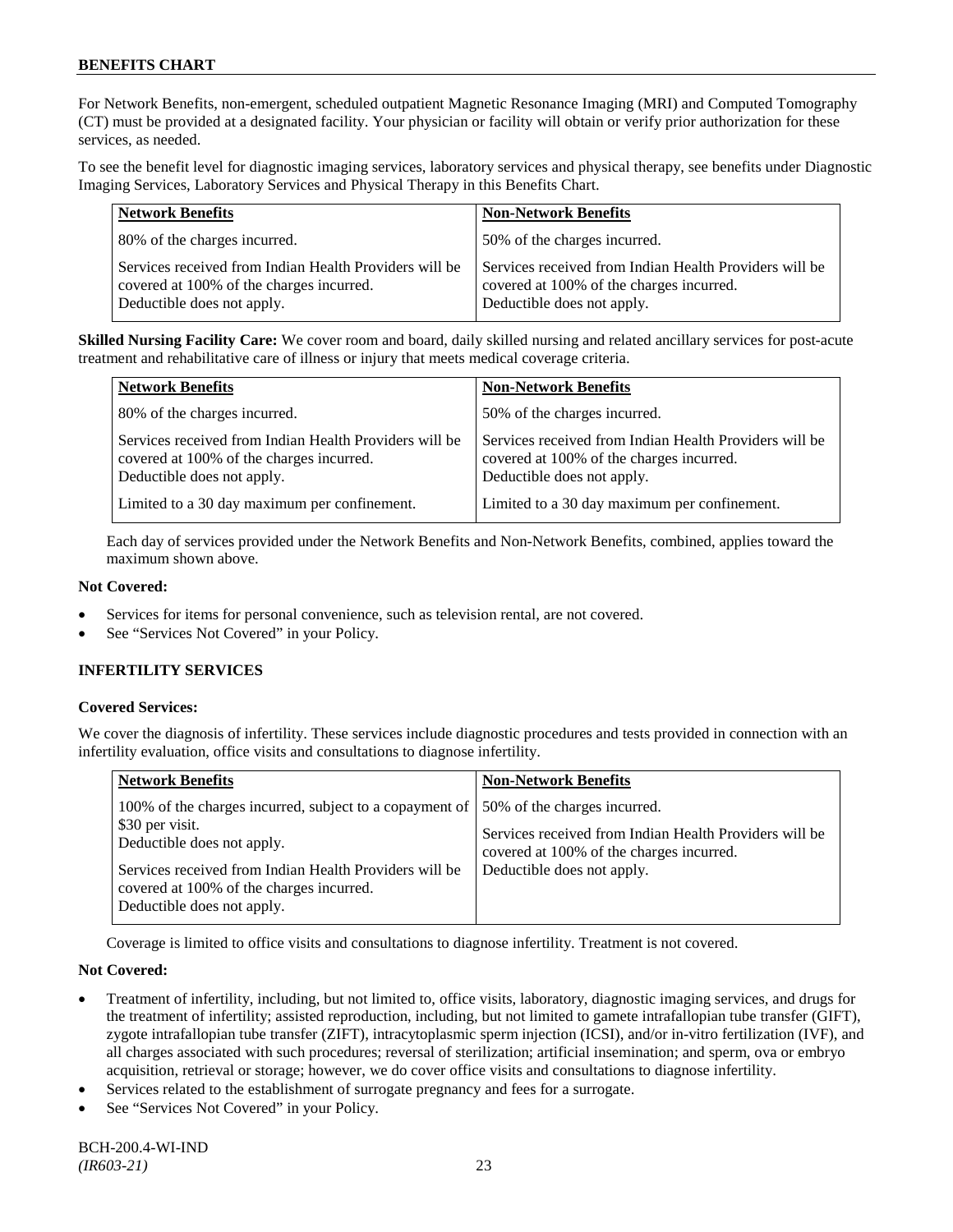# **LABORATORY SERVICES**

### **Covered Services:**

We cover laboratory tests when ordered by a provider and provided in a clinic or outpatient hospital facility. This includes blood tests to detect lead exposure in children between the ages of 6 months and 72 months.

To see the benefit level for inpatient hospital or skilled nursing facility services, see benefits under Inpatient Hospital and Skilled Nursing Facility Services in this Benefits Chart.

**Prostate-Specific Antigen (PSA) Test Coverage.** We cover prostate cancer screening for men 40 years of age or over who are symptomatic or in a high-risk category and for all men 50 years of age or older. Coverage includes prostate-specific antigen blood test and digital rectal examination.

| <b>Network Benefits</b>                                     | <b>Non-Network Benefits</b>                                                                                                                                      |
|-------------------------------------------------------------|------------------------------------------------------------------------------------------------------------------------------------------------------------------|
| 100% of the charges incurred.<br>Deductible does not apply. | 50% of the charges incurred.<br>Services received from Indian Health Providers will be<br>covered at 100% of the charges incurred.<br>Deductible does not apply. |

### **All other laboratory services**

# **Services for Illness or Injury**

| <b>Network Benefits</b>                                     | <b>Non-Network Benefits</b>                                                                                                                                      |
|-------------------------------------------------------------|------------------------------------------------------------------------------------------------------------------------------------------------------------------|
| 100% of the charges incurred.<br>Deductible does not apply. | 50% of the charges incurred.<br>Services received from Indian Health Providers will be<br>covered at 100% of the charges incurred.<br>Deductible does not apply. |

# **Preventive Services**

Laboratory services associated with preventive services are covered at the benefit level shown in the "Preventive Services" section of this Benefits Chart.

#### **Not Covered:**

See "Services Not Covered" in your Policy.

# **MASTECTOMY RECONSTRUCTION BENEFIT**

#### **Covered Services:**

We cover reconstruction of the breast on which the mastectomy has been performed; surgery and reconstruction of the other breast to produce symmetrical appearance, and prostheses and physical complications of all stages of mastectomy, including lymphedemas.

| <b>Network Benefits</b>                               | <b>Non-Network Benefits</b>                           |
|-------------------------------------------------------|-------------------------------------------------------|
| Coverage level is same as corresponding Network       | Coverage level is same as corresponding Non-Network   |
| Benefits, depending on type of service provided, such | Benefits, depending on type of service provided, such |
| as Office Visits for Illness or Injury, Inpatient or  | as Office Visits for Illness or Injury, Inpatient or  |
| <b>Outpatient Hospital Services.</b>                  | <b>Outpatient Hospital Services.</b>                  |

#### **Not Covered:**

See "Services Not Covered" in your Policy.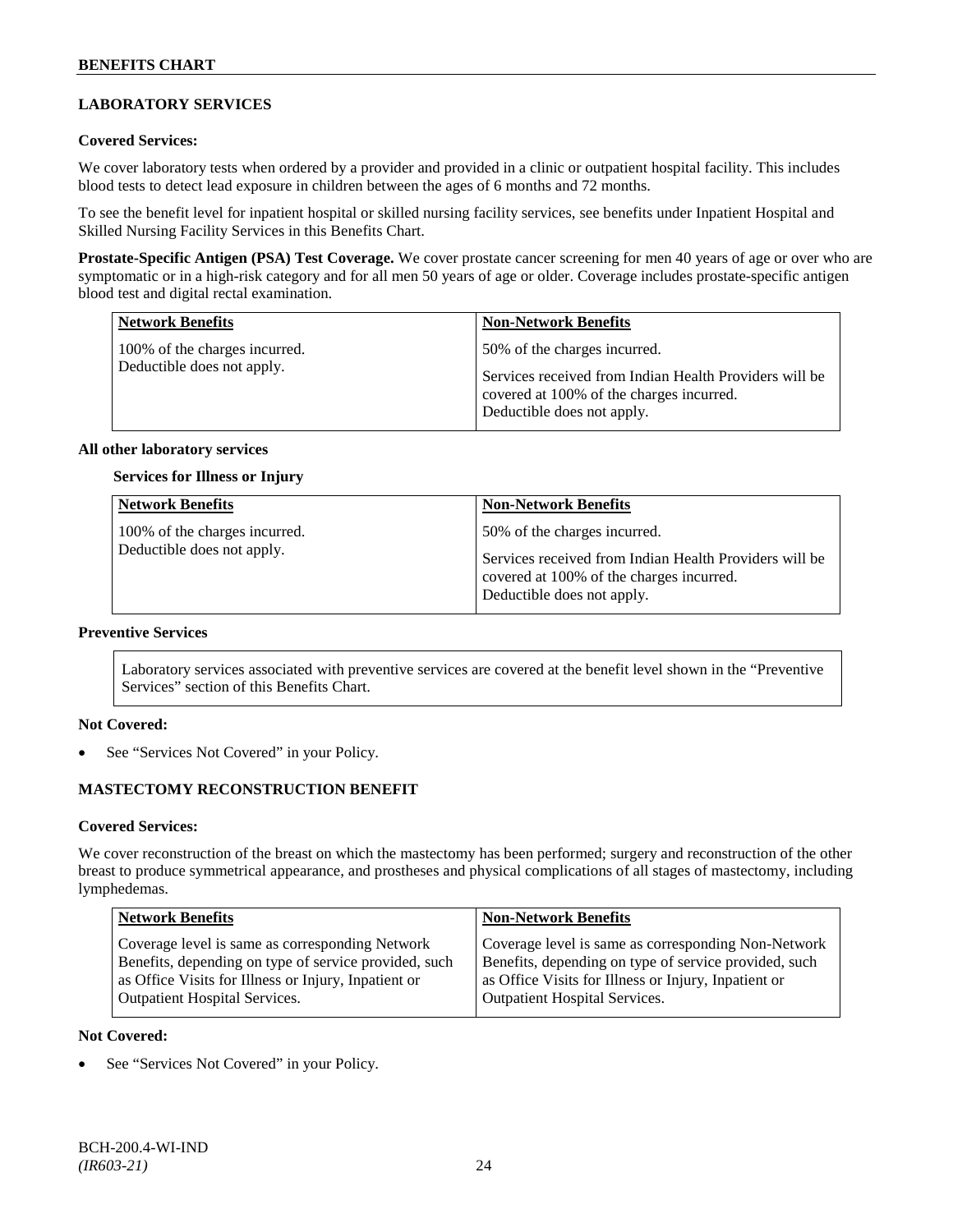# **MEDICATION THERAPY DISEASE MANAGEMENT PROGRAM**

# **Covered Services:**

If you meet our criteria for coverage, you may qualify for our Medication Therapy Disease Management Program.

The program covers consultations with a designated Network pharmacist.

Covered services are based on established medical policies, which are subject to periodic review and modification by the medical directors. These medical policies (medical coverage criteria) are available by calling Member Services, or logging on to your "*my*HealthPartners" account at [healthpartners.com.](http://www.healthpartners.com/)

| <b>Network Benefits</b>                                     | <b>Non-Network Benefits</b> |
|-------------------------------------------------------------|-----------------------------|
| 100% of the charges incurred.<br>Deductible does not apply. | No coverage.                |

### **Not Covered:**

See "Services Not Covered" in your Policy.

# **OFFICE VISITS FOR ILLNESS OR INJURY**

### **Covered Services:**

We cover the following when medically necessary: professional medical and surgical services and related supplies, including biofeedback, of physicians and other health care providers; blood and blood products (unless replaced) and blood derivatives.

We cover diagnosis and treatment of illness or injury to the eyes. Where contact or eye glass lenses are prescribed as medically necessary for the post-operative treatment of cataracts or for the treatment of aphakia, or keratoconus, we cover the initial evaluation, lenses and fitting. Insureds must pay for lens replacement beyond the initial pair.

### **Office visits**

| <b>Network Benefits</b>                                                                                                                                                                                                                         | <b>Non-Network Benefits</b>                                                                                                                                      |
|-------------------------------------------------------------------------------------------------------------------------------------------------------------------------------------------------------------------------------------------------|------------------------------------------------------------------------------------------------------------------------------------------------------------------|
| 100% of the charges incurred, subject to your<br>copayment of \$30 per visit.<br>Deductible does not apply.<br>Services received from Indian Health Providers will be<br>covered at 100% of the charges incurred.<br>Deductible does not apply. | 50% of the charges incurred.<br>Services received from Indian Health Providers will be<br>covered at 100% of the charges incurred.<br>Deductible does not apply. |

### **Convenience Clinics**

| <b>Network Benefits</b>                                                                                                                                                                                                                      | <b>Non-Network Benefits</b>                                                                                                                                      |
|----------------------------------------------------------------------------------------------------------------------------------------------------------------------------------------------------------------------------------------------|------------------------------------------------------------------------------------------------------------------------------------------------------------------|
| 100% of the charges incurred, subject to a copayment of<br>\$15 per visit.<br>Deductible does not apply.<br>Services received from Indian Health Providers will be<br>covered at 100% of the charges incurred.<br>Deductible does not apply. | 50% of the charges incurred.<br>Services received from Indian Health Providers will be<br>covered at 100% of the charges incurred.<br>Deductible does not apply. |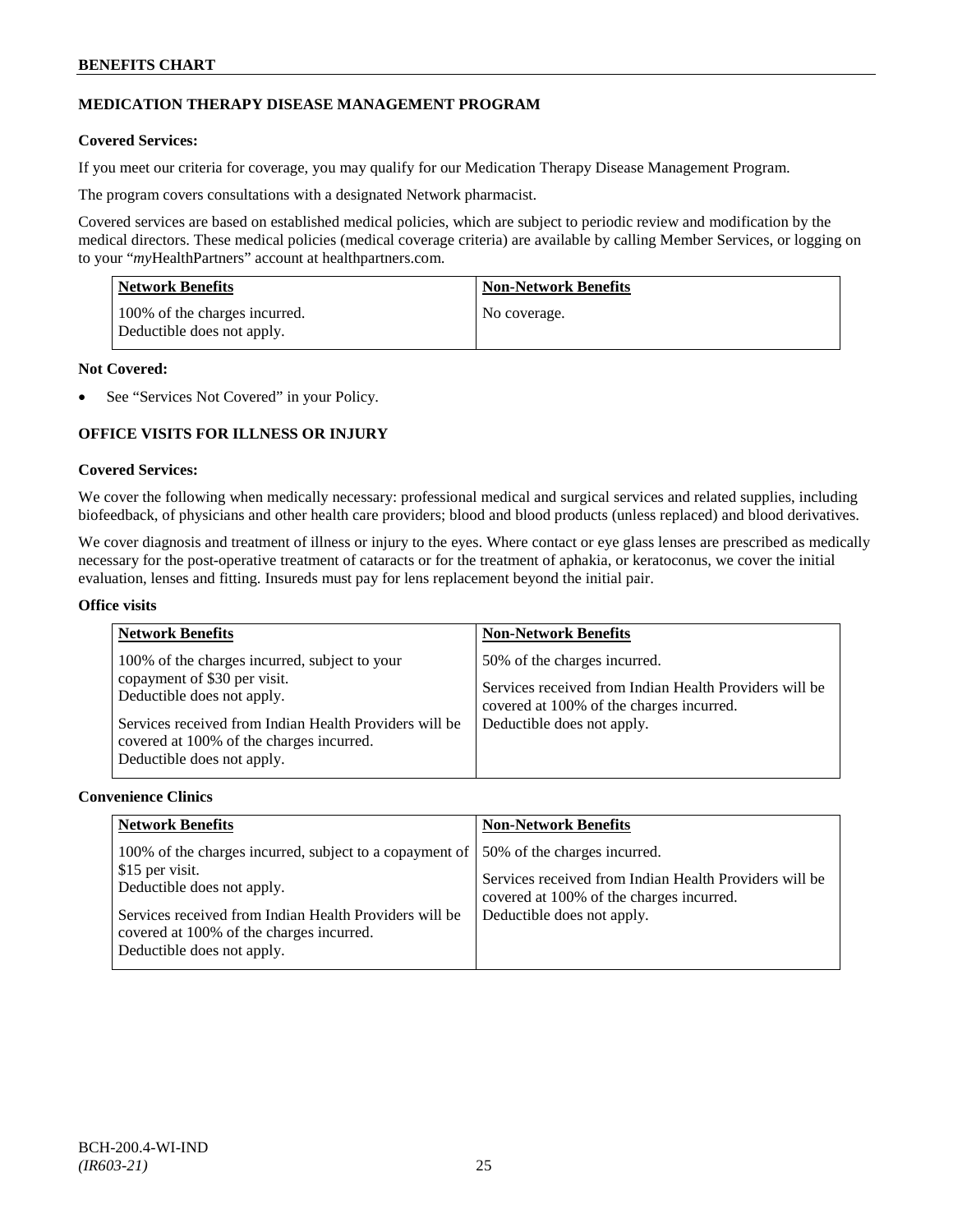# **Scheduled Telephone Visits**

| <b>Network Benefits</b>                                                                                                                                                                                                                      | <b>Non-Network Benefits</b>                                                                                                                                      |
|----------------------------------------------------------------------------------------------------------------------------------------------------------------------------------------------------------------------------------------------|------------------------------------------------------------------------------------------------------------------------------------------------------------------|
| 100% of the charges incurred, subject to a copayment of<br>\$15 per visit.<br>Deductible does not apply.<br>Services received from Indian Health Providers will be<br>covered at 100% of the charges incurred.<br>Deductible does not apply. | 50% of the charges incurred.<br>Services received from Indian Health Providers will be<br>covered at 100% of the charges incurred.<br>Deductible does not apply. |

# **E-visits**

# **Access to Online Care through virtuwell a[t virtuwell.com](http://www.virtuwell.com/)**

| Network Benefits                                            | <b>Non-Network Benefits</b> |
|-------------------------------------------------------------|-----------------------------|
| 100% of the charges incurred.<br>Deductible does not apply. | No coverage.                |

# **All Other E-visits**

| <b>Network Benefits</b>                                                                                                                                                                                                                      | <b>Non-Network Benefits</b>                                                                                                                                      |
|----------------------------------------------------------------------------------------------------------------------------------------------------------------------------------------------------------------------------------------------|------------------------------------------------------------------------------------------------------------------------------------------------------------------|
| 100% of the charges incurred, subject to a copayment of<br>\$15 per visit.<br>Deductible does not apply.<br>Services received from Indian Health Providers will be<br>covered at 100% of the charges incurred.<br>Deductible does not apply. | 50% of the charges incurred.<br>Services received from Indian Health Providers will be<br>covered at 100% of the charges incurred.<br>Deductible does not apply. |

# **Injections Administered in a Physician's Office, other than immunizations**

# **Allergy Injections**

| <b>Network Benefits</b>                                                                                                                                                                                                                               | <b>Non-Network Benefits</b>                                                                                                                                      |
|-------------------------------------------------------------------------------------------------------------------------------------------------------------------------------------------------------------------------------------------------------|------------------------------------------------------------------------------------------------------------------------------------------------------------------|
| 100% of the charges incurred, subject to a copayment of<br>\$2 per date of service.<br>Deductible does not apply.<br>Services received from Indian Health Providers will be<br>covered at 100% of the charges incurred.<br>Deductible does not apply. | 50% of the charges incurred.<br>Services received from Indian Health Providers will be<br>covered at 100% of the charges incurred.<br>Deductible does not apply. |

# **All Other Injections**

| <b>Network Benefits</b>                                                                                                                                                                                                                                 | <b>Non-Network Benefits</b>                                                                                                                                      |
|---------------------------------------------------------------------------------------------------------------------------------------------------------------------------------------------------------------------------------------------------------|------------------------------------------------------------------------------------------------------------------------------------------------------------------|
| 100% of the charges incurred, subject to a copayment of  <br>\$2 per date of service.<br>Deductible does not apply.<br>Services received from Indian Health Providers will be<br>covered at 100% of the charges incurred.<br>Deductible does not apply. | 50% of the charges incurred.<br>Services received from Indian Health Providers will be<br>covered at 100% of the charges incurred.<br>Deductible does not apply. |

# **Not Covered:**

- Court ordered treatment, except as described in this Benefits Chart. Any resulting court ordered treatment for mental health services will be subject to the Policy's requirement for medical necessity.
- See "Services Not Covered" in your Policy.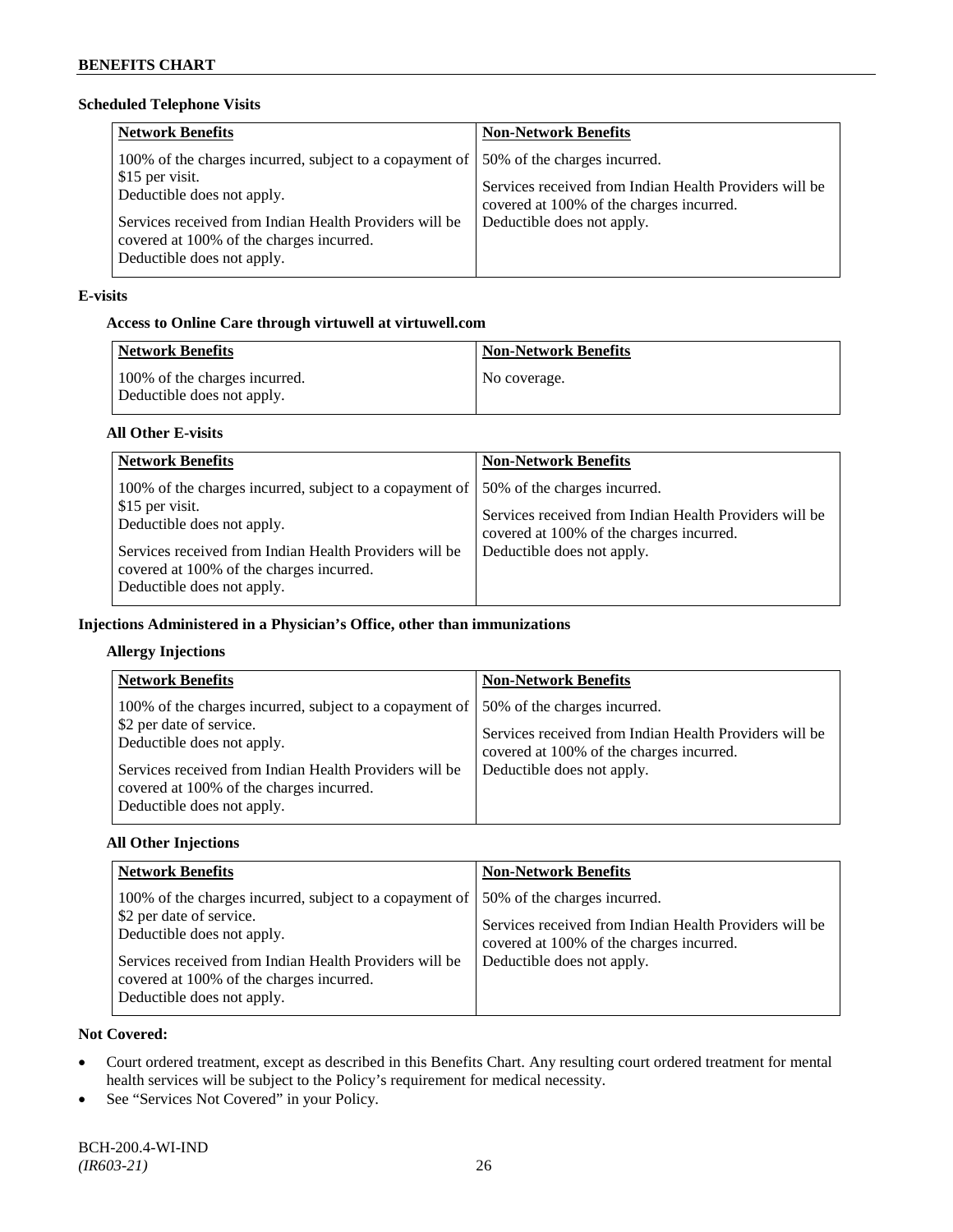# **PEDIATRIC EYEWEAR**

### **Covered Services:**

We cover pediatric eyewear for children, subject to our medical coverage criteria. Coverage under this provision will continue until the end of the month in which the child turns age 19. We also cover low vision services. These medical policies (medical coverage criteria) are available by calling Member Services, or logging on to your "*my*HealthPartners" account at [healthpartners.com.](http://www.healthpartners.com/)

| <b>Network Benefits</b>                                                                                                          | <b>Non-Network Benefits</b> |
|----------------------------------------------------------------------------------------------------------------------------------|-----------------------------|
| 80% of the charges incurred.                                                                                                     | No coverage.                |
| Services received from Indian Health Providers will be<br>covered at 100% of the charges incurred.<br>Deductible does not apply. |                             |

Limited to one pair of eyeglasses (lenses and frames), or one pair of contact lenses per calendar year.

### **Not Covered:**

- Replacement of eyeglasses or contact lenses due to loss or theft.
- Contact lenses for cosmetic purposes.
- See "Services Not Covered" in your Policy.

# **PHYSICAL THERAPY, OCCUPATIONAL THERAPY, SPEECH THERAPY AND OTHER SPECIFIED THERAPIES**

#### **Covered Services:**

We cover the following physical therapy, occupational therapy and speech therapy services:

- Medically necessary rehabilitative care to correct the effects of illness or injury.
- Habilitative services rendered for congenital, developmental or medical conditions which have significantly limited the successful initiation of normal speech and normal motor development.

Massage therapy which is performed in conjunction with other treatment/modalities by a physical or occupational therapist, is part of a prescribed treatment plan and is not billed separately is covered.

We cover services provided in a clinic. We also cover physical therapy provided in an outpatient hospital facility. To see the benefit level for inpatient hospital or skilled nursing facility services, see benefits under "Inpatient Hospital and Skilled Nursing Facility Services".

#### **Rehabilitative Care**

| <b>Network Benefits</b>                                | <b>Non-Network Benefits</b>                            |
|--------------------------------------------------------|--------------------------------------------------------|
| 80% of the charges incurred.                           | 50% of the charges incurred.                           |
| Services received from Indian Health Providers will be | Services received from Indian Health Providers will be |
| covered at 100% of the charges incurred.               | covered at 100% of the charges incurred.               |
| Deductible does not apply.                             | Deductible does not apply.                             |
| Physical, Occupational and Speech Therapy are limited  | Physical, Occupational and Speech Therapy are          |
| to 20 visits each per calendar year.                   | limited to 20 visits each per calendar year.           |

In addition to the services provided above, we cover a minimum of:

20 visits per calendar year for pulmonary rehabilitation therapy,

36 visits per calendar year for cardiac rehabilitation therapy,

30 visits per calendar year for post-cochlear implant aural therapy,

20 visits per calendar year for cognitive rehabilitation therapy.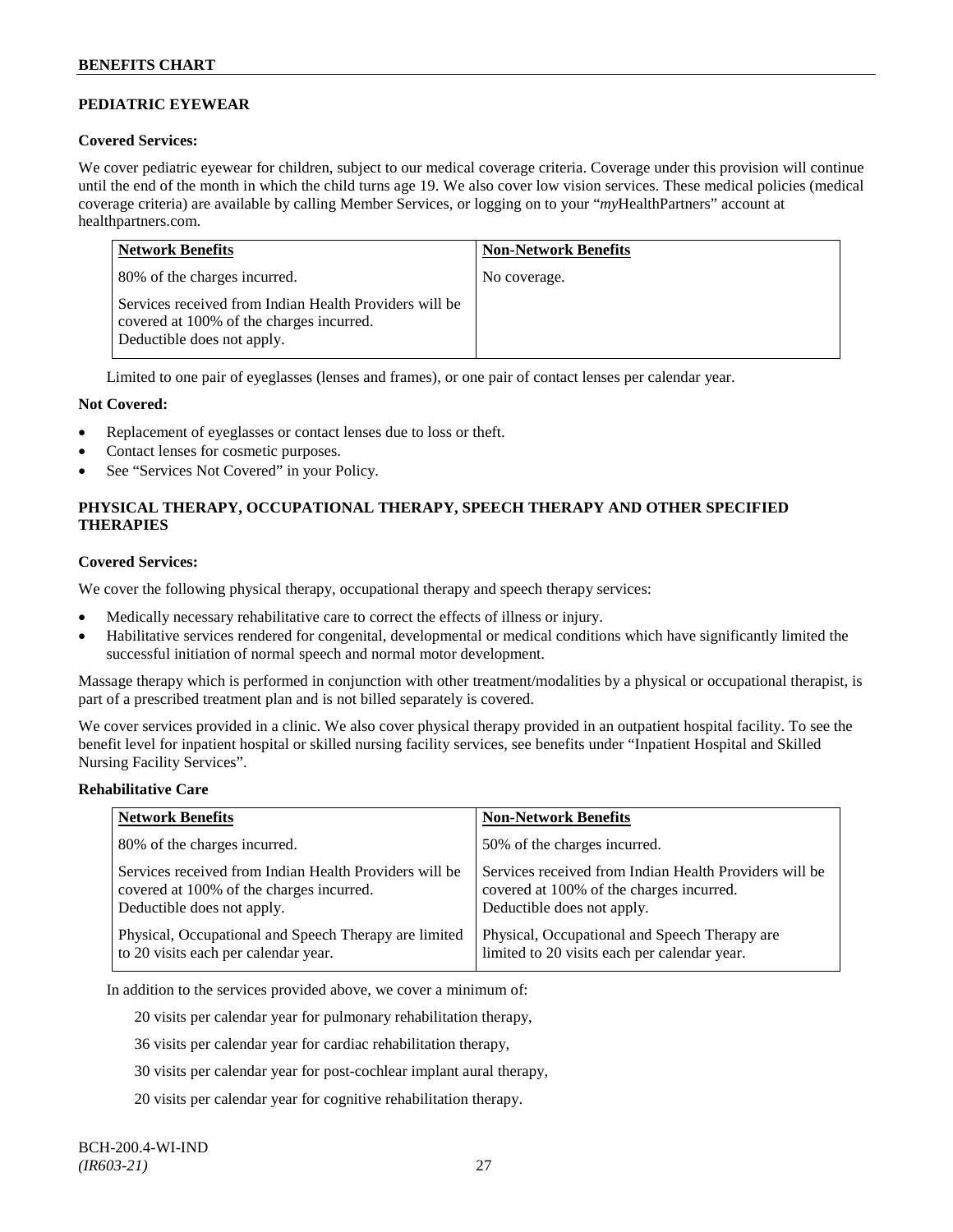The maximum number of visits are combined for Network Benefits and Non-Network Benefits.

# **Habilitative Care**

| <b>Network Benefits</b>                                | <b>Non-Network Benefits</b>                            |
|--------------------------------------------------------|--------------------------------------------------------|
| 80% of the charges incurred.                           | 50% of the charges incurred.                           |
| Services received from Indian Health Providers will be | Services received from Indian Health Providers will be |
| covered at 100% of the charges incurred.               | covered at 100% of the charges incurred.               |
| Deductible does not apply.                             | Deductible does not apply.                             |
| Physical, Occupational and Speech Therapy are limited  | Physical, Occupational and Speech Therapy are.         |
| to 20 visits each per calendar year.                   | limited to 20 visits each per calendar year.           |

The maximum number of visits is combined for Network Benefits and Non-Network Benefits.

# **Not Covered:**

- Massage therapy for the purpose of comfort or convenience of the Insured.
- See "Services Not Covered" in your Policy.

# **PRESCRIPTION DRUG SERVICES**

# **Covered Services:**

We cover prescription drugs and medications that can be self-administered or are administered in a physician's office.

# **For Network Benefits, drugs and medications must be obtained at a network pharmacy.**

### **Outpatient Drugs (except as specified below)**

| <b>Network Benefits</b>                                                                                                                                                                                                                                        | <b>Non-Network Benefits</b>                                                                                                                                      |
|----------------------------------------------------------------------------------------------------------------------------------------------------------------------------------------------------------------------------------------------------------------|------------------------------------------------------------------------------------------------------------------------------------------------------------------|
| 100% of the charges incurred, subject to a copayment of<br>\$5 for generic low cost formulary drugs, and 100% of<br>the charges incurred, subject to a copayment of \$25 for<br>generic high cost formulary drugs.<br>Deductible does not apply.               | 50% of the charges incurred.<br>Services received from Indian Health Providers will be<br>covered at 100% of the charges incurred.<br>Deductible does not apply. |
| Brand name formulary drugs are covered at 80% of the<br>charges incurred.                                                                                                                                                                                      |                                                                                                                                                                  |
| Non-formulary drugs are covered at 50% of the charges<br>incurred.                                                                                                                                                                                             |                                                                                                                                                                  |
| In no event will your cost for a formulary insulin drug<br>exceed \$25. Deductible does not apply to formulary<br>insulin drugs.                                                                                                                               |                                                                                                                                                                  |
| Services received from Indian Health Providers will be<br>covered at 100% of the charges incurred.<br>Deductible does not apply.                                                                                                                               |                                                                                                                                                                  |
| Oral chemotherapy drugs are included on the<br>Specialty Drug List. However, you pay the applicable<br>outpatient drug copayment. As required by Wisconsin<br>law, your maximum copayment will not be more than<br>\$100 per prescription for a 30-day supply. |                                                                                                                                                                  |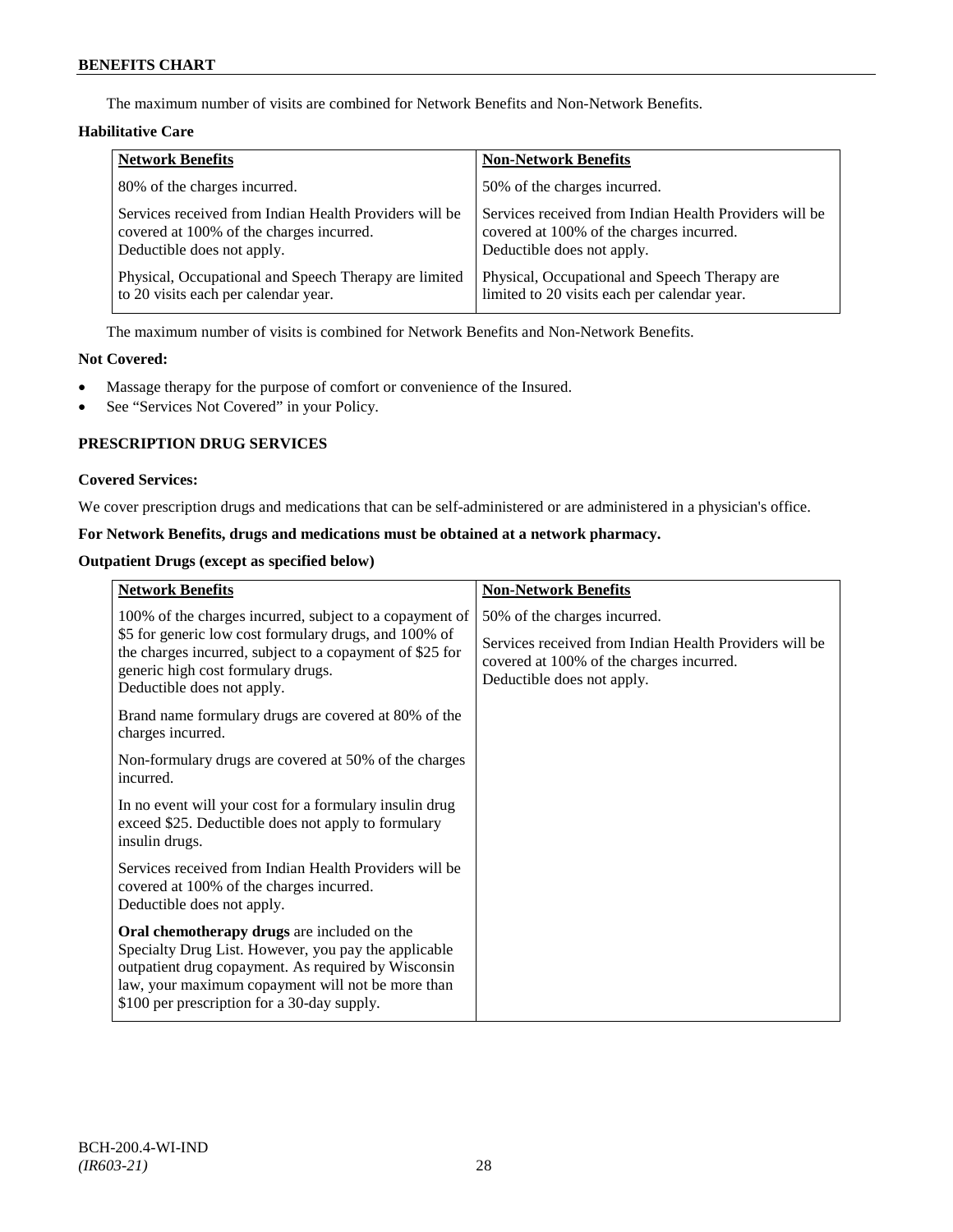# **Mail Order Drugs**

| <b>Network Benefits</b>                                                                                                                                                                                            | <b>Non-Network Benefits</b> |
|--------------------------------------------------------------------------------------------------------------------------------------------------------------------------------------------------------------------|-----------------------------|
| For your convenience, you may also get up to a 90-day<br>supply of outpatient prescription drugs that can be self-<br>administered through the designated mail order service.                                      | See Network Benefits.       |
| Outpatient drugs ordered through this service are.<br>covered at the benefit percent and copayments shown in<br><b>Outpatient Drugs above.</b>                                                                     |                             |
| New prescriptions to treat chronic conditions and trial<br>drugs will be limited to quantity limits described at the<br>end of this section. You will have to pay one copayment<br>for your initial 30-day supply. |                             |
| Specialty Drugs are not available through the mail order<br>service.                                                                                                                                               |                             |

# **Tobacco Cessation Drugs are covered for all FDA approved tobacco cessation drugs**

| <b>Network Benefits</b>                                     | <b>Non-Network Benefits</b>                                                                        |
|-------------------------------------------------------------|----------------------------------------------------------------------------------------------------|
| 100% of the charges incurred.<br>Deductible does not apply. | 50% of the charges incurred.                                                                       |
|                                                             | Services received from Indian Health Providers will be<br>covered at 100% of the charges incurred. |
|                                                             | Deductible does not apply.                                                                         |

# **Contraceptive Drugs**

| <b>Network Benefits</b>                                                                                                         | <b>Non-Network Benefits</b>                                                                                                        |
|---------------------------------------------------------------------------------------------------------------------------------|------------------------------------------------------------------------------------------------------------------------------------|
| 100% of the charges incurred for formulary drugs.<br>Deductible does not apply.<br>If a physician requests that a Non-Formulary | 50% of the charges incurred.<br>Services received from Indian Health Providers will be<br>covered at 100% of the charges incurred. |
| contraceptive drug be dispensed as written, the drug<br>will be covered at 100%, not subject to the deductible.                 | Deductible does not apply.                                                                                                         |

# **Specialty Drugs that are Self-Administered**

| <b>Network Benefits</b>                                                                                                                                                                                                                                               | <b>Non-Network Benefits</b> |
|-----------------------------------------------------------------------------------------------------------------------------------------------------------------------------------------------------------------------------------------------------------------------|-----------------------------|
| 50% of the charges incurred.                                                                                                                                                                                                                                          | No coverage.                |
| Services received from Indian Health Providers will be<br>covered at 100% of the charges incurred.<br>Deductible does not apply.                                                                                                                                      |                             |
| <b>Oral chemotherapy drugs</b> are included on the<br>Specialty Drug List. However, you pay the applicable<br>outpatient drug copayment. As required by Wisconsin<br>law, your maximum copayment will not be more than<br>\$100 per prescription for a 30-day supply. |                             |

In order for the plan to better manage available manufacturer-funded copayment assistance, copayments for certain specialty medications may vary and be set to approximate the maximum of any available manufacturer-funded copayment assistance programs. However, in no case will true out-of-pocket costs to the Insured be greater than the maximum copayment/coinsurance shown in this Benefits Chart. Manufacturer-funded copayment assistance received by an Insured will not apply to the Insured's annual deductible or out-of-pocket limit.

Specialty Drugs are limited to drugs on the Specialty Drug List and must be obtained from a designated vendor.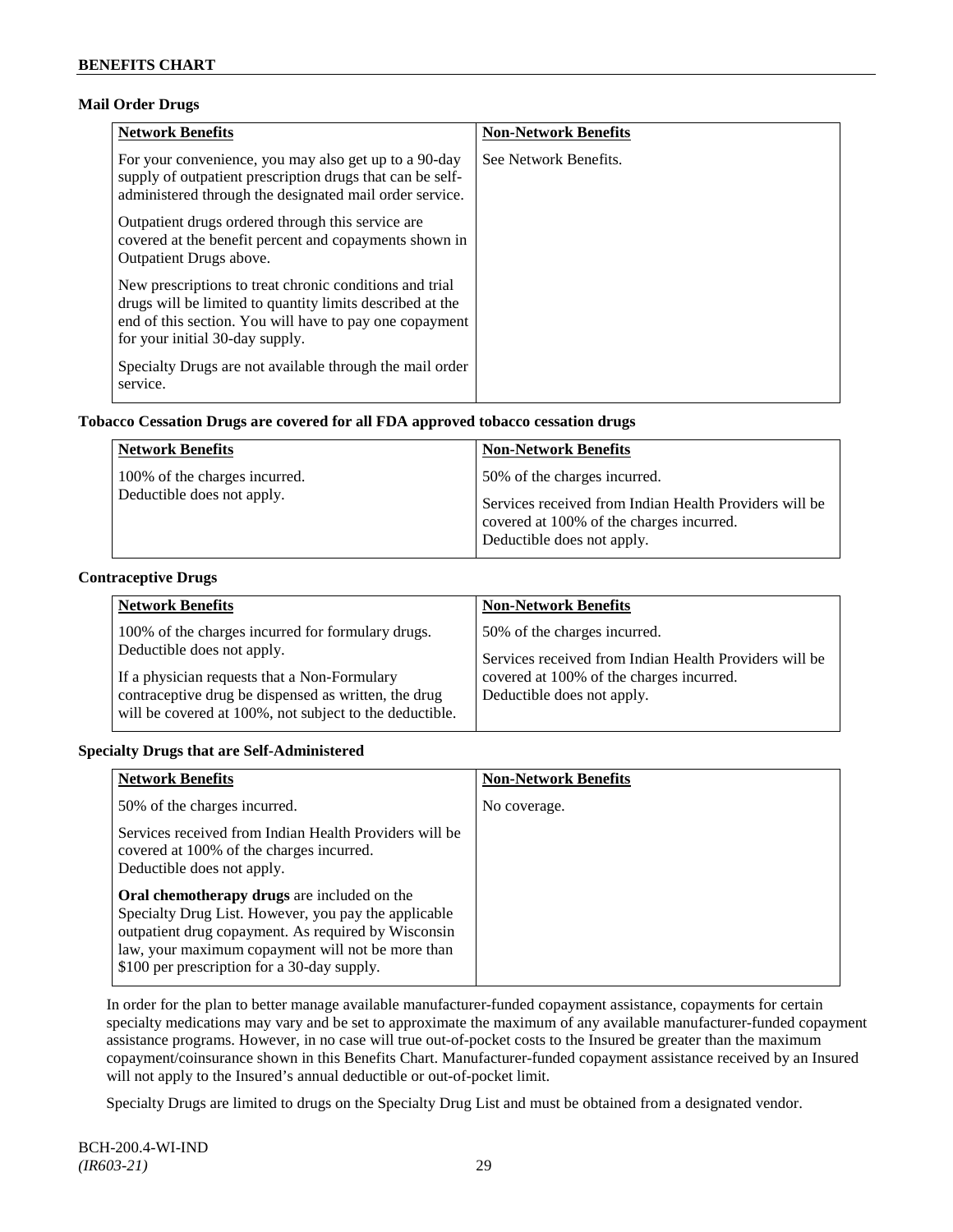# **BENEFITS CHART**

# **Limitations:**

- Certain drugs may require prior authorization as indicated on the Formulary. HealthPartners may require prior authorization for the drug and also the site where the drug will be provided. Certain drugs are subject to our utilization review process and quantity limits.
- Certain non-formulary drugs require prior authorization. In addition, certain drugs may be subject to any quantity limits applied as part of our trial program.
- If an Insured requests a brand name drug when there is a generic equivalent, the brand name drug will be covered up to the charge that would apply to the generic drug, minus any required copayment. If a physician requests that a brand name drug be dispensed as written, the drug will be paid at the non-formulary benefit.
- We may require Insureds to try over-the-counter (OTC) drug alternatives before approving more costly formulary prescription drugs.
- Unless otherwise specified in the Prescription Drug Services section, you may receive up to a 30-day supply per prescription.
- New prescriptions to treat certain chronic conditions are limited to a 30-day supply.
- A 90-day supply will be covered and dispensed only at pharmacies that participate in our extended day supply program.
- No more than a 30-day supply of Specialty Drugs will be covered and dispensed at a time unless it's a manufacturer supplied drug that cannot be split that supplies the Insured with more than a 30-day supply.
- If a copayment is required, you must pay one copayment for each 30-day supply, or portion thereof.

### **Not Covered:**

- Replacement of prescription drugs, medications, equipment and supplies due to loss, damage or theft.
- Nonprescription (over-the-counter) drugs or medications, including, but not limited to, vitamins, supplements, homeopathic remedies, and non-FDA approved drugs, unless listed on the Formulary and prescribed by a physician or legally authorized health care provider under applicable state and federal law. This exclusion does not include over-thecounter contraceptives for women as allowed under the Affordable Care Act when the Insured obtains a prescription for the item. In addition, if the Insured obtains a prescription, this exclusion does not include aspirin to prevent cardiovascular disease for men and women of certain ages; folic acid supplements for women who may become pregnant; fluoride chemoprevention supplements for children without fluoride in their water source; and iron supplements for children age 6- 12 who are at risk for anemia.
- All drugs for the treatment of sexual dysfunction.
- All drugs for the treatment of growth deficiency.
- All drugs for the treatment of infertility.
- Medical cannabis.
- Drugs on the Excluded Drug List. The Excluded Drug List includes select drugs within a therapy class that are not eligible for coverage. This includes drugs that may be excluded for certain indications. The Excluded Drug List is available at [healthpartners.com.](http://www.healthpartners.com/)
- Drugs that are newly approved by the FDA until they are reviewed and approved by HealthPartners Pharmacy and Therapeutics Committee.
- Medical devices approved by the FDA will not be covered under the Prescription Drug Services section unless they are on our formulary. Covered medical devices are generally submitted and reimbursed under your medical benefits.
- See "Services Not Covered" in your Policy.

#### **PREVENTIVE SERVICES**

#### **Applicable Definitions:**

**Routine Preventive Services** are routine healthcare services that include screenings, check-ups and counseling to prevent illness, disease or other health problems before symptoms occur.

**Diagnostic Services** are services to help a provider understand your symptoms, diagnose illness and decide what treatment may be needed. They may be the same services that are listed as preventive services, but they are being used as diagnostic services. Your provider will determine if these services are preventive or diagnostic. These services are not preventive if received as part of a visit to diagnose, manage or maintain an acute or chronic medical condition, illness or injury. When that occurs, unless otherwise indicated below, standard deductibles, copayments or coinsurance apply.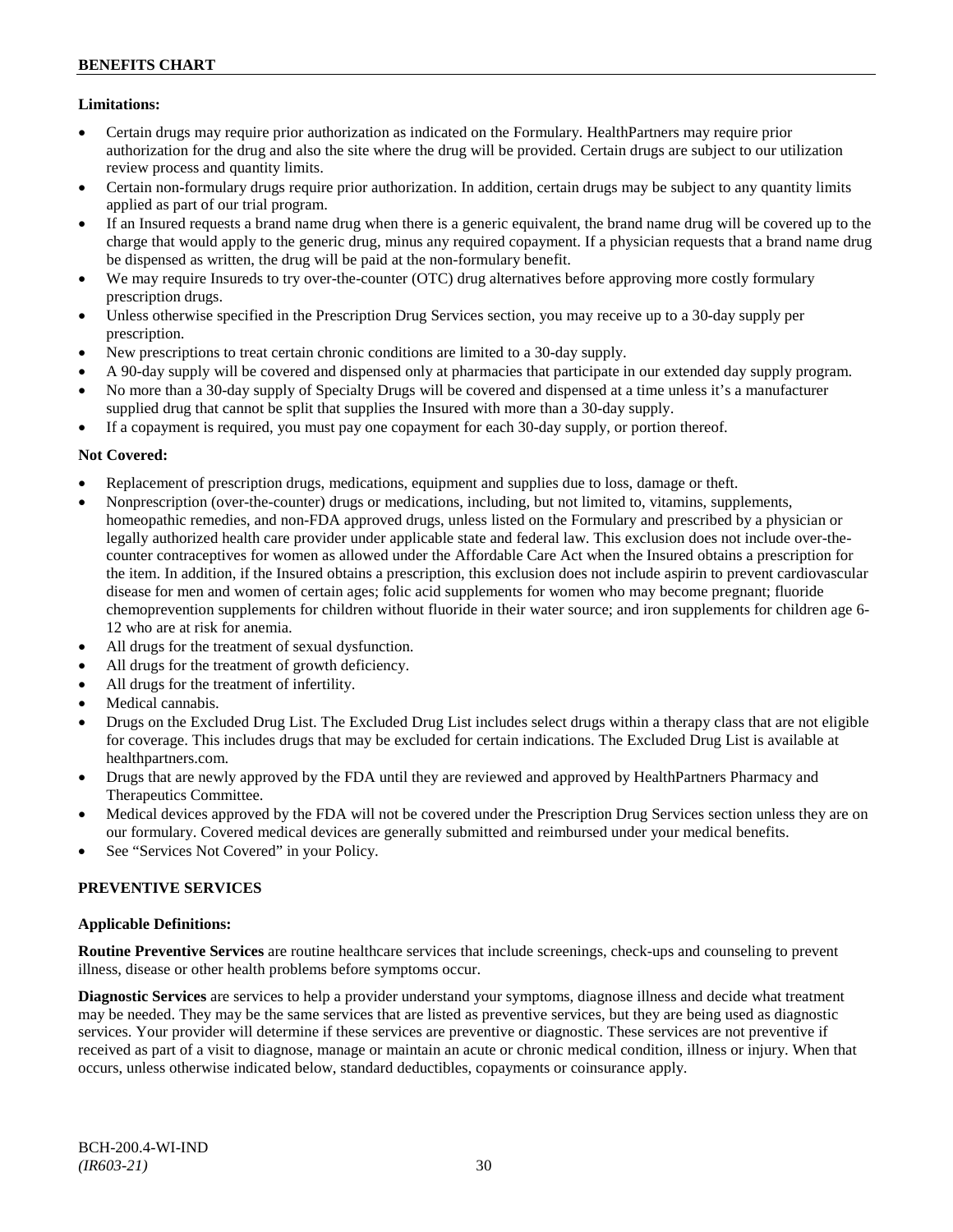# **Covered Services:**

We cover preventive services that meet any of the requirements under the Affordable Care Act (ACA) shown in the bulleted items below. These preventive services are covered at 100% under the Network Benefits with no deductible, copayments or coinsurance. (If a preventive service is not required by the ACA and it is covered at a lower benefit level, it will be specified below.) Preventive benefits mandated under the ACA are subject to periodic review and modification. Changes would be effective in accordance with the federal rules. Preventive services mandated by the ACA include:

- Evidence-based items or services that have in effect a rating of A or B in the current recommendations of the United States Preventive Services Task Force with respect to the individual;
- Immunizations for routine use in children, adolescents, and adults that have in effect a recommendation from the Advisory Committee on Immunization Practices of the Centers for Disease Control and Prevention with respect to the individual;
- With respect to infants, children, and adolescents, evidence-informed preventive care and screenings provided for in comprehensive guidelines supported by the Health Resources and Services Administration; and
- With respect to women, preventive care and screenings provided for in comprehensive guidelines supported by the Health Resources and Services Administration.

Covered services are based on established medical policies, which are subject to periodic review and modification by the medical directors. These medical policies (medical coverage criteria) are available by calling Member Services, or logging on to your "*my*HealthPartners" account at [healthpartners.com.](http://www.healthpartners.com/)

### **ACA and state mandated preventive services are covered as follows:**

**Routine Health Exams and Periodic Health Assessments**. A physician or health care provider will counsel you as to how often health assessments are needed based on age, sex and health status. This includes screening and counseling for tobacco cessation and all FDA approved tobacco cessation medications including over-the-counter drugs (as shown in the Prescription Drug Services section).

| <b>Network Benefits</b>                                     | <b>Non-Network Benefits</b>                                                                                                                                      |
|-------------------------------------------------------------|------------------------------------------------------------------------------------------------------------------------------------------------------------------|
| 100% of the charges incurred.<br>Deductible does not apply. | 50% of the charges incurred.<br>Services received from Indian Health Providers will be<br>covered at 100% of the charges incurred.<br>Deductible does not apply. |

**Child Health Supervision Services.** This includes pediatric preventive services such as newborn screenings, appropriate immunizations, developmental assessments and laboratory services appropriate to the age of the child from birth to 72 months, and appropriate immunizations to age 18.

| <b>Network Benefits</b>                                     | <b>Non-Network Benefits</b>                                                                                                                                      |
|-------------------------------------------------------------|------------------------------------------------------------------------------------------------------------------------------------------------------------------|
| 100% of the charges incurred.<br>Deductible does not apply. | 50% of the charges incurred.<br>Services received from Indian Health Providers will be<br>covered at 100% of the charges incurred.<br>Deductible does not apply. |

#### **Routine Prenatal Care and Exams**

| <b>Network Benefits</b>                                     | <b>Non-Network Benefits</b>                                                                                                                                      |
|-------------------------------------------------------------|------------------------------------------------------------------------------------------------------------------------------------------------------------------|
| 100% of the charges incurred.<br>Deductible does not apply. | 50% of the charges incurred.<br>Services received from Indian Health Providers will be<br>covered at 100% of the charges incurred.<br>Deductible does not apply. |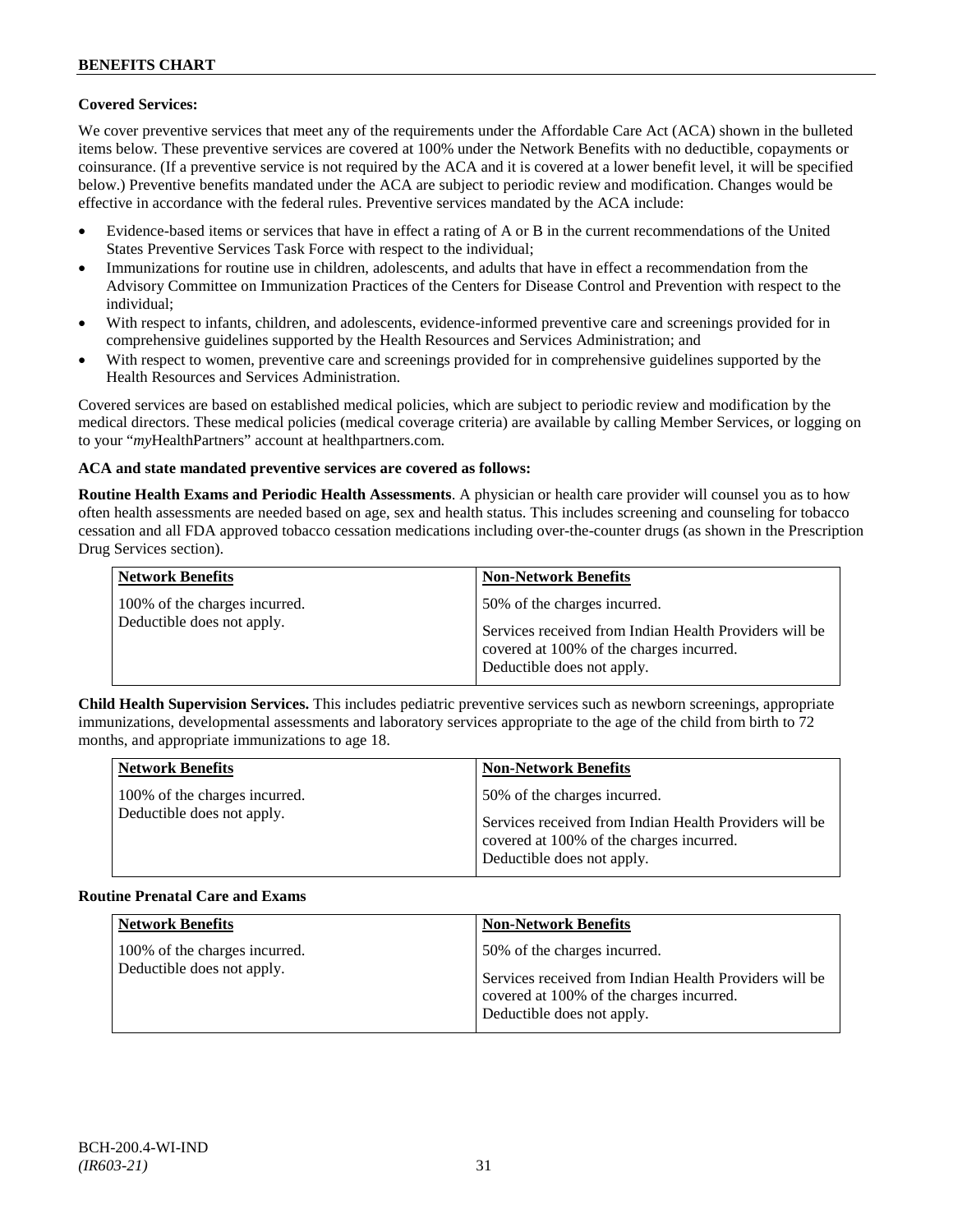**Routine Postnatal Care.** This includes health exams, assessments, education and counseling relating to the period immediately after childbirth.

| <b>Network Benefits</b>                                     | <b>Non-Network Benefits</b>                                                                                                      |
|-------------------------------------------------------------|----------------------------------------------------------------------------------------------------------------------------------|
| 100% of the charges incurred.<br>Deductible does not apply. | 50% of the charges incurred.                                                                                                     |
|                                                             | Services received from Indian Health Providers will be<br>covered at 100% of the charges incurred.<br>Deductible does not apply. |

**Routine Screening Procedures for Cancer.** This includes colorectal screening starting at age 50 and under age 50 for people at high risk of colorectal cancer. This also includes other cancer screenings recommended by the USPSTF with an A or B rating. Women's preventive health services below describe additional routine screening procedures for cancer.

| <b>Network Benefits</b>       | <b>Non-Network Benefits</b>                                                                                                      |
|-------------------------------|----------------------------------------------------------------------------------------------------------------------------------|
| 100% of the charges incurred. | 50% of the charges incurred.                                                                                                     |
| Deductible does not apply.    | Services received from Indian Health Providers will be<br>covered at 100% of the charges incurred.<br>Deductible does not apply. |

# **Routine Eye and Hearing Exams for members under the age of 22**

| <b>Network Benefits</b>                                     | <b>Non-Network Benefits</b>                                                                                                                                      |
|-------------------------------------------------------------|------------------------------------------------------------------------------------------------------------------------------------------------------------------|
| 100% of the charges incurred.<br>Deductible does not apply. | 50% of the charges incurred.<br>Services received from Indian Health Providers will be<br>covered at 100% of the charges incurred.<br>Deductible does not apply. |

**Professional Voluntary Family Planning Services.** This includes services to prevent or delay a pregnancy, including counseling and education. Services must be provided by a licensed provider.

| <b>Network Benefits</b>       | <b>Non-Network Benefits</b>                                                                                                      |
|-------------------------------|----------------------------------------------------------------------------------------------------------------------------------|
| 100% of the charges incurred. | 50% of the charges incurred.                                                                                                     |
| Deductible does not apply.    | Services received from Indian Health Providers will be<br>covered at 100% of the charges incurred.<br>Deductible does not apply. |

#### **Adult Immunizations**

| Network Benefits              | <b>Non-Network Benefits</b>   |
|-------------------------------|-------------------------------|
| 100% of the charges incurred. | 100% of the charges incurred. |
| Deductible does not apply.    | Deductible does not apply.    |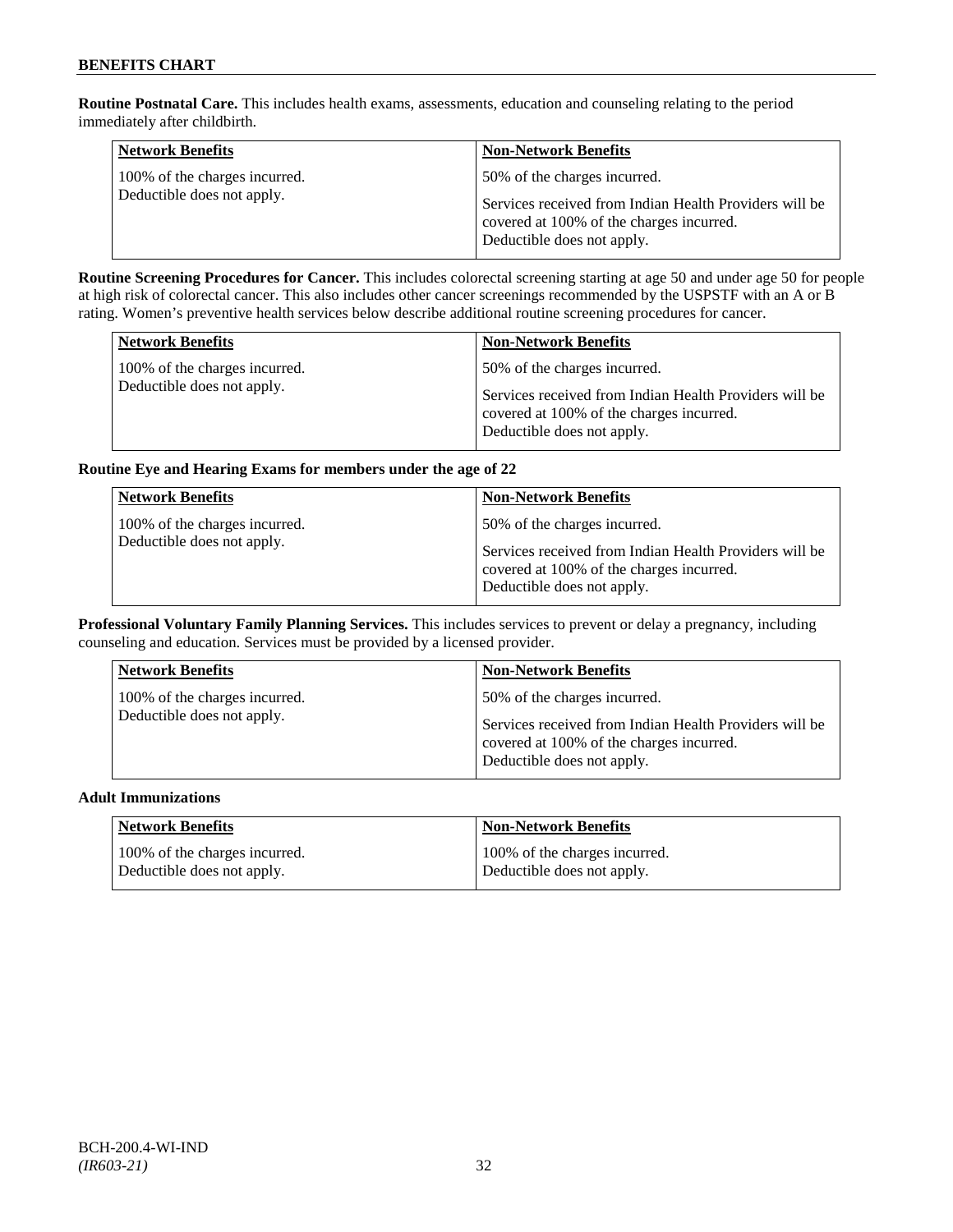# **BENEFITS CHART**

**Women's Preventive Health Services.** This includes mammograms, screenings for cervical cancer (pap smears), breast pumps, human papillomavirus (HPV) testing, counseling for sexually transmitted infections, counseling and screening for human immunodeficiency virus (HIV), and all FDA approved contraceptive methods as prescribed by a doctor, sterilization procedures, education and counseling (see the Prescription Drug Services section for coverage of oral contraceptive drugs). We also provide genetic screening for BRCA if someone in your family has the gene or you have a diagnosis of cancer.

The U.S. Preventive Services Task Force (USPSTF) recommends screening mammography, with or without clinical breast examination (CBE), every 1-2 years for women aged 40 and older. For women age 50 and older, we cover an annual mammogram.

| <b>Network Benefits</b>                                     | <b>Non-Network Benefits</b>                                                                                                                                      |
|-------------------------------------------------------------|------------------------------------------------------------------------------------------------------------------------------------------------------------------|
| 100% of the charges incurred.<br>Deductible does not apply. | 50% of the charges incurred.<br>Services received from Indian Health Providers will be<br>covered at 100% of the charges incurred.<br>Deductible does not apply. |

**Obesity Screening and Management.** We cover obesity screening and counseling for all ages during a routine preventive care exam. If you are age 18 or older and have a body mass index of 30 or more, we also cover intensive obesity management to help you lose weight. Your primary care doctor can coordinate these services.

| <b>Network Benefits</b>                                     | <b>Non-Network Benefits</b>                                                                                                                                      |
|-------------------------------------------------------------|------------------------------------------------------------------------------------------------------------------------------------------------------------------|
| 100% of the charges incurred.<br>Deductible does not apply. | 50% of the charges incurred.<br>Services received from Indian Health Providers will be<br>covered at 100% of the charges incurred.<br>Deductible does not apply. |

**Preventive Medications.** We cover preventive medications currently recommended by USPSTF with an A or B rating if they are prescribed by your medical provider and they are listed on our Formulary. Preventive medications are subject to periodic review and modification. Changes would be effective in accordance with the federal rules and reflected in our current medical coverage criteria for preventive care services.

| <b>Network Benefits</b>                                     | <b>Non-Network Benefits</b>                                                                                                                                      |
|-------------------------------------------------------------|------------------------------------------------------------------------------------------------------------------------------------------------------------------|
| 100% of the charges incurred.<br>Deductible does not apply. | 50% of the charges incurred.<br>Services received from Indian Health Providers will be<br>covered at 100% of the charges incurred.<br>Deductible does not apply. |

### **In addition to any ACA or state mandated preventive services referenced above, we cover the following eligible preventive services:**

# **Routine Hearing Exams for Adults Age 22 and older**

| <b>Network Benefits</b>                                                                                                          | <b>Non-Network Benefits</b>                                                                                                      |
|----------------------------------------------------------------------------------------------------------------------------------|----------------------------------------------------------------------------------------------------------------------------------|
| 80% of the charges incurred.                                                                                                     | 50% of the charges incurred.                                                                                                     |
| Services received from Indian Health Providers will be<br>covered at 100% of the charges incurred.<br>Deductible does not apply. | Services received from Indian Health Providers will be<br>covered at 100% of the charges incurred.<br>Deductible does not apply. |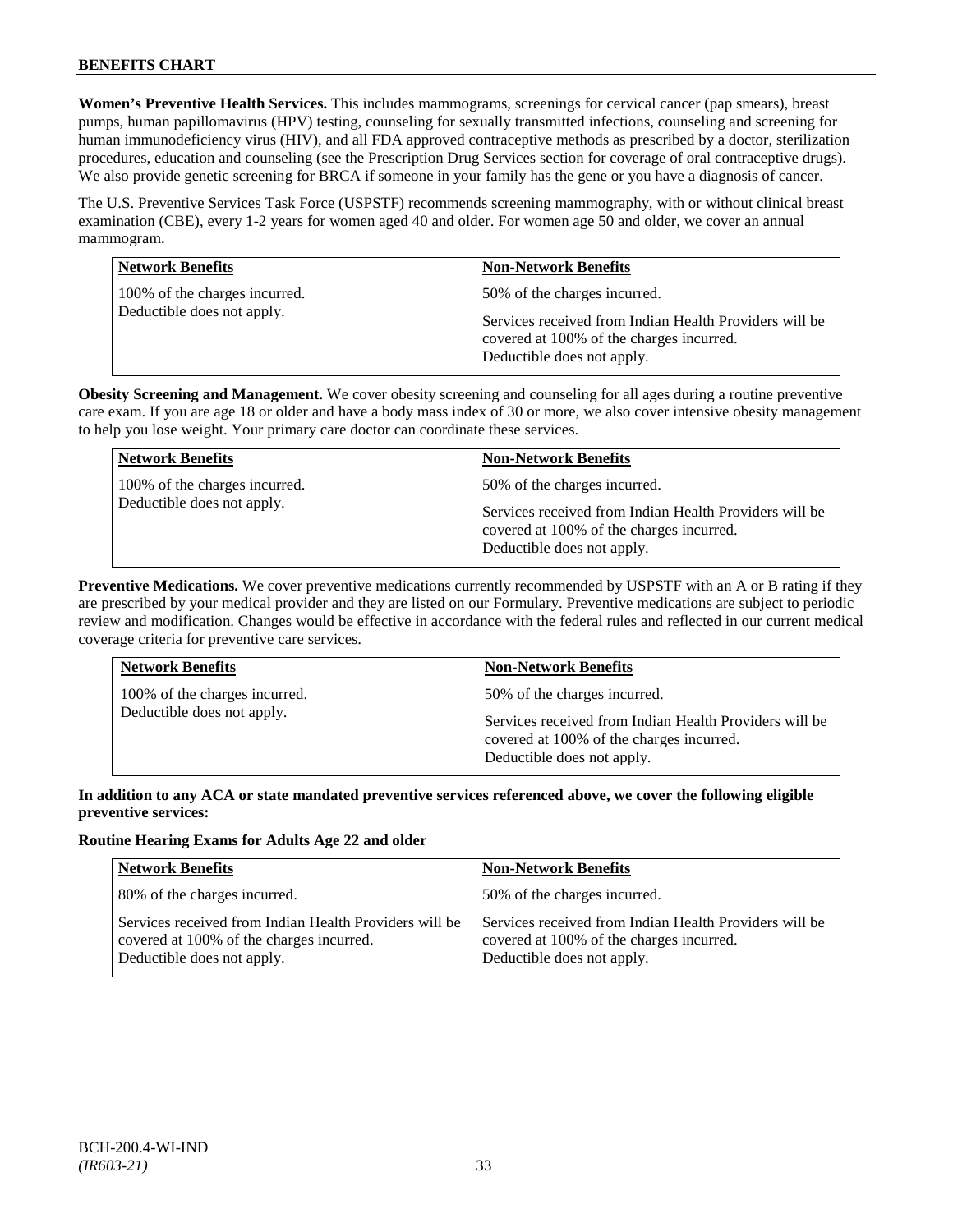**Ovarian Cancer Surveillance Tests for women who are at risk.** "At risk for ovarian cancer" means (1) having a family history that includes any of the following: one or more first-degree or second-degree relatives with ovarian cancer, clusters of female relatives with breast cancer or nonpolyposis colorectal cancer; or (2) testing positive for BRCA1 or BRCA2 mutations. "Surveillance tests for ovarian cancer" means annual screening using: CA-125 serum tumor marker testing, transvaginal ultrasound, pelvic examination or other proven ovarian cancer screening tests currently being evaluated by the federal Food and Drug Administration or by the National Cancer Institute.

| <b>Network Benefits</b>                                 | <b>Non-Network Benefits</b>                             |
|---------------------------------------------------------|---------------------------------------------------------|
| Coverage level is same as corresponding Network         | Coverage level is same as corresponding Non-Network     |
| Benefit, depending on type of service provided, such as | Benefit, depending on type of service provided, such as |
| Diagnostic Imaging Services, Laboratory Services        | Diagnostic Imaging Services, Laboratory Services        |
| Office Visits for Illness or Injury, or Preventive      | Office Visits for Illness or Injury, or Preventive      |
| Services.                                               | Services.                                               |
|                                                         |                                                         |

### **Limitations:**

• Services are not preventive if received as part of a visit to diagnose, manage or maintain an acute or chronic medical condition, illness or injury. When that occurs, unless otherwise indicated above, standard deductibles, copayments or coinsurance apply.

### **Not Covered:**

- Routine eye exams for adults age 22 and older.
- See "Services Not Covered" in your Policy.

# **TRANSPLANT SERVICES**

### **Applicable Definitions:**

**Autologous.** This is when the source of cells is from the individual's own marrow or stem cells.

**Allogeneic.** This is when the source of cells is from a related or unrelated donor's marrow or stem cells.

**Allogeneic Bone Marrow Transplant.** This is when the bone marrow is harvested from the related or unrelated donor and stored. The patient undergoes treatment which includes tumor ablation with high-dose chemotherapy and/or radiation. The bone marrow is reinfused (transplanted).

**Autologous Bone Marrow Transplant.** This is when the bone marrow is harvested from the individual and stored. The patient undergoes treatment which includes tumor ablation with high-dose chemotherapy and/or radiation. The bone marrow is reinfused (transplanted).

**Autologous/Allogeneic Stem Cell Support.** This is a treatment process that includes stem cell harvest from either bone marrow or peripheral blood, tumor ablation with high-dose chemotherapy and/or radiation, stem cell reinfusion, and related care. Autologous/allogeneic bone marrow transplantation and high dose chemotherapy with peripheral stem cell rescue/support are considered to be autologous/allogeneic stem cell support.

**Designated Transplant Center.** This is any health care provider, group or association of health care providers designated by us to provide services, supplies or drugs for specified transplants for our Insureds.

**Transplant Services.** This is transplantation (including retransplants) of the human organs or tissue listed below, including all related post-surgical treatment, follow-up care and drugs and multiple transplants for a related cause. Transplant services do not include other organ or tissue transplants or surgical implantation of mechanical devices functioning as a human organ, except surgical implantation of an FDA approved Ventricular Assist Device (VAD) or total artificial heart, functioning as a temporary bridge to heart transplantation.

Prior authorization is required prior to consultation to support coordination of care and benefits.

# **Covered Services:**

We cover eligible transplant services (as defined above) while you are covered under your Policy. Transplants that will be considered for coverage are limited to the following:

Kidney transplants for end-stage disease.

BCH-200.4-WI-IND *(IR603-21)* 34